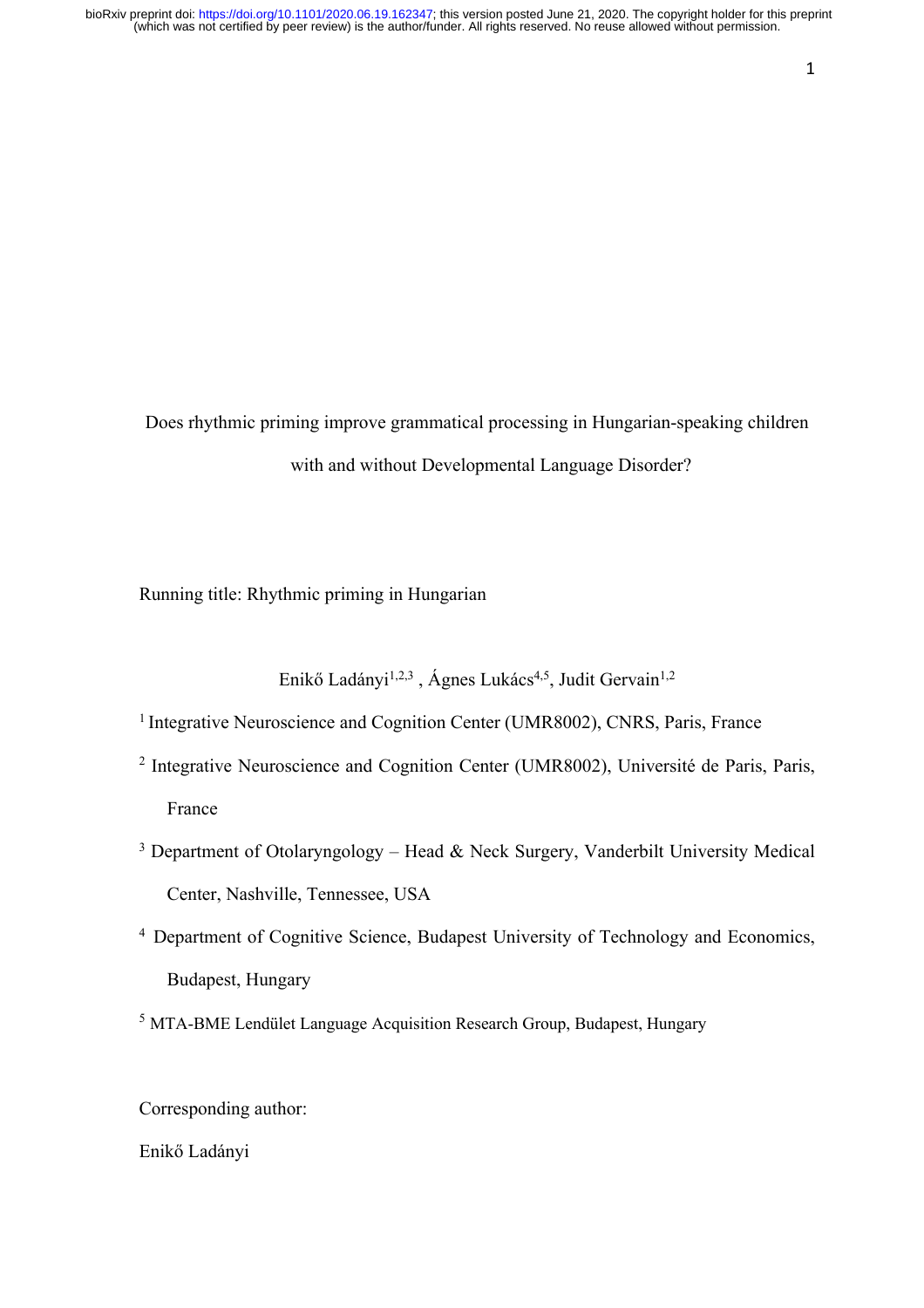#### 1215 21st Avenue South, 10420B Medical Center East, South Tower

Nashville, TN 37232

tel.: 1 (615) 322.3086

email: eniko.ladanyi@vumc.org

Word count: 7984

Acknowledgements: This study was conducted with the support of the European Union's Horizon 2020 research and innovation program under the Marie Sklodowska-Curie grant agreement No. 641858 (PredictAble project) to J.G and E.L, the ERC Consolidator Grant (773202 ERC-2017-COG 'BabyRhythm'; https://erc.europa.eu/funding/consolidator-grants) to J.G. Á.L. was supported by the Hungarian Academy of Sciences Lendület Program (96233 MTA-BME Lendület Language Acquisition Research Group). E.L. was also supported by funding from the National Institutes of Health: the NIH Common Fund through the Office of NIH Director, and the National Institute on Deafness and Other Communication Disorders, under Award Numbers DP2HD098859 and R01DC016977. The content is solely the responsibility of the authors and does not necessarily represent the official views of the NIH. The authors declare no conflicts of interest with regard to the funding source for this study.

Special thanks go to the children, their teachers and parents for their kindness and cooperation. We thank Ágnes Kovács for her inevitable help in screening our participants and Lilla Zakariás for her help in recording the stimuli and helpful advices about task procedures. A huge thank goes to Dr. Reyna Gordon and the Music Cognition Lab of Vanderbilt University Medical Center, Nashville for the fruitful discussions and motivating environment.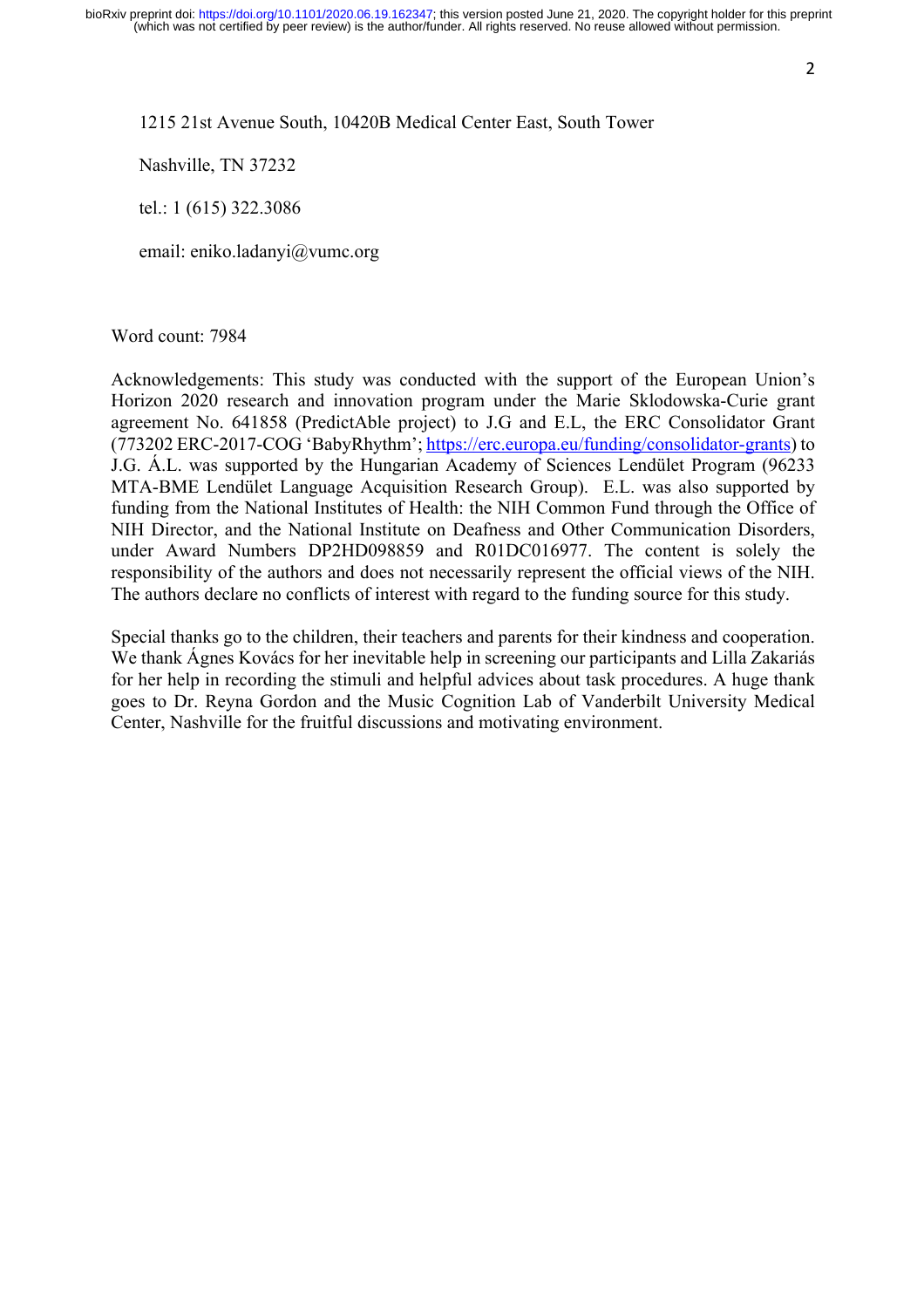# Research Highlights

- 6-year-old Hungarian-speaking children with and without Developmental Language Disorder perform better on a grammatical task subsequent to exposure to a regular rhythm vs. an irregular rhythm/silence
- The effect of regular rhythm is specific: it improves performance on a grammatical task but not on a word retrieval or a non-linguistic task
- Difference between performance following regular vs. irregular rhythm originates from the facilitating effect of the regular rhythm (not the negative effect of the irregular rhythm)
- The results highlight the importance of rhythm in speech processing, and point towards a possible intervention tool in language disorders

# Abstract

Research has described several features shared between musical rhythm and speech or language, and experimental studies consistently show associations between performance on tasks in the two domains as well as impaired rhythm processing in children with language disorders. Motivated by these results, in the current study our first aim was to explore whether the activation of the shared system underlying rhythm and language processing with a regular musical rhythm can improve subsequent grammatical processing in preschool-aged Hungarianspeaking children with and without Developmental Language Disorder (DLD). Second, we investigated whether rhythmic priming is specific to grammar processing by assessing priming in two additional domains: a linguistic but non-grammatical task (picture naming) and a nonlinguistic task (nonverbal Stroop task). Third, to confirm that the rhythmic priming effect originates from the facilitating effect of the regular rhythm and not the negative effect of the control condition, we added a third condition, silence, for all the three tasks. Both groups of children showed better performance on the grammaticality judgment task in the regular compared to both the irregular and the silent conditions but no such effect appeared in the nongrammatical and non-linguistic tasks. These results suggest that 1) rhythmic priming can improve grammatical processing in Hungarian, a language with complex morphosyntax, both in children with and without DLD, 2) the effect is specific to grammar and 3) is a result of the facilitating effect of the regular rhythm.

Key words: DLD, SLI, rhythmic priming, grammar, rhythm, morphology

# **1. Introduction**

# **1.1 Rhythm in language**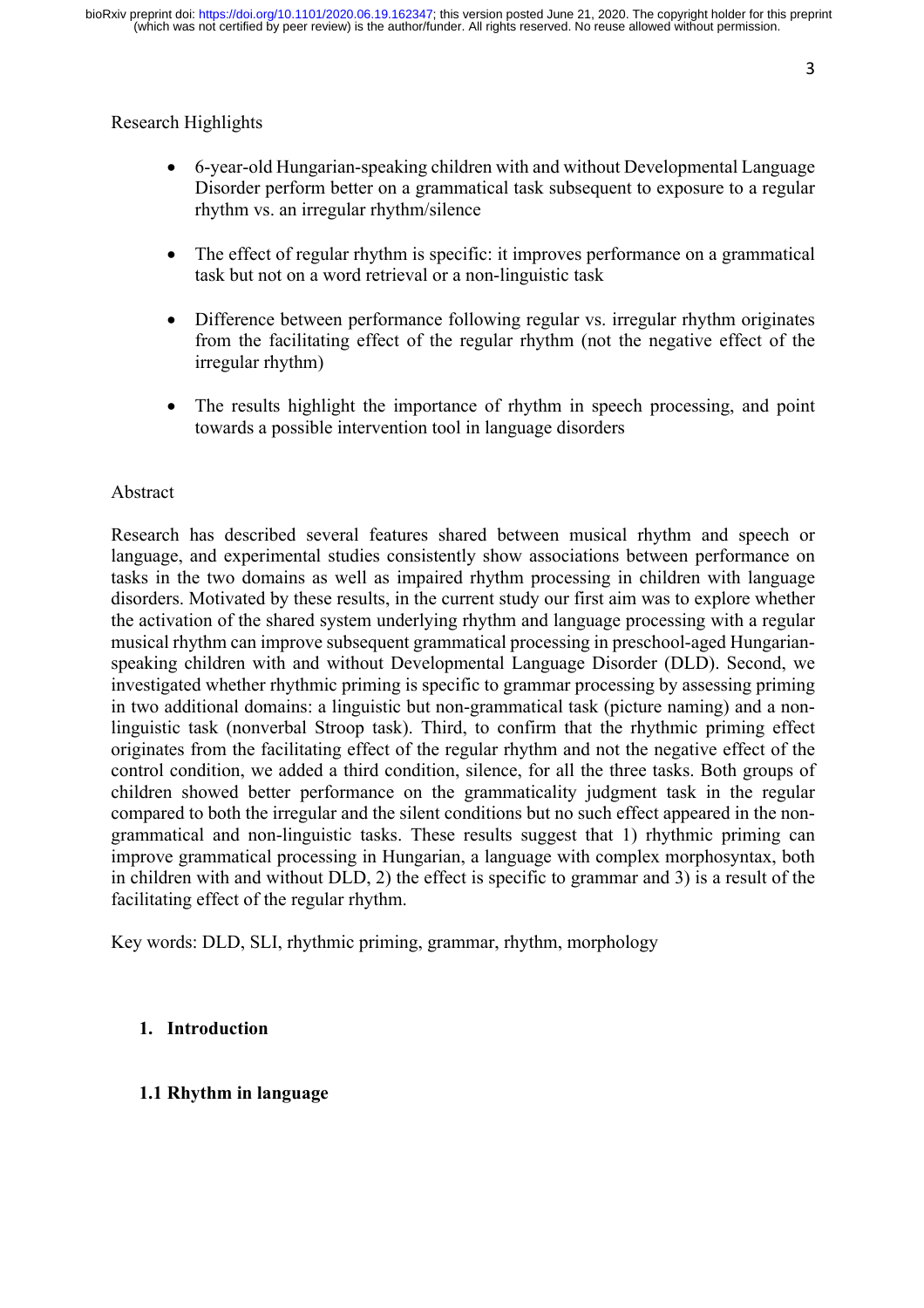In our everyday life, we continuously produce and process different rhythmic stimuli. In some cases, the role of rhythm is more evident, such as when we listen to or play music, while in other cases, it is less outstanding such as when we chew. Rhythm seems to play a crucial role in speech production and processing as well. Indeed, languages have their characteristic rhythms. Linguists have long established (Abercrombie, 1967; James 1940; Ladefoged, 1993; Pike, 1945) that the languages of the world may be grouped into three categories on the basis of their rhythmicity, traditionally categorized as syllable-timed languages, such as Spanish or Italian, stress-timed languages, like English, Dutch or Arabic, and mora-timed languages, like Japanese and Tamil (Ramus, Nespor & Mehler, 1999).

These differences are easy to perceive. English and Dutch sound like Morse code, with consonants tending to cluster together (e.g., English *springs*), while Spanish or French have what is sometimes referred to as a machine-gun rhythm, with a more equally paced alternation of consonants and vowels (e.g., Spanish *bufanda* 'scarf'). We rapidly realize if two rhythmically different languages are spoken in our environment, even if we never heard either of the languages before. Rhythmic differences across languages are actually so salient that even newborn infants and monkeys are also able to perceive them (Mehler, Jusczyk, Lambertz, Halsted, Bertoncini, & Amiel-Tison, 1988; Ramus, Hauser, Miller, Morris, & Mehler, 2000). Linguistically, rhythmic differences between languages have been linked to the relative proportions of vowels and consonants and their distribution in speech (Dellwo, 2006; Grabe & Low, 2002; Loukina, Kochanski, Rosner, Keane, & Shih, 2011; Ramus et al., 1999; Wiget, White, Schuppler, Grenon, Rauch, & Mattys, 2010). Acoustically, they are captured by the amplitude modulation rate of the auditory speech signal in different languages (Varnet, Ortiz-Barajas, Guevara Erra, Gervain, & Lorenzi, 2017).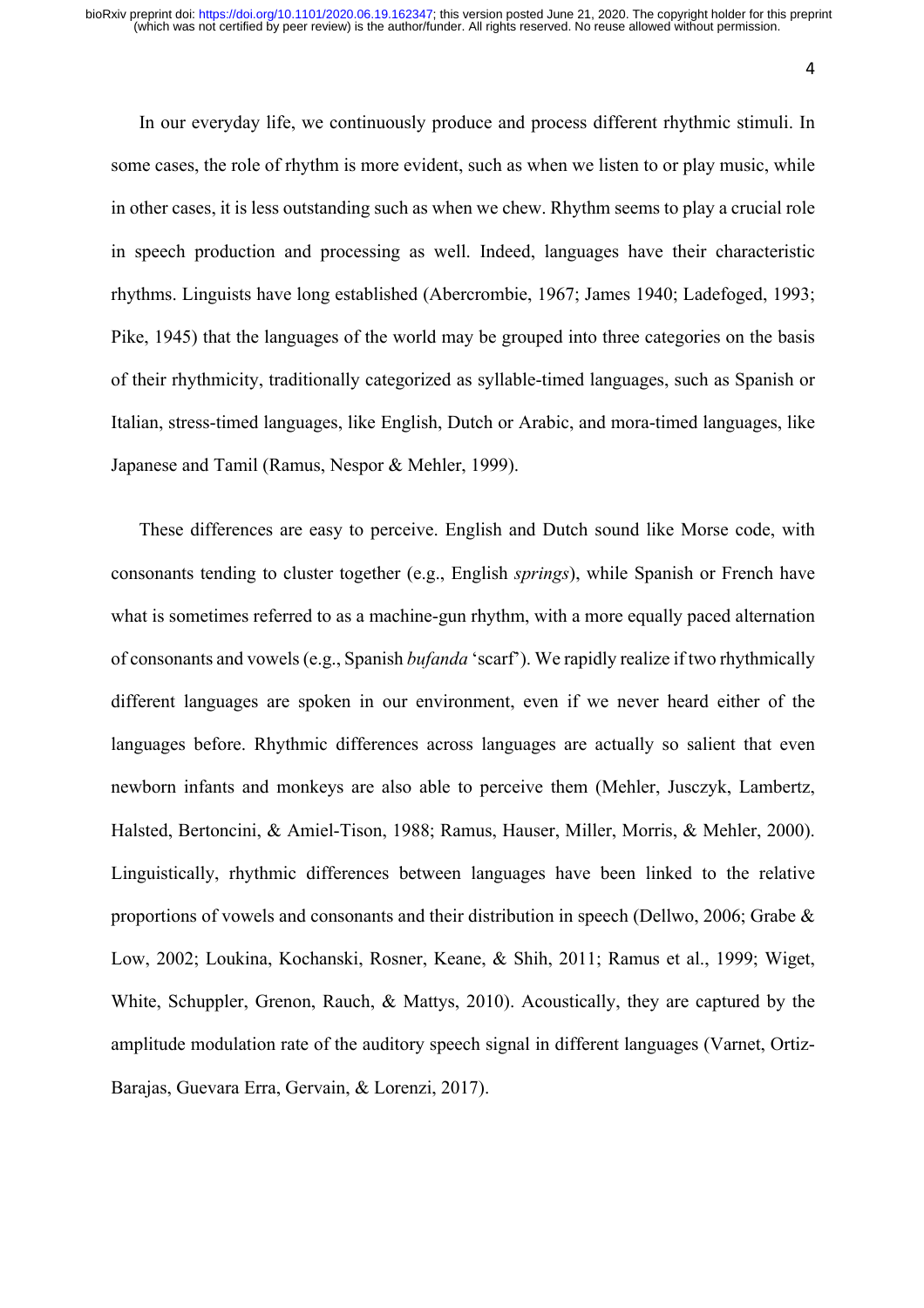Underlying the strong rhythmicity of the speech signal, linguistic constituents making up speech follow each other at a regular pace at multiple levels (Langus, Mehler, & Nespor, 2017). Phonemic changes such as formant transitions (differentiating /ba/ and /da/) or the coding of voicing (differentiating /ba/ and /pa/) occur at a high modulation frequency ( $\sim$ 30-50 Hz). Syllables follow each other at a 4-7 Hz rate, while lexical and phrasal units occur at a 1-2 Hz modulation rate. Although the intervals between these units are not completely isochronous, they are rhythmic enough to elicit robust regularities in the time domain of speech (Giraud  $\&$ Poeppel, 2012). Several studies indicate the importance of the regular timing of stressed syllables (Domahs, Wiese, Bornkessel-Schlesewsky, & Schlesewsky, 2008; Knaus, Wiese, & Janben, 2007; Kotz, Schwartze, & Schmidt-Kassow, 2009; Magne, Astesano, Aramaki, Ystad, Kronland-Martinet, & Besson, 2007; Marie, Magne, & Besson, 2011; Quene & Port, 2005; Rothermich, Schmidt-Kassow, & Kotz, 2012) and the syllable rate (Doelling, Arnal, Ghitza, & Poeppel, 2014; Ghitza, 2014; Ghitza & Greenberg, 2009; Shannon, Zeng, Kamath, Wygonski, & Ekelid, 1995) for efficient speech processing. Word stress was also found to facilitate word segmentation at infancy (Dupoux, Pallier, Sebastian, & Mehler, 1997; Höhle, Bijeljac-Babic, Herold, Weissenborn, & Nazzi, 2009; Jusczyk 1997; Shukla, White, & Aslin, 2011) and phrasal level prosody plays an important role in grammar acquisition (Bernard & Gervain, 2012; de Carvalho, Dautriche, Lin, & Christophe, 2017; de Carvalho, Dautriche, & Christophe 2016; Gervain, 2018; Gervain & Werker, 2013). Furthermore, different measures of entrainment to the rhythm of speech was found to be positively associated with speech comprehension and language abilities such as reading skills in adults and children (Abrams, Nicol, Zecker & Kraus, 2009; Ahissar et al., 2001; Giraud & Ramus, 2013).

#### **1.2. Rhythm in music and language**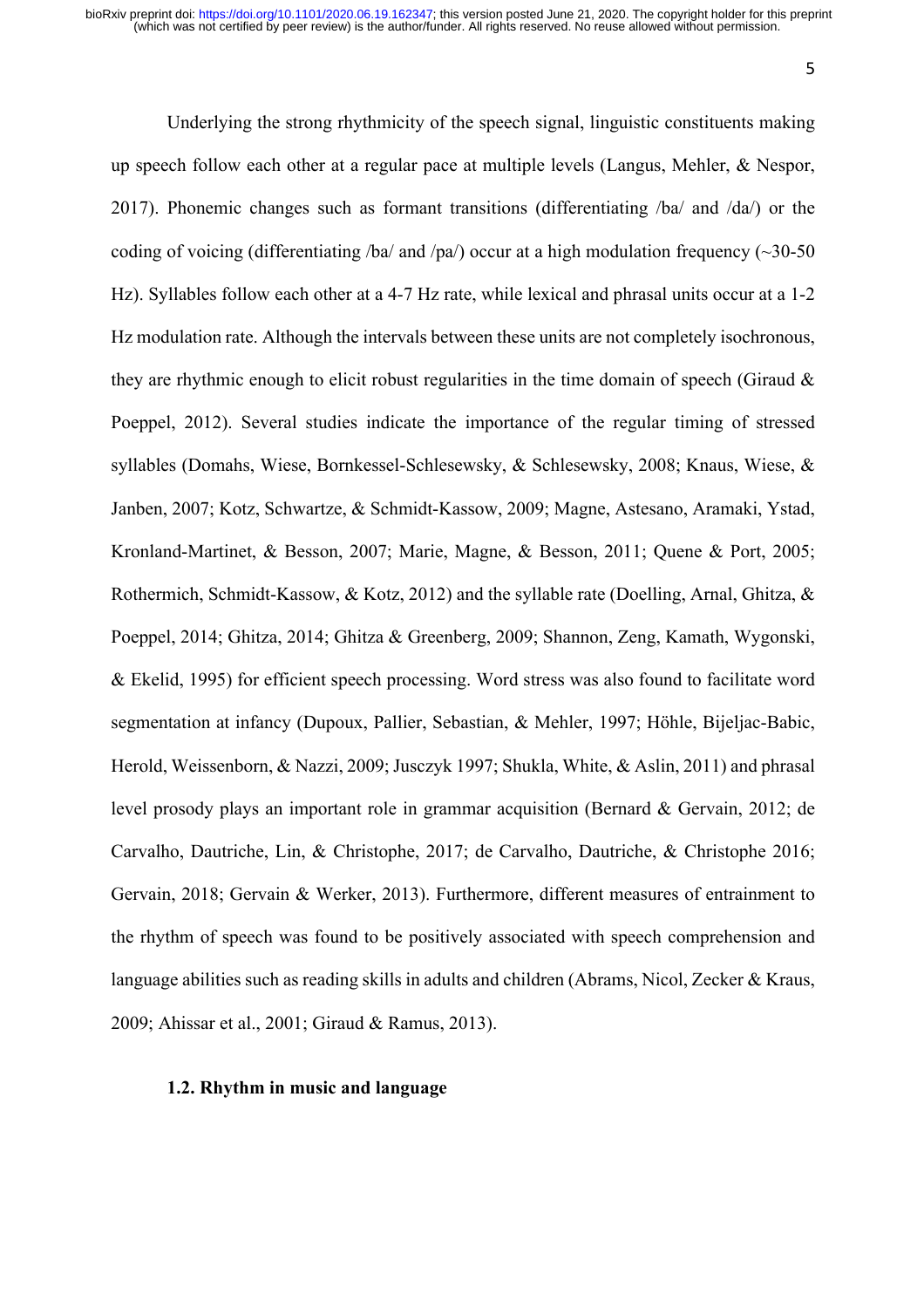Motivated by the highly rhythmical nature of speech, research has explored whether the same mechanisms underlie musical rhythm and speech processing. One of the first theories proposed to account for the shared processes between the domain of music and speech is the Dynamic Attending Theory (e.g., Jones, 2008; Jones & Boltz, 1989; see research on the dynamic nature of attention during the visual processing of stimuli in Busch & VanRullen, 2010 and Dugué, McLelland, Lajous, VanRullen, 2015) emphasizing the role of temporal attention in both domains. The Dynamic Attending Theory states that attention is not equally distributed over time, and for the efficient processing of stimuli with temporal regularities such as music or speech, attention has to be aligned with temporal regularities of the incoming stimuli (e.g., with beats in music or stressed syllables in speech processing). Synchronization of attentional fluctuations with temporal regularities of the auditory input lets the system predict the timing of important events that results in more efficient processing of these stimuli. On the neural level, this was proposed to be achieved by the synchronization or entrainment of neural oscillations with the temporal regularities of incoming stimuli, and several studies support this account both for musical rhythm (e.g., Doelling & Poeppel, 2015; Harding, Sammler, Henry, Large, & Kotz, 2019; Nozaradan, Peretz, Missal, & Mouraux, 2011; Nozaradan, Peretz, & Mouraux, 2012) and speech processing (e.g, Doelling et al., 2014; Ghitza & Greenberg, 2009; Giraud, Kleinschmidt, Poeppel, Lund, Frackowiak, & Laufs, 2007; Harding et al., 2019; Kotz & Schwartze, 2010; Peellee & Davis, 2012; Peelle, Gross, & Davis, 2013).

The role of temporal attention has been primarily emphasized in the processing of surface-level cues in speech (phonemes, word stress) but its role in the processing of hierarchically organized syntactic structures has also been highlighted. The structure of events can be described with hierarchical structures both in rhythm and language (Fitch, 2017; Fitch & Martins, 2014; Lashley, 1951; Lerdahl & Jackendoff, 1983), and initial evidence showing similar electrophysiological responses to violations of rhythmic and linguistic syntax (Sun, Liu,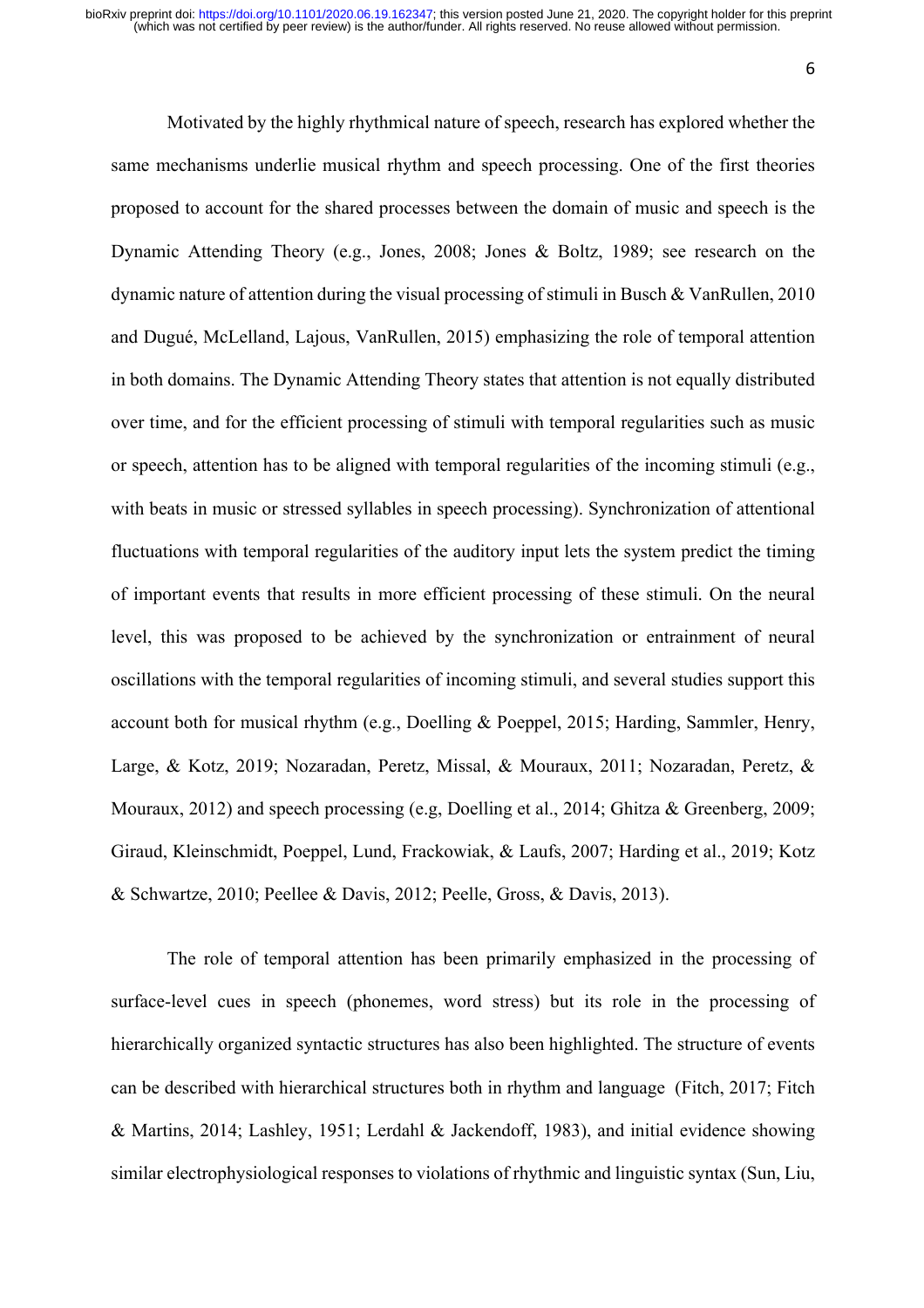Zhou, & Jiang, 2018) as well as overlapping brain structures involved in hierarchical processing in rhythm and linguistic syntax (Heard  $\&$  Lee, 2020) indicate shared neural resources underlying syntactic processing in the two domains. Studies showing entrainment of slow oscillations to higher metrical or syntactic boundaries even if these boundaries are not marked by acoustic cues support the role of temporal attention in the processing of syntactic structures in both domains (Nozaradan et al., 2012 for the domain of music and Ding, Melloni, Zhang, Tian, & Poeppel, 2015 for the domain of language).

A number of studies have established associations between various measures of musical rhythmic and phonological (Moritz, Yampolsky, Papadelis, Thomson & Wolf, 2013; Ozernov-Palchik, Wolf, & Patel, 2018; Woodruff Carr et al., 2014) as well as grammatical (Gordon, Jacobs, Schuele, & Mcauley, 2015; Gordon, Shivers, Wieland, Kotz, Yoder, & Mcauley, 2015; Woodruff Carr et al., 2014) skills indicating shared underlying processes for musical rhythm and speech/language processing. In line with these results, populations with language impairments often show weaker rhythmic skills compared to typically developing children. Several studies found an impaired performance on rhythm-related tasks in children with dyslexia (e.g., Muneaux, Ziegler, Truc, Thomson, & Goswami, 2004; Overy, Nicolson, Fawcett, & Clarke, 2003) and with Developmental Language Disorder (Bedoin, Brisseau, Molinier, Roch, & Tillmann, 2016; Corriveau & Goswami, 2009; Corriveau, Pasquini & Goswami, 2007; Cumming, Wilson, Leong, Colling, & Goswami, 2015).

### **1.3. Rhythmic priming**

Supporting results for shared neural processes underlying rhythm and language processing motivated an intriguing line of studies that are often referred to as rhythmic priming studies. This work aims to explore whether performance on various linguistic tasks can be improved by boosting the shared network underlying music and language with a presentation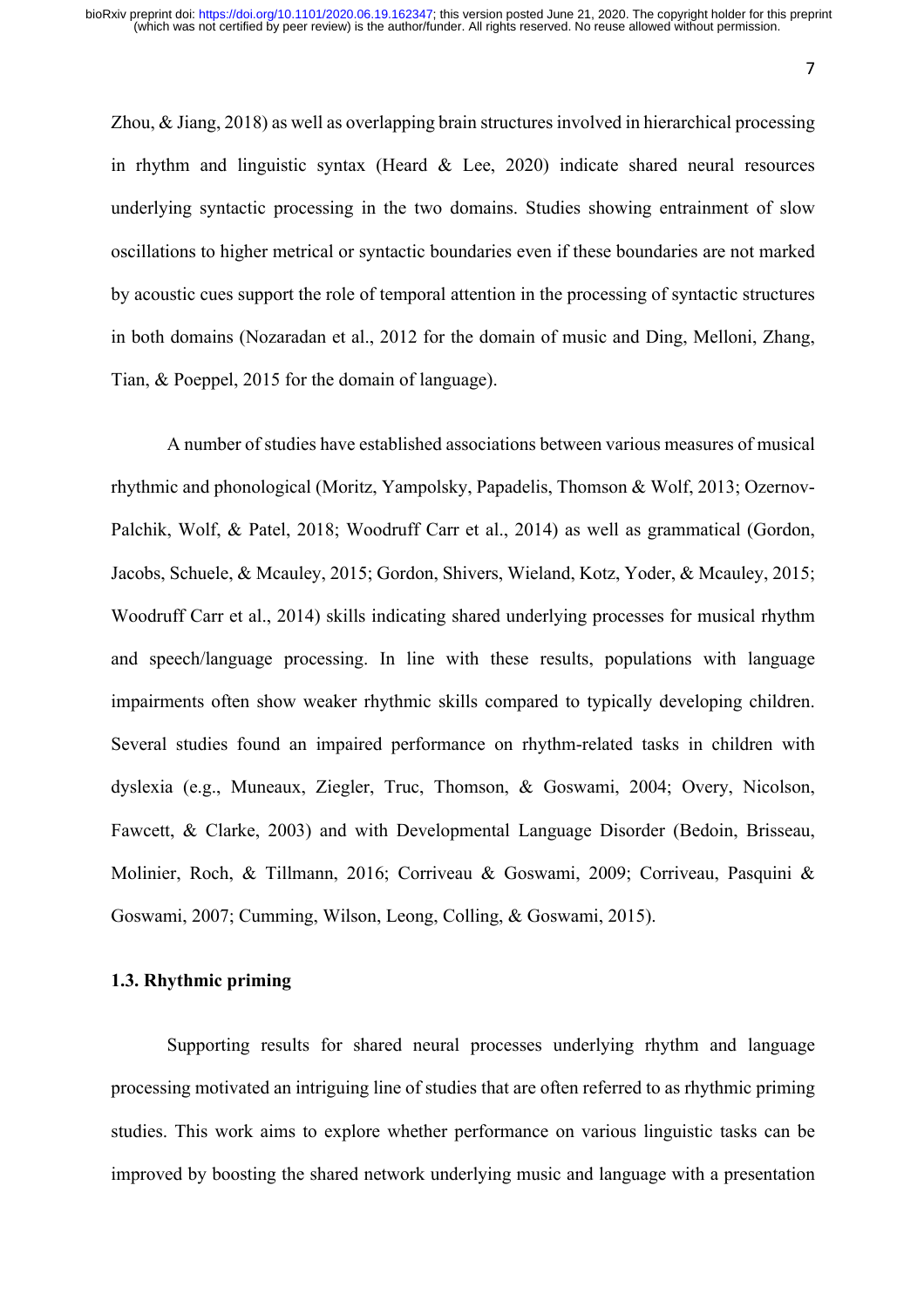of a rhythmic excerpt with a regular beat immediately before the linguistic task. In the majority of the rhythmic priming studies, participants are exposed to an auditory signal (e.g., sequence of percussion beats) with either a regular or irregular beat/non-rhythmic stimuli before completing a linguistic task. Previous research has found an improved performance on a grammaticality judgment task after presentation of a regular rhythmic prime in Germanspeaking patients with basal ganglia injury (Kotz et al., 2005) and Parkinson disease (Kotz & Gunter, 2015), French-speaking children with dyslexia (Przybylski et al., 2013) and DLD (Bedoin et al., 2016; Przybylski et al., 2013) as well as with typically developing Frenchspeaking (Bedoin et al., 2016; Fiveash, Bedoin, Lalitte, & Tillmann, accepted; Przybylski et al., 2013) and English-speaking (Chern et al., 2018) children. The effect was also found in young adults with and without dyslexia who showed a larger ERP response to grammatical violations following regular vs. the irregular primes (Canette et al., 2020). While most of the studies tested the effect of rhythmic priming on grammaticality judgment, a few works tested its effect on phonological perception in nonexistent words (Cason & Schön, 2012) and sentences (Cason, Astésano, & Schön, 2015). These studies used a slightly different priming paradigm from the grammaticality judgment studies as the rhythm of the primes either matched or did not match the prosodic structure of the speech stimuli. Matching primes facilitated phonological processing compared to not matching primes extending the effect of rhythmic priming to phonemic perception.

The Dynamic Attending Theory offers a potential theoretical account for the rhythmic priming phenomenon. When participants are exposed to music with a regular beat, temporal attention is facilitated by the entrainment of internal oscillators to the beat. As the beat rate of the presented music in the above experiments matches the average rate of stressed syllables in speech (2 Hz), after listening to the musical stimuli the system gets into an ideal state to process speech stimuli. As discussed above, speech also has temporal regularities but in a smaller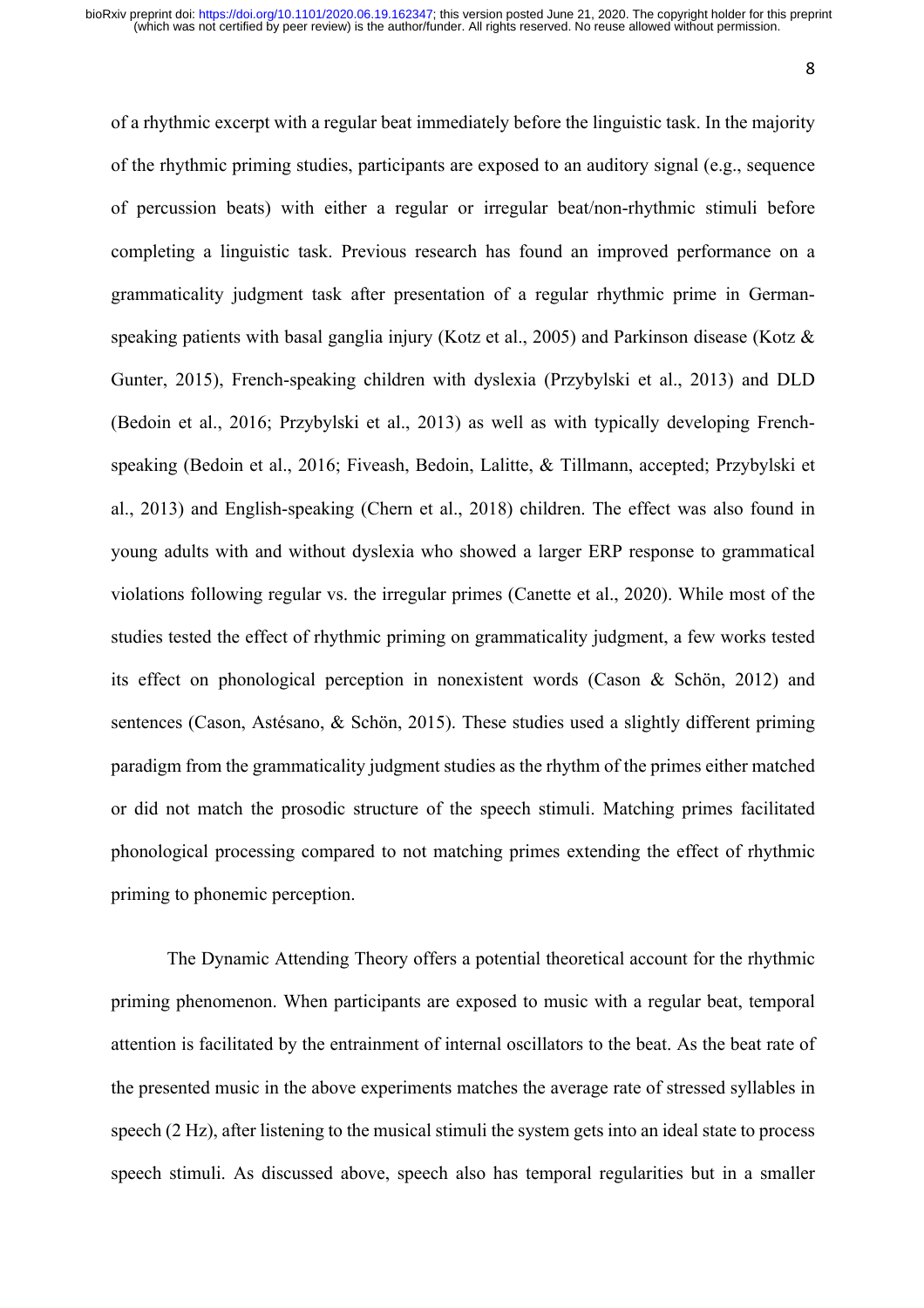degree than music, thus without musical stimuli it can take more time for oscillators to synchronize with the regularities of speech stimuli than when musical stimuli are presented before the speech stimuli (see a similar account in Bedoin et al., 2016; Canette et al., 2020; Chern, Tillmann, Vaughan, & Gordon, 2018; Kotz, Gunter, & Wonneberger, 2005; Kotz, Schwartze, & Schmidt-Kassow, 2015; Przybylski et al., 2013). The limited research targeting the neural background of the rhythmic priming effect is in line with the above explanation (Falk, Lanzilotti, & Schön, 2017).

#### **1.4. Developmental Language Disorder**

In the current paper we investigate the effects of rhythmic priming on language processing and non-linguistic cognitive tasks in typically developing children and children with Developmental Language Disorder (DLD), a developmental disorder formerly known as Specific Language Impairment (SLI) that primarily affects language (with less prominent problems in other domains). Language problems in children with DLD cannot be attributed to obvious impairments in other cognitive domains or perceptual deficits, neurological disorders, emotional or social problems, environmental deprivation or intellectual disability, but the underlying causes of DLD are not well understood yet (Bishop et al., 2017; Leonard, 1998). Traditional accounts suggest a grammar-specific deficit (Clahsen, 1999; Gopnik & Crago, 1991; van der Lely & Stollwerck, 1997; Rice, Wexler & Cleave, 1995), while more recent theories also emphasize the role of domain-general problems and their potential contribution to the linguistic problems (Gathercole & Baddeley, 1990; Hsu & Bishop, 2011; Leonard, 1998; Tallal & Piercy, 1973; Ullman & Pierpont, 2005).

Importantly for our study, several recent studies suggest that rhythm processing is also impaired in DLD (Alcock, Passingham, Watkins & Vargha-Khadem, 2000; Corriveau & Goswami, 2009; Corriveau et al., 2007, Cumming et al., 2015), and this might contribute to the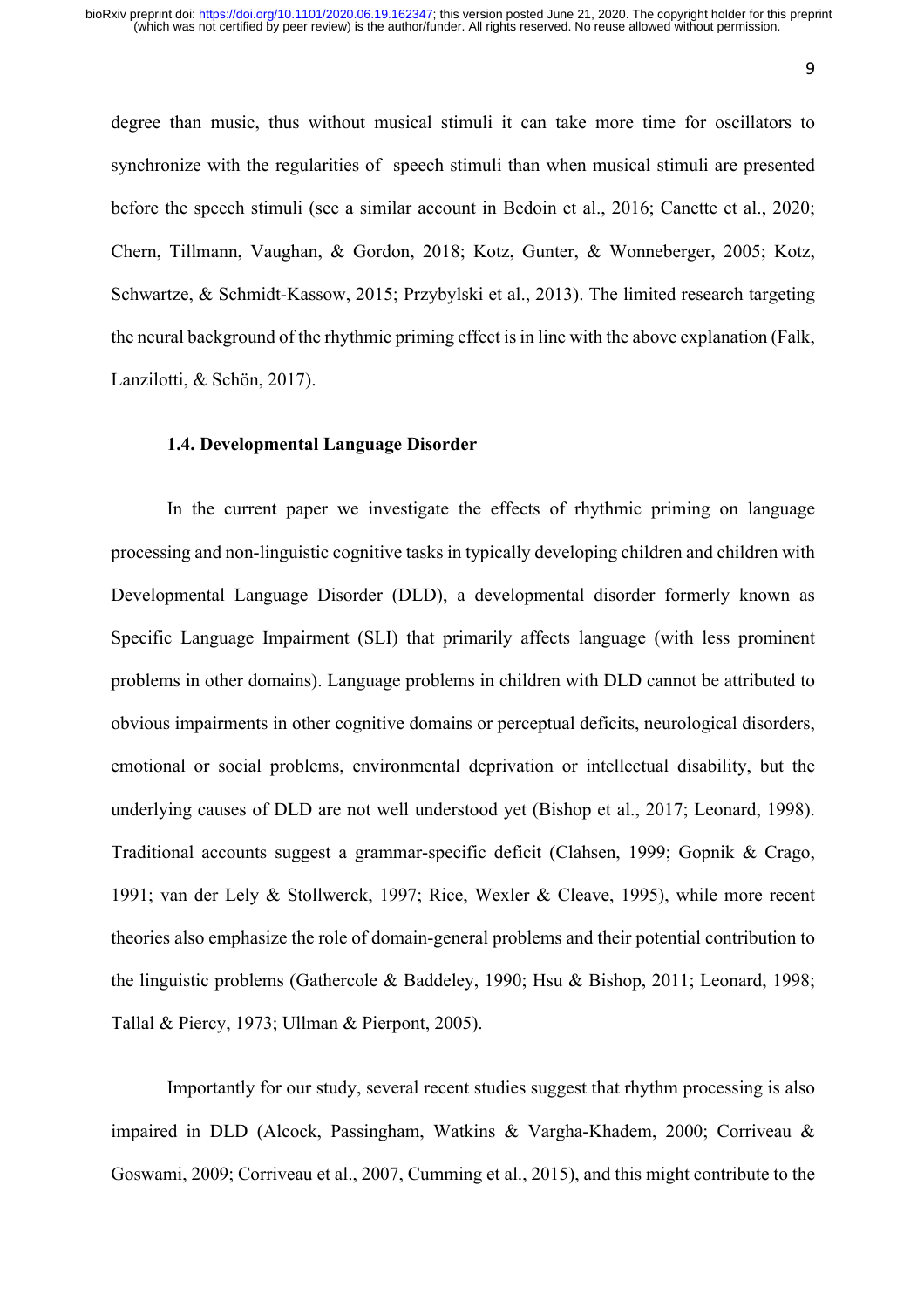linguistic problems due to the shared underlying mechanisms between rhythm and speech processing discussed above. Weaker rhythm processing in children with DLD is also in line with the Atypical Rhythm Risk Hypothesis that posits that individuals with atypical rhythm are at higher risk for speech/language disorders (Ladányi, Persici, Fiveash, Tillmann & Gordon, 2020).

Goswami (2011) proposed the temporal sampling (oscillatory) model, a theory motivated by the Dynamic Attending Theory (Large & Jones, 1999), to account for language problems primarily in children with dyslexia and, by extension, also for DLD. The framework suggests that inefficient synchronization between brain oscillations and the incoming input contributes to linguistic (and non-linguistic) problems in these populations. Goswami (2011) emphasizes the impairment of processing in the delta band (0.5-3Hz) based on results showing difficulties in tapping to the rhythm at 2 Hz in participants with dyslexia. As the author argues, this is exactly the frequency of occurrence of stressed syllables in English, which explains empirical findings of problems with perceiving syllable stress in dyslexia. Stress is important in language acquisition (Mehler et al., 1988), as well as speech processing, and its impairment can affect all levels of language processing.

#### **1.5. The main characteristics of Hungarian**

The rhythmic priming effect has so far only been investigated in a few languages (French, English, German), all of which belong to the Indo-European language family and, albeit rhythmically different, have comparable morphosyntactic structure. To test whether rhythmic priming is a language-general phenomenon, it is crucial to test it in languages with various features. In addition, due to its highly complex morphosyntax, Hungarian offers a perfect testing ground to explore whether rhythmic priming has a positive effect when the gap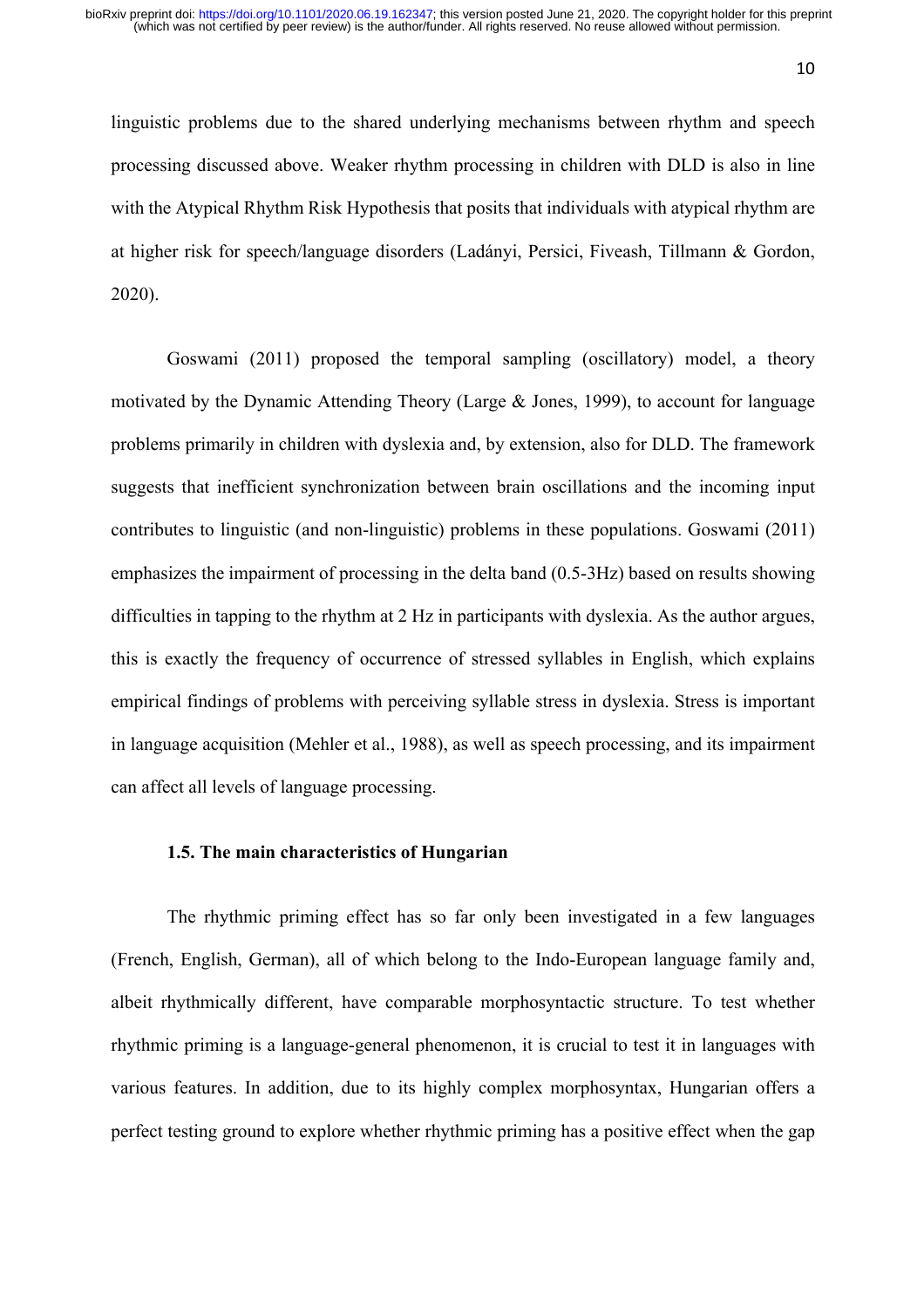between typical and atypical language development is considerable due to the complex grammar.

Hungarian is an agglutinative language belonging to the Uralic/Finno-Ugric language family. Word order is relatively free, and grammatical relations are mainly expressed by suffixes. Both verbal and nominal morphology is complex. For instance, verbs agree with the number and person of their subject as well as with the definiteness of the object. Tense and mood are also marked. This results in a large number of possible forms. For instance, *olvashatnád* ('you may/could read it') consists of the word stem *olvas* ('read'), the modal suffix *hat* and the 2<sup>nd</sup> person singular definite verb suffix in present tense and conditional mood (*nád*). In addition, both stems and suffixes show strong allophonic variation, e.g., as a result of vowel harmony. Lexical stress in Hungarian is also different from lexical stress in the languages in which rhythmic priming was studied before. Hungarian has fixed stress on the first syllable of words (Siptár & Törkenczy, 2007), which thus provides a cue to word boundaries. The speech rhythm of Hungarian is syllable-timed, similarly to French, but unlike that of English and German. Given these linguistic differences, Hungarian provides a good testing ground to assess the generality of rhythmic priming across languages.

One domain in which Hungarian children with DLD show difficulties is morphology. They make mistakes with case markers (Lukács, Leonard, Kas & Pléh, 2009) and other aspects of verb morphology were also found to be impaired (Leonard, Lukács, & Kas, 2012), as were sentence comprehension and production (Kas & Lukács, 2008). Impairments were found in the lexical domain as well: vocabulary size was shown to be lower (Vinkler & Pléh, 1995) and word retrieval was less efficient (Ladányi & Lukács, 2016) in children with DLD than in their typically developing peers.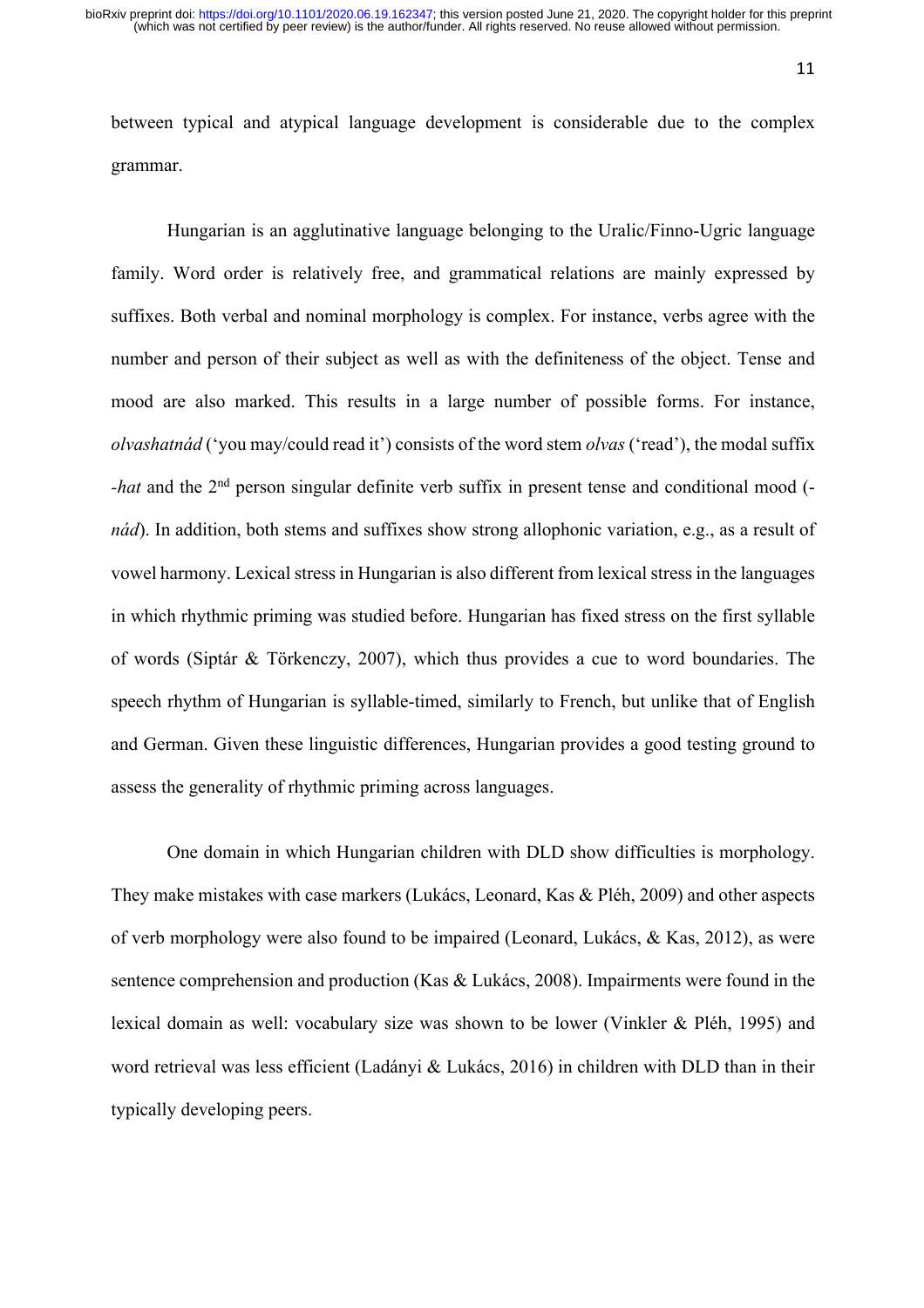# **1.6. The current study**

In the current study, we aim to explore three questions: 1) Does the presentation of a regular rhythm improve grammatical processing in Hungarian preschool-aged children with and without Developmental Language Disorder? 2) Is the rhythmic priming effect specific to grammar, general across language domains or general across cognitive domains? 3) Does the rhythmic effect result from the facilitative effect of regular rhythm, the negative effect of the irregular rhythm or both?

Rhythmic priming was shown to be present in a few languages (French, English, German) both in children with and without language disorders. Similarly to the current study, these previous studies also tested the sensitivity to errors in suffixes but those languages have a simpler morphological system than Hungarian. It is possible that exposure to a regular rhythm is sufficient to boost morphological processing in languages with a simple morphology but does not have an effect in morphologically complex languages in which a greater variety of suffixes need to be processed, with sometimes multiple suffixes attached to a stem. For example, in the Chern et al. (2018) study children always had to detect a missing third person singular *-s* as a number agreement error and a missing past tense *-ed* as a tense agreement error. The realization of these error types could not be made more diverse because in English, in the present tense verb conjugation paradigm, all forms are the same (*I*/*you*/*we*/*you*/*they paint*) except the 3rd person singular ((*s*)*he paints*) and in the past tense paradigm, all forms are exactly the same (*I*/*you*/(*s*)*he*/*we*/*you*/*they painted*). In contrast, in Hungarian, all six forms are different both for the present and the past tense conjugation paradigm. In addition, the realization of suffixes differs depending on the phonological features of the word stem. To test how the complexity of the Hungarian verb inflection system interacts with rhythmic priming, we included all six forms of the verb conjugation paradigm both for present and past tense suffixes as well as verbs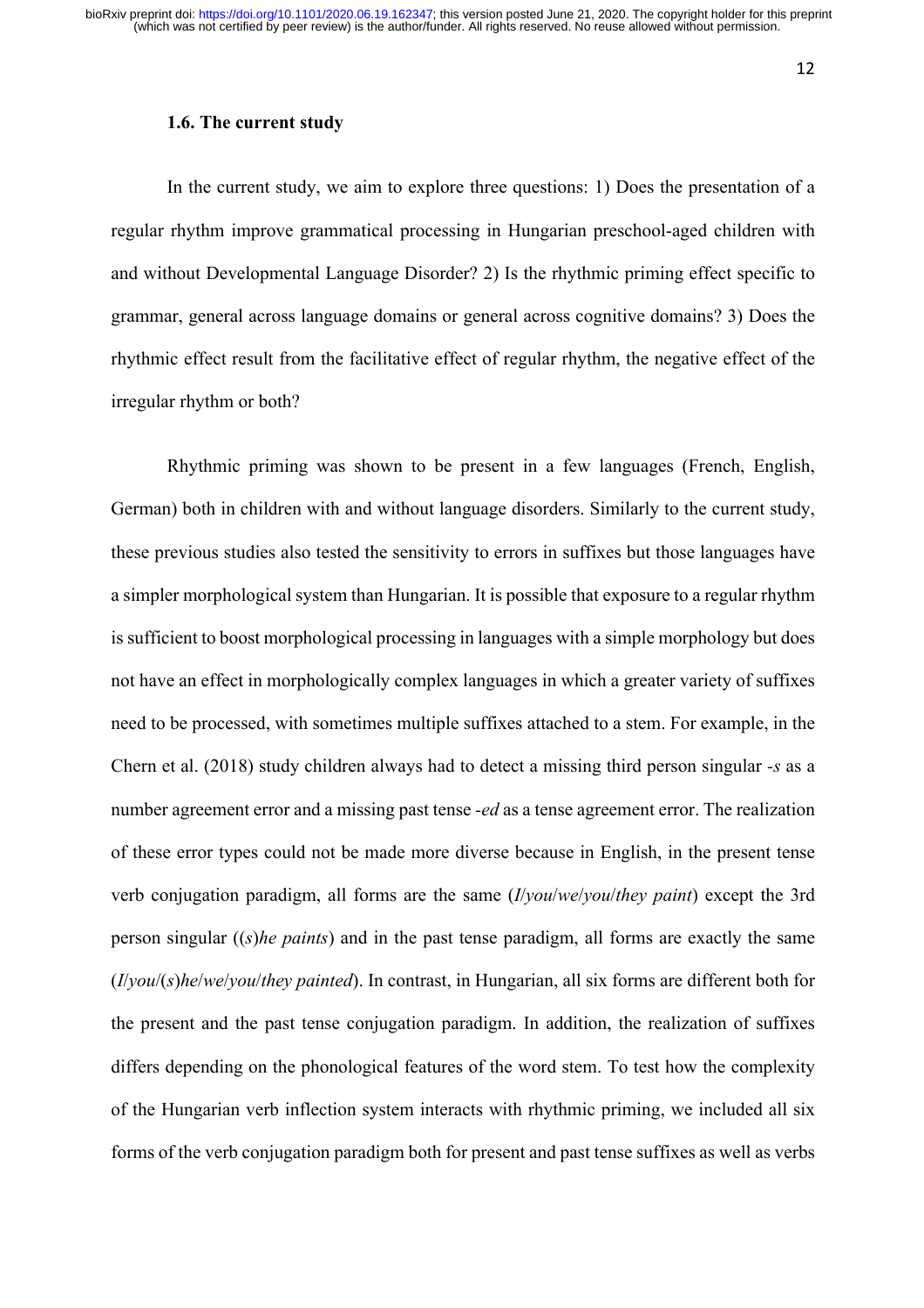with different phonological features leading to a high diversity in the phonetic realization of the grammatical errors to be detected.

Another feature of Hungarian that distinguishes it from the previously tested languages and which may interact with rhythmic priming is its fixed lexical stress. Hungarian content words are all invariably stressed on their first syllable. This creates a strong rhythmic cue for word segmentation and lexical retrieval. It has never been tested how such a prosodic cue inherent in a language may interact with rhythmic priming.

As discussed above, children with DLD show problems in rhythm processing beyond impairments in language and some other non-linguistic domains. According to the Temporal Sampling Framework (Goswami, 2011), both language and rhythm problems could be partly accounted for by impaired temporal attention due to inefficient synchronization of brain oscillations with the auditory input. It is possible that children with DLD will not show a rhythmic priming effect due to their rhythm processing impairment. Alternatively, the salient and simple beat structure of the rhythmic prime could boost temporal attention, and improve language processing in children with DLD as well.

Previous work in French-speaking children has shown that despite their weaker rhythm skills, children with DLD can also benefit from rhythmic priming. It is, however, unknown whether the effect is also present in a morphologically complex language. It is possible that although children with DLD show a rhythmic priming effect in morphologically simpler languages, but do not do so in morphologically complex languages.

Our first aim is thus to test the generality of rhythmic priming effect in Hungarianspeaking children with and without DLD. Since the relationship between speech and rhythm processing is proposed to be universal as a result of the shared role of temporal attention in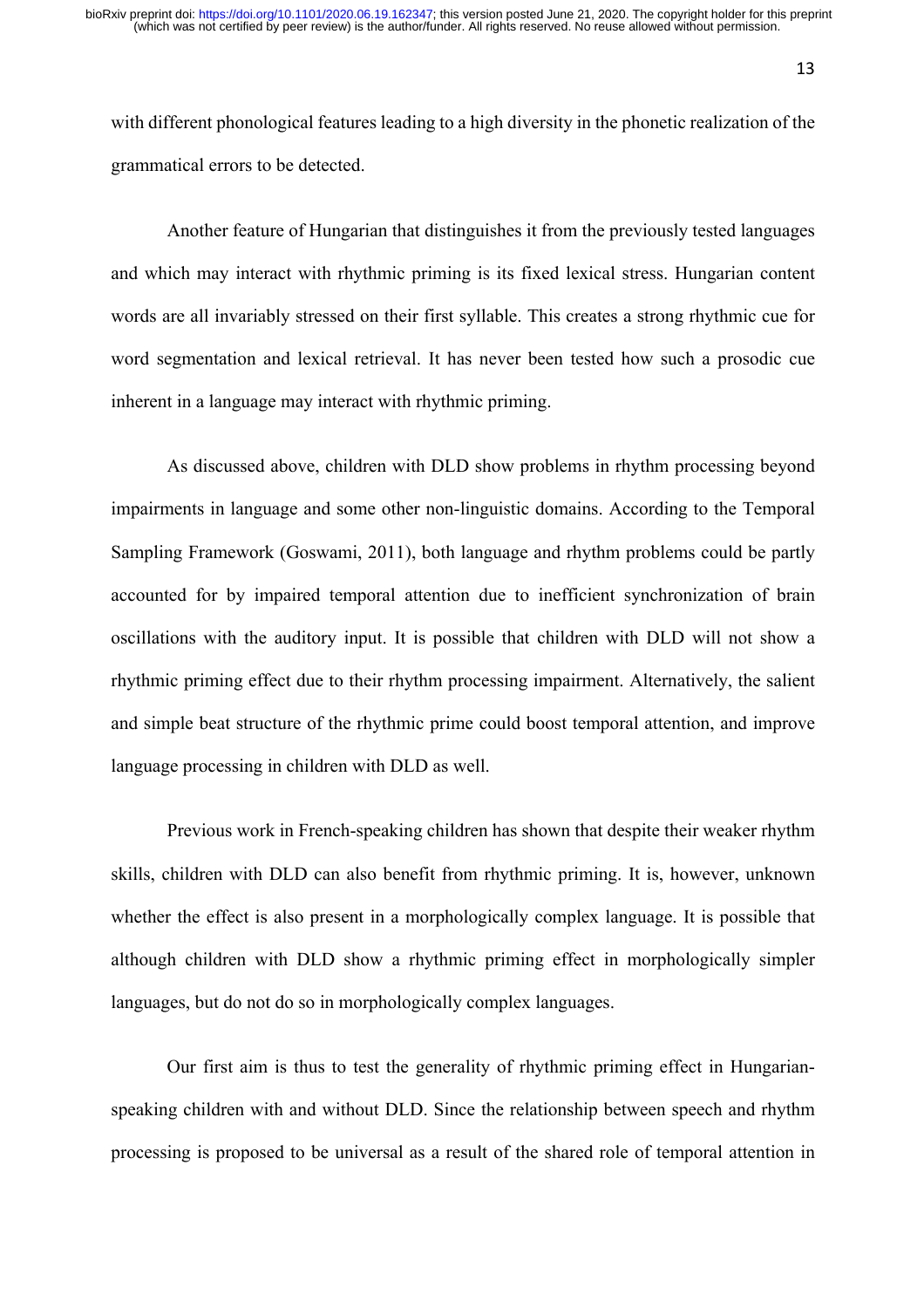rhythm and speech processing across languages, we hypothesize a rhythmic priming effect in Hungarian-speaking children. We expect that rhythmic priming will facilitate grammar processing not only in TD children but also in children with DLD, because processing the rhythm of a regular percussion beat is of greater salience (Ding, Patel, Chen, Butler, Luo, & Poeppel, 2017), lower complexity and higher regularity than processing rhythm in language (Cummins, 2012; Kotz, Ravignani, & Fitch, 2018; Patel, 2008; see also Bedoin et al., 2016; Przybylski et al., 2013). Presentation of regular rhythmic stimuli, therefore, may boost the shared underlying network, presumably through the entrainment of temporal attention to the rhythm of the auditory input, which will then more successfully entrain to speech, leading to more efficient grammatical processing.

Our second aim is to explore whether rhythmic priming is domain-general, specific to language or specific to the processing of spoken language. According to the Dynamic Attending Theory, rhythmic priming appears because internal oscillators entrain to the beat of the regular prime that results in more efficient entrainment with the spoken linguistic stimuli as the beat rate follows the modulation rate of spoken languages. If this mechanism underlies rhythmic priming, it will only work for tasks with stimuli showing such regularity, like speech or rhythm. It is possible, however that rhythmic priming originates from a general arousal in response to the regular prime or from another domain-general mechanism. To test the specificity of rhythmic priming to language processing, we included a non-linguistic task (non-verbal Stroop task) to our design complementing the grammaticality judgment task. Although one previous study (Chern et al., 2018) suggested a language-specific effect, the non-linguistic tasks used in that study differed considerably from the grammaticality judgment task in several respects such as the number of blocks, number of trials within the blocks or the way how trials were presented. In the current study we aimed to match the procedures of our non-grammatical tasks in every possible respect to the grammaticality judgment task. Furthermore, similarly to Chern et al.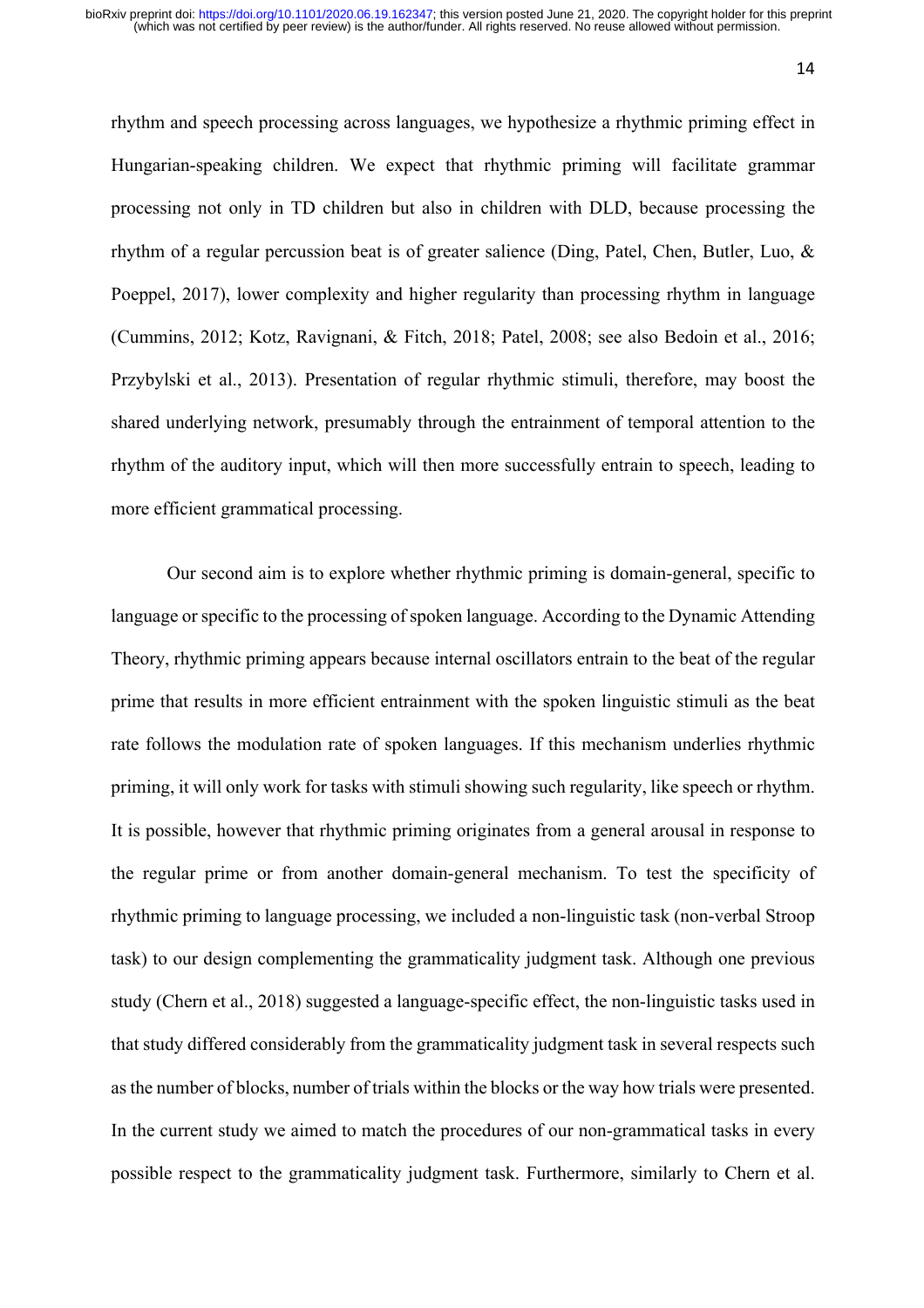(2018)'s study, we chose a task that requires attentional processes but stimuli do not involve regularities as speech or rhythm does.

In addition to the non-linguistic task, we also included a linguistic but non-grammatical task to our design to examine the possibility that rhythmic priming is not domain-general but is also present in language production beyond language processing. Underlying brain networks for temporal processing in speech perception and production has been proposed to highly overlap (Kotz & Schwartze, 2010) and this network was proposed to underlie temporal processing of musical rhythm (Kotz et al., 2018). If rhythmic priming boosts overlapping neural functions underlying rhythm perception and speech production, then rhythmic priming could also appear in a picture naming task. If the rhythmic priming effect appears a result of facilitation of temporal attention, it will not be present in the picture naming task. In line with the Dynamic Attending Theory, we expect to find it only in the grammaticality judgment task and not in the picture-naming task or the non-verbal Stroop task.

Our third aim is to better understand the origin of the rhythmic priming effect by comparing performance in three within-subject conditions: one in which a regular rhythm is used as a prime, one with an irregular rhythm and a baseline condition in which children were not presented with any auditory stimuli. Previous studies compared performance only between two conditions (regular vs. irregular: Chern et al., 2018; Przybylski et al., 2013; regular vs. nonrhythmic baseline condition: Bedoin et al., 2016), which did not allow for a direct comparison of the irregular prime to a non-rhythmic baseline condition. A better performance following a regular prime compared to an irregular prime can appear 1) due to the synchronization of oscillations with the regular rhythm that would facilitate subsequent spoken language processing with a similar modulation rate to the rhythm, 2) due to the alignment of oscillations to the irregular rhythm that would hinder spoken language processing or 3) both of these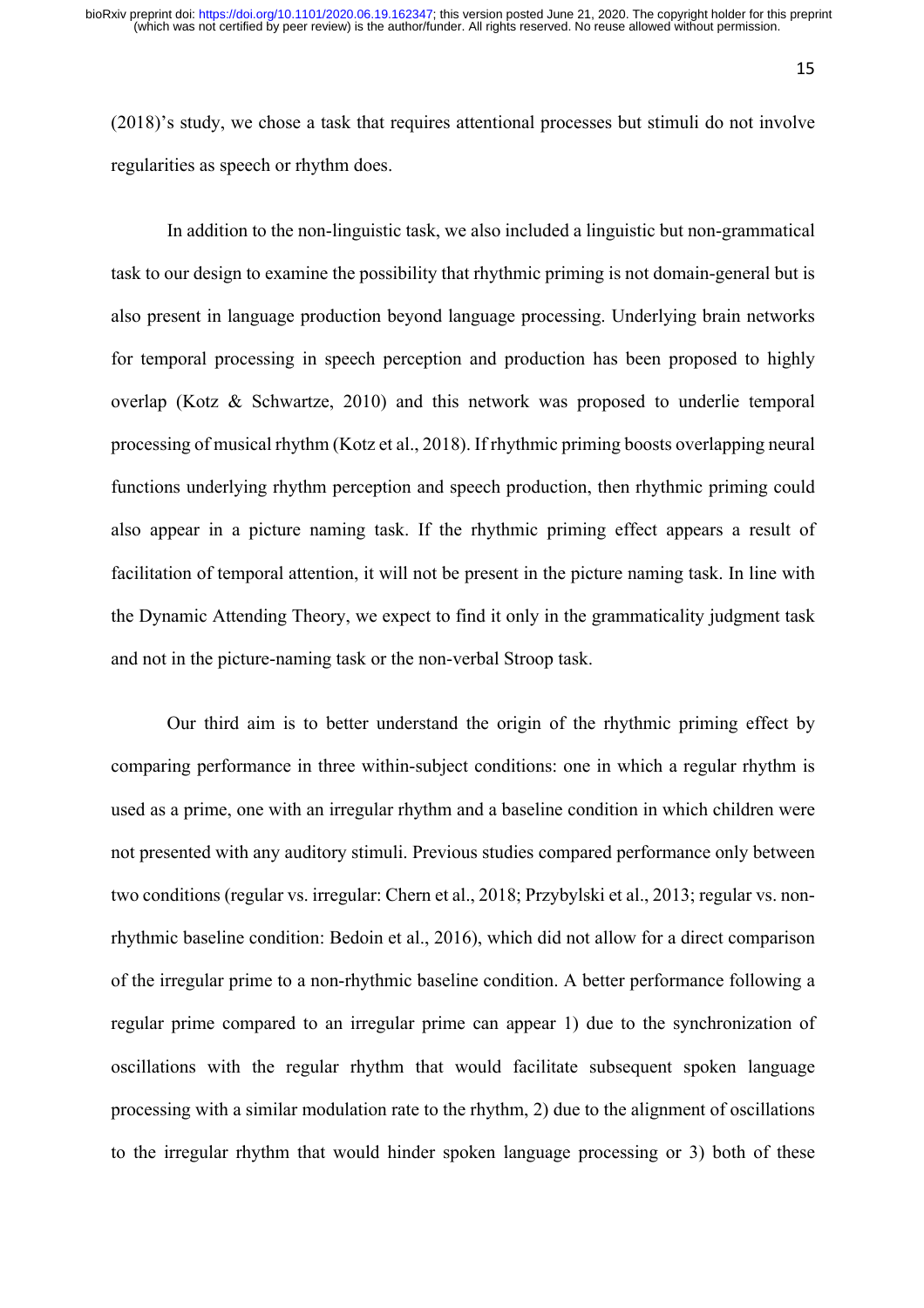mechanisms. The result on better grammaticality judgment performance after a regular rhythm compared to a non-rhythmic environmental noise (Bedoin et al., 2016) excludes the possibility that rhythmic priming results only from the negative effect of the irregular prime (Explanation 2). It is still not known, however, whether rhythmic can be accounted for by only the positive effect of the regular prime (Explanation 1) or the combination of the positive effect of the regular prime and the negative effect of the irregular prime (Explanation 3). By including three conditions, we will be able to decide between these two options, and better understand mechanisms underlying rhythmic priming.

We expect to find a better performance after the regular prime than after the irregular prime and the baseline condition as a result of the facilitating effect of regular primes on temporal attention and the lack of such effect in the case of the irregular prime and the baseline condition. As Bedoin et al. (2016) discusses, the effect size of the difference between the regular and the irregular condition was larger in Przybylski et al.'s (2013) study than between the regular and the non-rhythmic baseline conditions in their study, suggesting that the irregular prime may have a negative effect on grammatical processing. Based on this observation, we expect to find weaker performance in the irregular condition than in the baseline condition.

#### **2. Methods**

#### **2.1. Participants**

Seventeen 6-year-old children with DLD and 17 age- and IQ-matched typically developing children participated in the study. Demographic and screening data for the two groups are shown in Table 1. Children were recruited from six different pre-schools in Budapest. As a first step of recruitment, a larger group of children showing language problems was selected by the speech-language therapists of the pre-schools. Children whose parents agreed to participate in the study ( $n = 50$ ) were screened for DLD by a speech-language therapist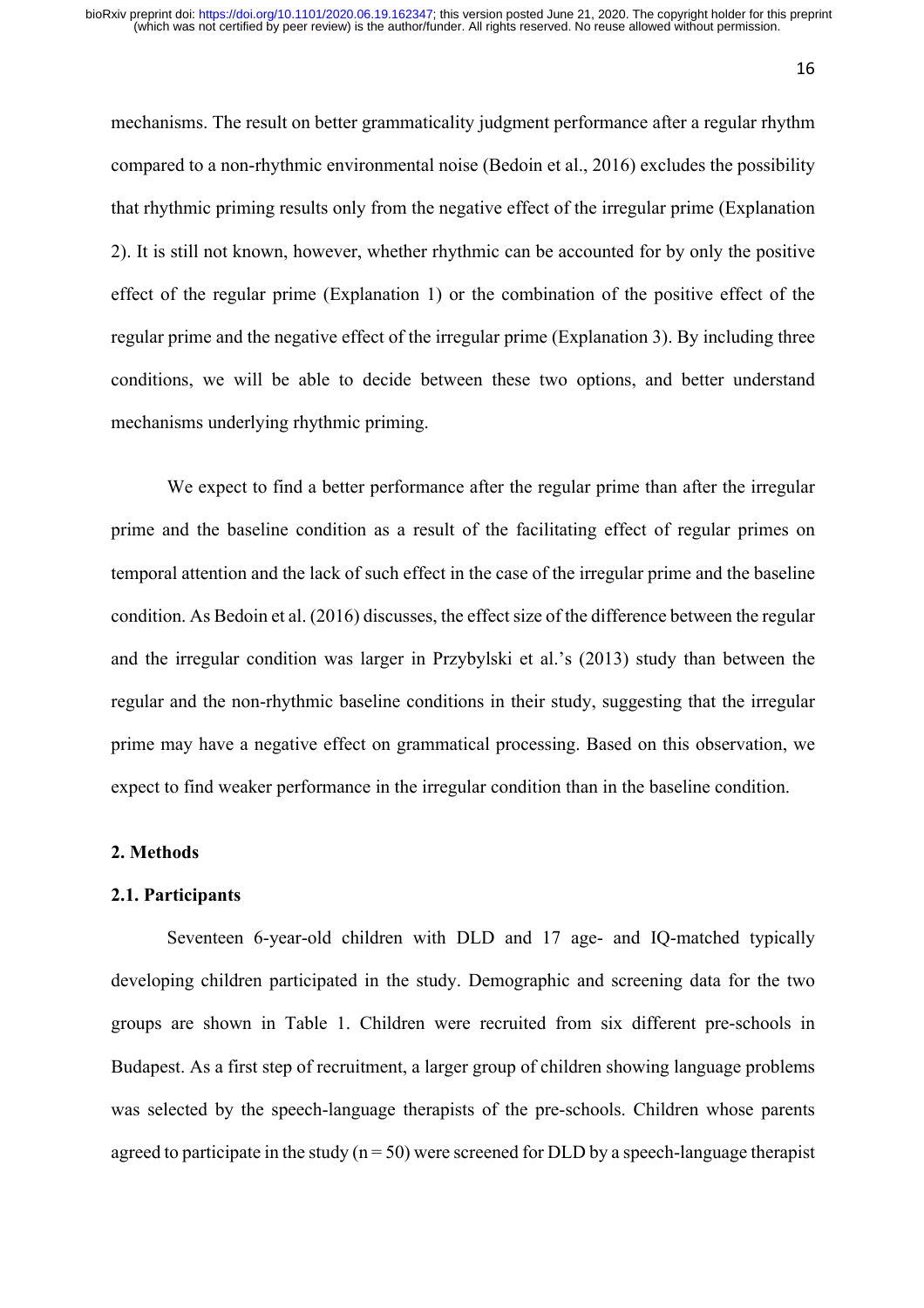using four language tasks (the Hungarian version of the Peabody Picture Vocabulary Test (Csányi, 1974), the Hungarian adaptation of the Test for Reception of Grammar (Bishop, 1983, 2012; Lukács, Győri, & Rózsa, 2012), the Hungarian Sentence Repetition Test (Magyar Mondatutánmondási Teszt; Kas & Lukács, in preparation), and a nonword repetition test (Racsmány, Lukács, Németh, & Pléh, 2005) as well as a non-verbal intelligence task (Raven Colored Progressive Matrices, Raven, Court, & Raven, 1987)). Children who scored at least 1.5 SDs below age norms on at least two out of the four language tasks and had an IQ above 85 were selected for the DLD group ( $n = 17$ ). After selecting the DLD group, typically developing children matching in age and gender to children in the DLD group were selected by the teachers in the same pre-schools. Children whose parents agreed to participate in the study completed the non-verbal intelligence task. One TD child matching in  $IQ \leq 5$  points of difference in  $IQ$ ), age (< 3 months difference) and sex was selected for each DLD child. We made every effort to match the groups in parent education level, but this aim could only partially be met, and the educational level of the DLD group is slightly lower than that of the TD group (see Table 1). TD children also completed the screening tasks to make sure that they don't have language impairment. None of the TD children performed below average on the screening tasks. All children were tested with the informed consent of their parents, in accordance with the principles set out in the Declaration of Helsinki and the stipulations of the local Institutional Review Board.

#### **2.2. Tasks**

## **2.2.1. Grammaticality judgment task**

## *Stimuli*

We created 60 grammatically correct Hungarian sentences. Then we modified these sentences by violating either the number agreement between the verb and the subject or the tense of the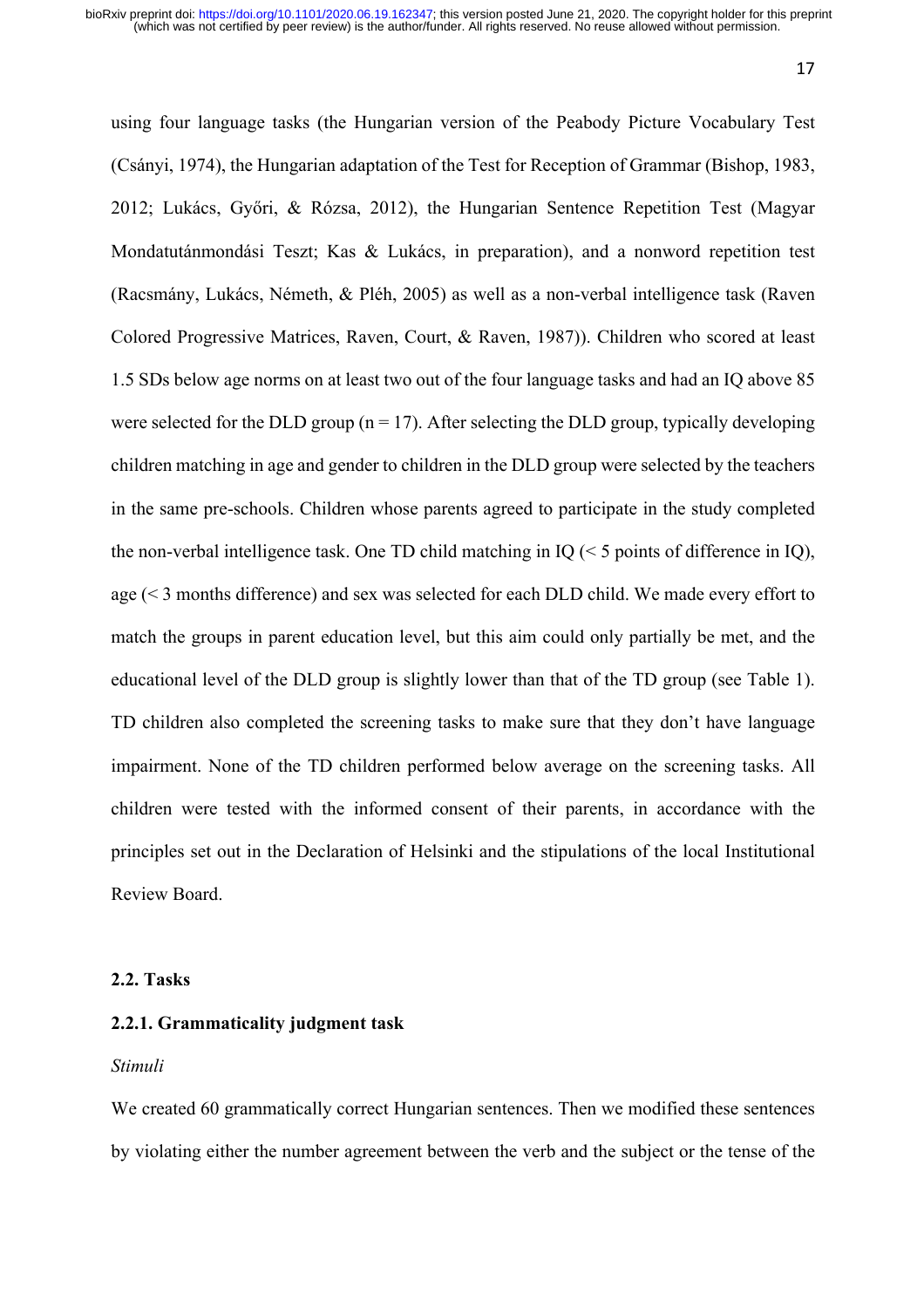verb with respect to the adverb (Table 2). All 6 forms (singular and plural forms, in  $1<sup>st</sup>$ ,  $2<sup>nd</sup>$ , and  $3<sup>rd</sup>$  person) of the present and past verb conjugation paradigm were equally represented both in grammatical and ungrammatical sentences. Two lists of sentences were created by combining 30 grammatically correct and 30 grammatically incorrect sentences. We included correct and incorrect versions of the same sentence in different lists, therefore one child couldn't hear both (see examples in Table 2), and lists were randomly assigned to children. We also made sure that the two lists were matched in their sentence types and vocabulary. Sentences were recorded by an adult female speaker in a mild child-directed manner.

As regular and irregular primes, we used the same stimuli as several previous studies (Bedoin et al., 2016; Chern et al., 2018; Przybylski et al., 2013). Both sequences were played on a tam-tam and maracas and contained the same number of tones. The regular prime had a rhythmic structure from which it was relatively easy to extract the meter, while it was more difficult to extract the rhythmic structure from the irregular prime (see a more detailed description of the primes in Przybylski et al., 2013).

#### *Design and Procedure*

During the grammaticality judgment task, children were presented with six blocks of ten sentences on which they were asked to make grammaticality judgments (see a summary of the task procedures in Figure 1). Each block was preceded by a 32-second-long prime. Two primes belonged to the regular condition, two belonged to the irregular condition and two primes belonged to the baseline condition, which did not contain any auditory stimuli. Prime conditions followed each other in a pseudo-randomized order with the restriction that two primes from the same condition could not follow each other. A picture of a cat relaxing and listening to music was visually presented on the screen while the prime stimuli were played. Children were instructed to relax and take some rest during the primes.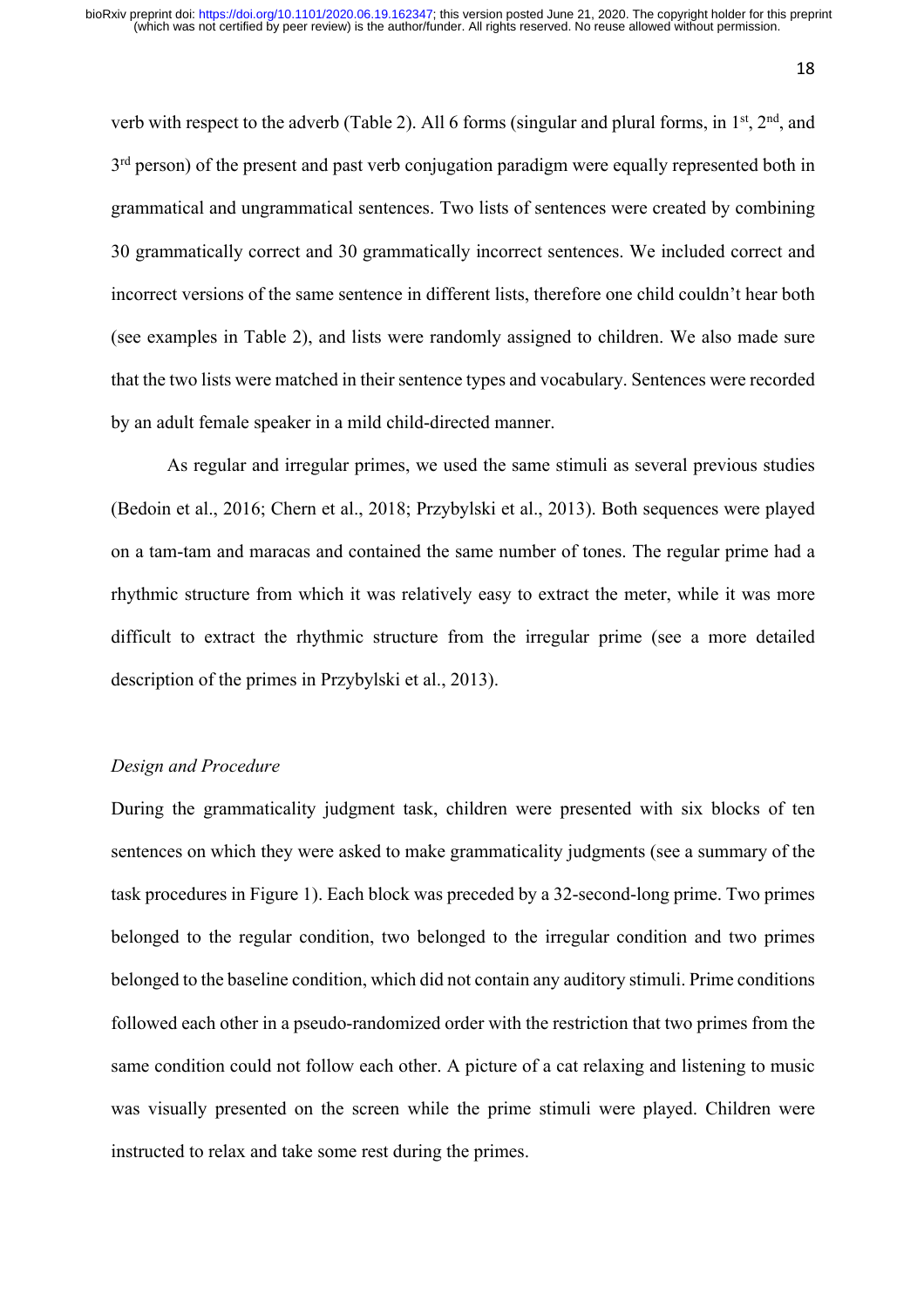Each block contained five grammatically correct and five grammatically incorrect sentences, which were presented to the child in a randomized order. The type of violation was counterbalanced across blocks.

We created a background story similar to the one used in previous studies (Bedoin et al., 2016; Chern et al., 2018; Przybylski et al., 2012) to make our task more comprehensible and interesting for young children. Before the task, we introduced them a purple and a green dinosaur. They were informed that the purple dinosaur – which looked very confident and attentive – was very attentive, so it said everything correctly, while the green dinosaur – which looked somewhat confused – was less attentive, and always made mistakes. We presented them with examples of the sentences the dinosaurs produced. As the first part of the practice phase, children heard the same sentence, once in a correct form, once in an incorrect form, and they had to decide which dinosaur produced the sentence. A second practice phase followed, in which children were presented with different correct and incorrect sentences and they had to decide which dinosaur produced the sentence. Children got feedback for each response during the practice phase. After we made sure that children understood the task, we moved on to the test.

We used d' scores to measure grammaticality judgment performance, similarly to previous studies (Bedoin et al., 2016; Chern et al., 2018; Przybylski et al., 2013). D' is a measure used by signal detection theory that describes the participant's ability to discriminate between two types of stimuli (in the current study between grammatical and ungrammatical stimuli) and was calculated as the difference between the z-transformed hit rate and false alarm rate ( $d' = z$ (hit rate)-z(false alarm rate).

We presented stimuli and collected data with OpenSesame (Mathôt, Schreij, & Theeuwes, 2012) for all the three rhythmic priming tasks.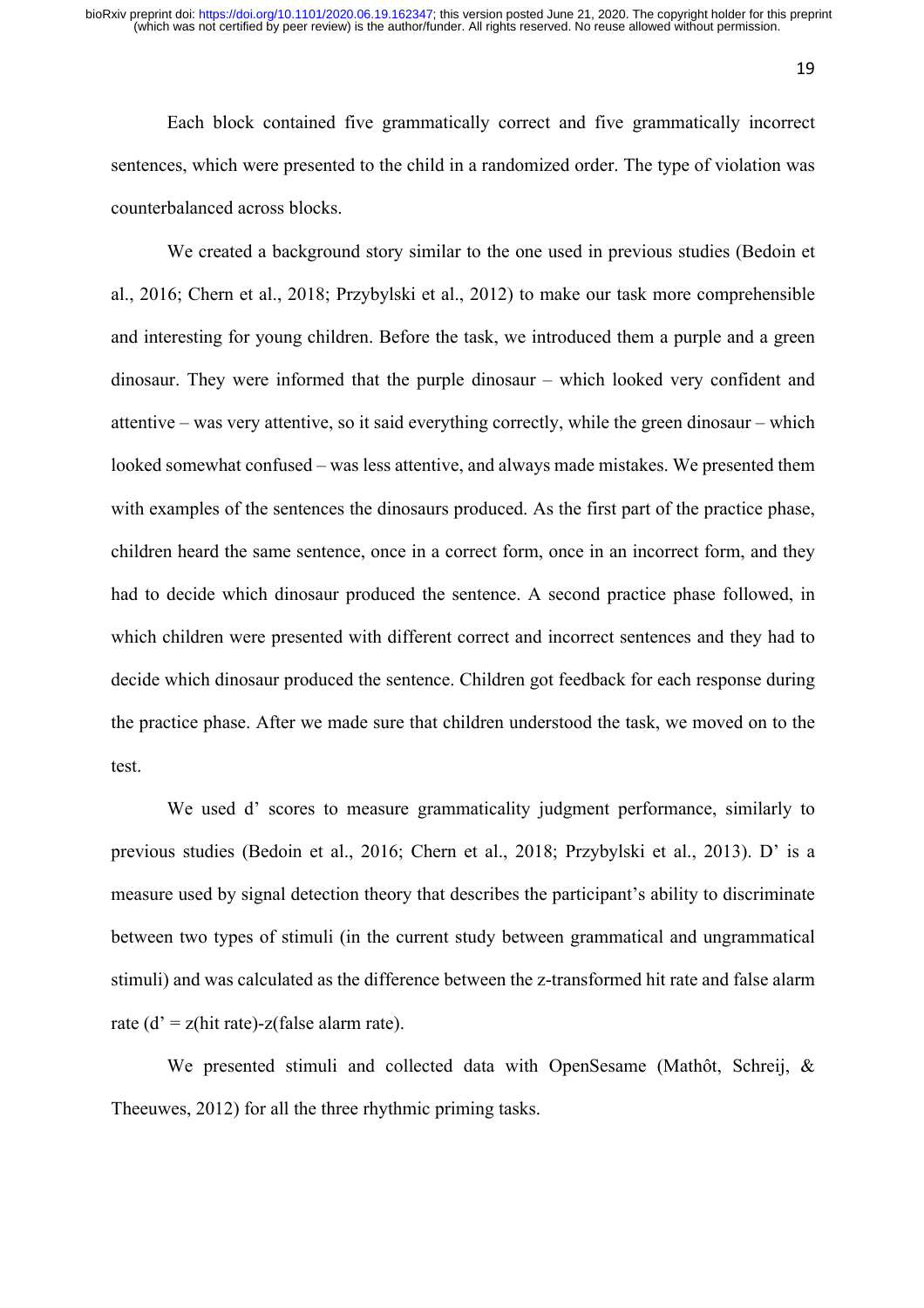# **2.2.3. Picture naming task**

# *Stimuli*

Sixty pictures of simple everyday objects that the children likely knew were selected from the picture set used by the norming study of Bates and colleagues (2003). Pictures were grouped into six blocks. The same auditory stimuli were used as primes as in the grammaticality judgment task.

#### *Design and procedure*

To make sure that children were familiar with the names of the pictures, they were asked to name all the pictures in a randomized order at a previous testing session.

The structure of the picture naming task was the same as the structure of the grammaticality judgment task. Children were presented with a prime and then named 10 pictures. Children were asked to name pictures as quickly and as accurately as possible. Pictures were presented in a randomized order within a block and blocks of pictures were randomly assigned to a prime condition. Children's responses were audio-recorded. Naming errors and response times of the correct responses were coded based on the recording. We decided to code naming times off-line for a more accurate measure. Based on our experience with naming studies with young children, automatic measurements detecting the onset of the name are problematic, since children often make false starts, emitting sounds other than the name before actually naming the picture, which activates the voice key. Children also often produce or start to produce names too softly, which fails to activate the voice key. Both of these lead to inaccurate measures (see also Cummings, Seddoh, & Jallo, 2016). We excluded incorrect answers and answers with naming times above 5 seconds, since they indicate that the child was inattentive at that trial, and calculated mean naming times for the three conditions. Accuracy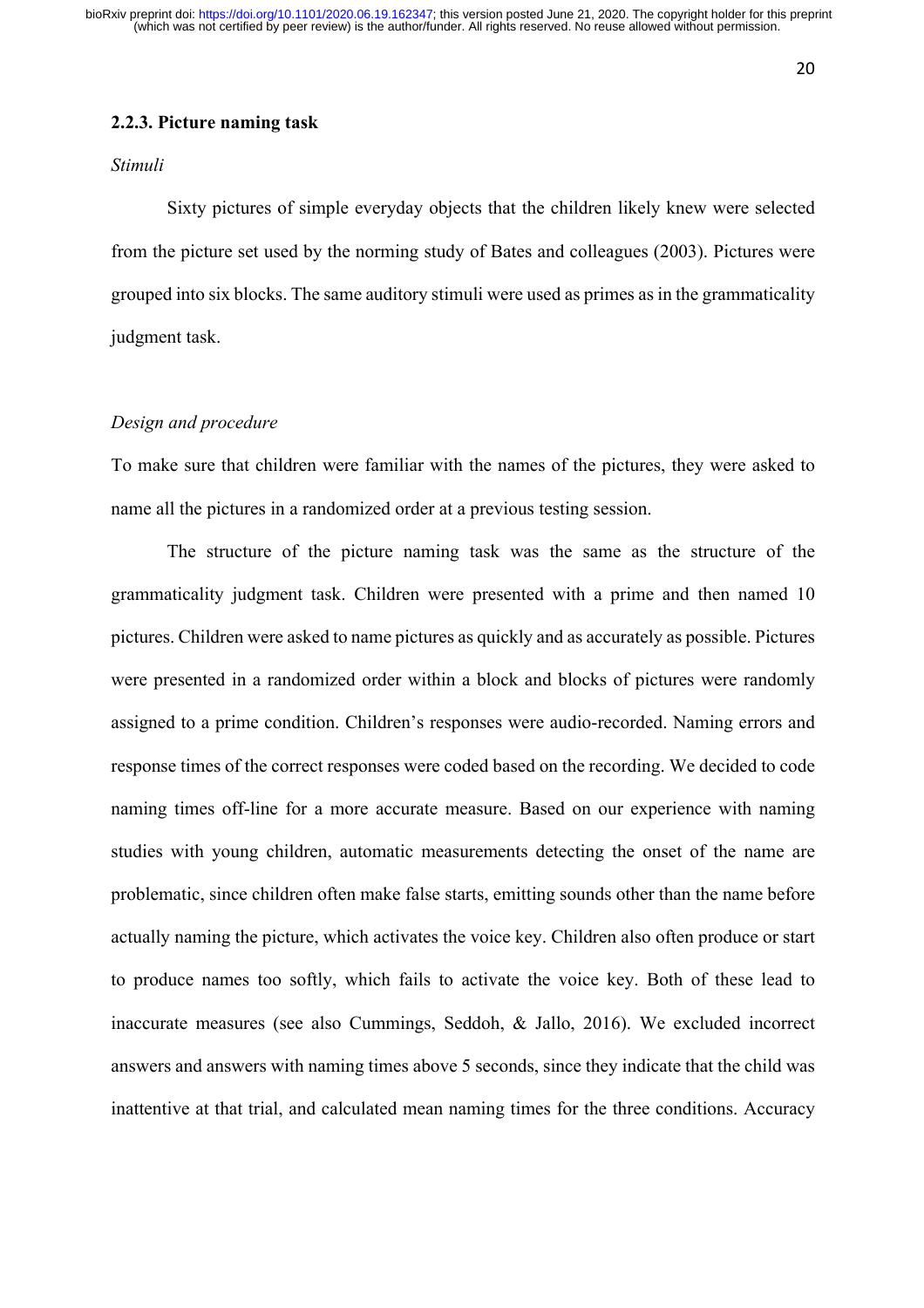was also coded and calculated, but since performance was at ceiling, we did not analyze accuracy data statistically.

#### **2.2.4. Non-verbal Stroop task**

#### *Stimuli*

For the non-verbal Stroop task, we created arrows appearing on a blank screen. Arrows pointed to the left, to the right, up or down and appeared either in the middle of the screen (baseline condition) or in the left, right, top or bottom of the screen either in a congruent position with the direction of the arrow (e.g., an arrow pointing up appears at the top of the screen) or in an incongruent position with the direction of the arrow (e.g., an arrow pointing up appears at the bottom of the screen). Six blocks of 20 trials were created. The number of arrows with a congruent, incongruent and middle position were counterbalanced across blocks as well as the number of arrows pointing to right, left, up and down.

As primes, we used the same auditory stimuli as in the grammaticality judgment task and the picture naming task.

# *Design and procedure*

The structure of the task was the same as in the grammaticality judgment task and the picture naming task. Children were presented with a prime and then with a block of 20 arrows. Children were asked to press a button based on the direction of the arrow. Arrows followed each other in a randomized order in each block and associations between arrow blocks and prime conditions were also randomized. The task was preceded by a practice session. We calculated two different measures for the non-verbal Stroop task. First, for testing the effect of rhythmic priming on executive functions, we calculated mean Stroop effects measured by accuracy and reaction times for the three priming conditions. Stroop effects were calculated as the difference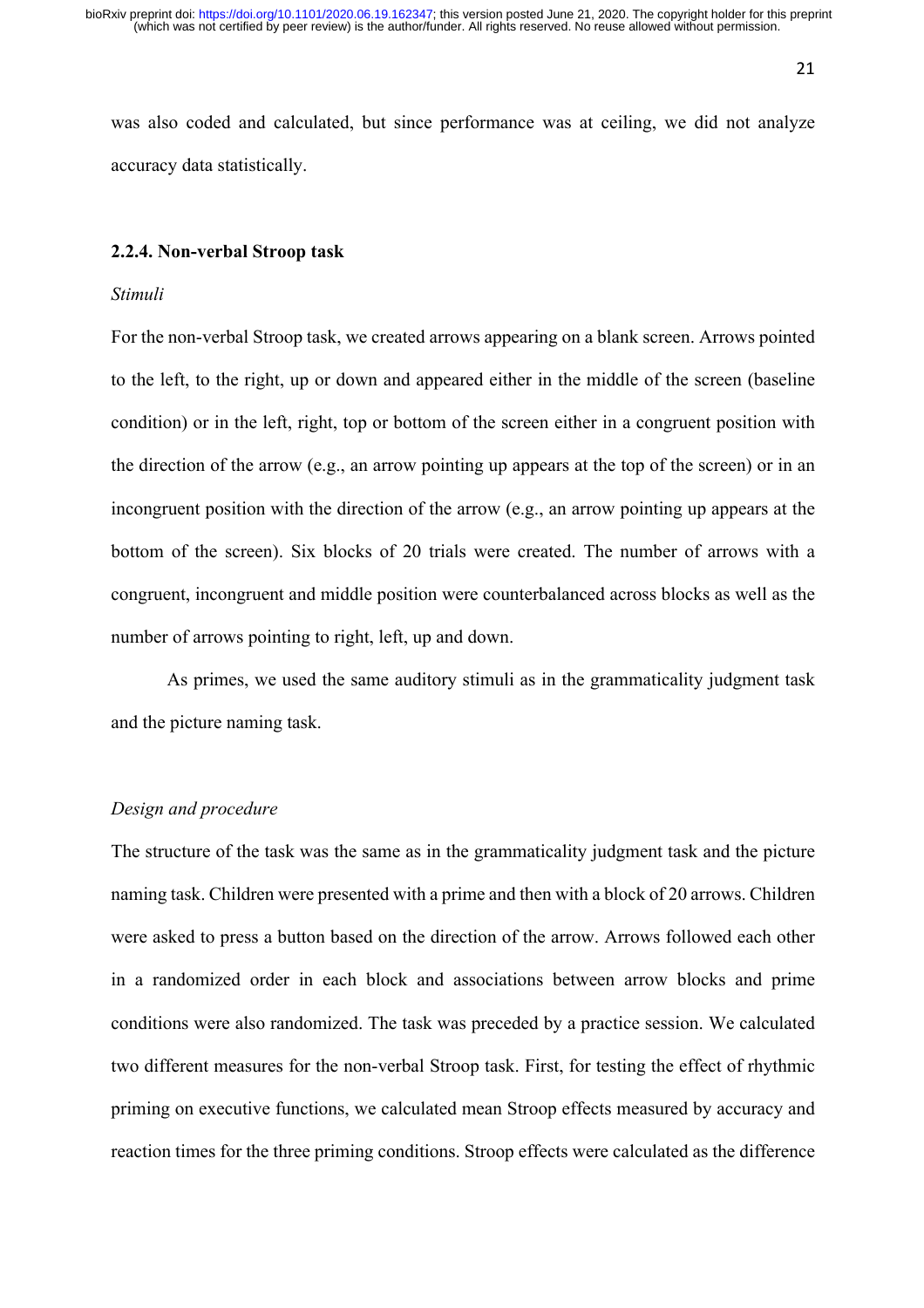between mean reaction times for correct responses/accuracy for the incongruent and baseline conditions. Second, for testing the effect of rhythmic priming on the general performance on the task, accuracy and mean reaction times were calculated with collapsing across Stroop conditions for the three priming conditions. Trials with reaction times under 300 ms-s and above 5000 ms-s were excluded from the analysis as these data resulted from technical errors or inattentiveness of the child, and are not meaningful.

### **3. Results**

#### **3.1. Grammaticality judgment task**

Performance on the grammaticality judgment task is shown in Table 3 and Figure 2. We conducted a 2 x 3 ANOVA with Group as a between-subject factor (DLD vs. TD) and Rhythm (Regular vs. Irregular vs. Baseline) as a within-subject factor.

The main effect of Group was significant  $(F(1, 32) = 42.41, p < .001)$  showing a significantly higher performance in children with TD (mean  $d' = 1.60$ ,  $SD = 0.93$ ) than in children with DLD (mean  $d' = 0.35$ ,  $SD = 0.71$ ). The main effect of rhythm was also significant  $(F(1, 32) = 3.15, p = .0496)$ . Fisher's Least Significant Difference (LSD) post-hoc pairwise comparisons showed a significantly better performance in the regular (mean  $d' = 1.23$ ,  $SD =$ 1.10) than in the baseline (mean  $d' = 0.82$ ,  $SD = 1.06$ ;  $t(33) = 2.117$ ,  $p = .025$ ,  $d = 0.38$ ) and irregular (mean  $d' = 0.873$ ,  $SD = 0.91$ ;  $t(33) = 2.00$ ,  $p = .047$ ,  $d = 0.36$ ) conditions. There was no significant difference between the irregular and baseline conditions  $(t(33) = 0.327, p = .779,$  $d = 0.05$ ). The Group X Rhythm interaction was not significant. To confirm the reliability of the significant effect of rhythm on grammaticality judgment, we also ran a Bayesian repeated measures ANOVA. This analysis also showed that the model with the main effect of rhythm and DLD is the best model of the data. The probability of the observed data was 42594 times greater with this model than the null model.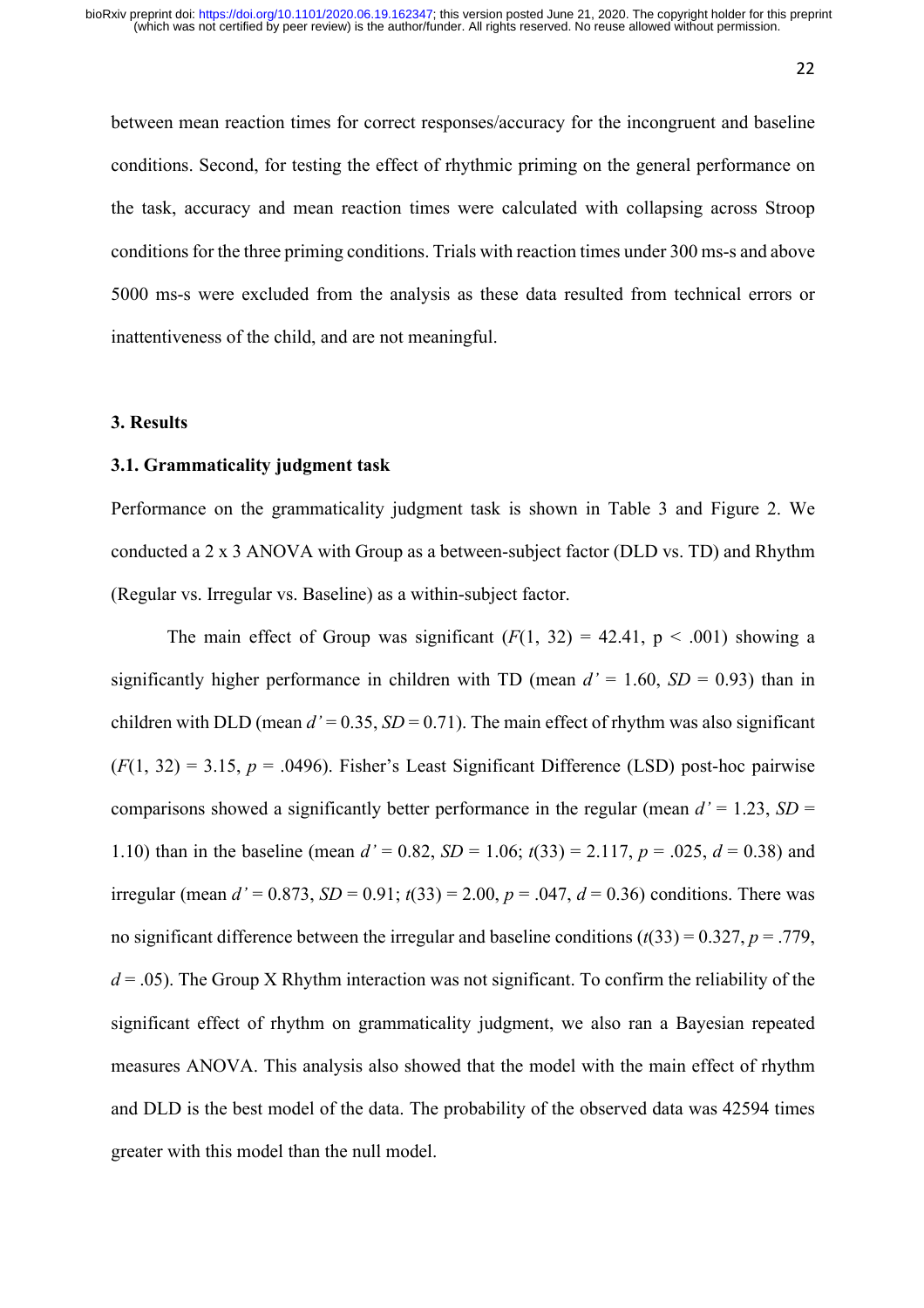Since the DLD group showed a weak performance on the grammaticality judgment task, we tested whether d-prime scores on different conditions significantly differ from chance level  $(d' = 0)$  with a one-sample t-test in the TD and DLD groups, separately. We found that while children with TD showed a performance significantly above chance in each condition (baseline:  $t(16) = 7.012, p < .001$ , irregular =  $t(16) = 8.1, p < .001$ , regular:  $t(16) = .6.745, p < .001$ ), children with DLD performed above chance only in the regular rhythm condition (baseline: *t*(16) = .715, *p* = .485, irregular *t*(16) = 1.786, *p* = .093, regular: *t*(16) = 3.897, *p* = .001).

As Bedoin et al. (2016) argue, using silence as the baseline condition runs a risk that the effect of the previous prime persists and affects the performance in the silent baseline condition. To test this possibility, we grouped the responses of the baseline condition into three categories: (i) baseline block preceded by a regular block, (ii) baseline block preceded by an irregular block and (iii) baseline as the first block in the task. We calculated the mean d' scores for each category. We did not find a significant difference between these cases in a one-way ANOVA  $(F(2, 64) = 1.452, p = .242; M_{irregular} = 0.97 M_{regular} = 0.78 M_{first} = 2.06$ . To investigate the possibility that the prime from the previous block only affected the first items of the block, we ran the same analyses only on the first five items from each block but no significant difference appeared between blocks in this analysis either  $(F(2, 64) = 0.371, p = .692; M_{irrecular} = 1.46$  $M_{regular} = 0.94 M_{first} = 1.15$ .

#### **3.2. Picture naming task**

Mean naming times in the picture naming task are shown in Table 4. Naming times for the correct answers were analyzed in a 2 x 3 ANOVA with Group (DLD vs. TD) as a betweensubject factor and Rhythm (Regular vs. Irregular vs. Baseline) as a within-subject factor. The main effect of Group was marginally significant  $(F(1, 32) = 4.14, p = .050)$  reflecting slower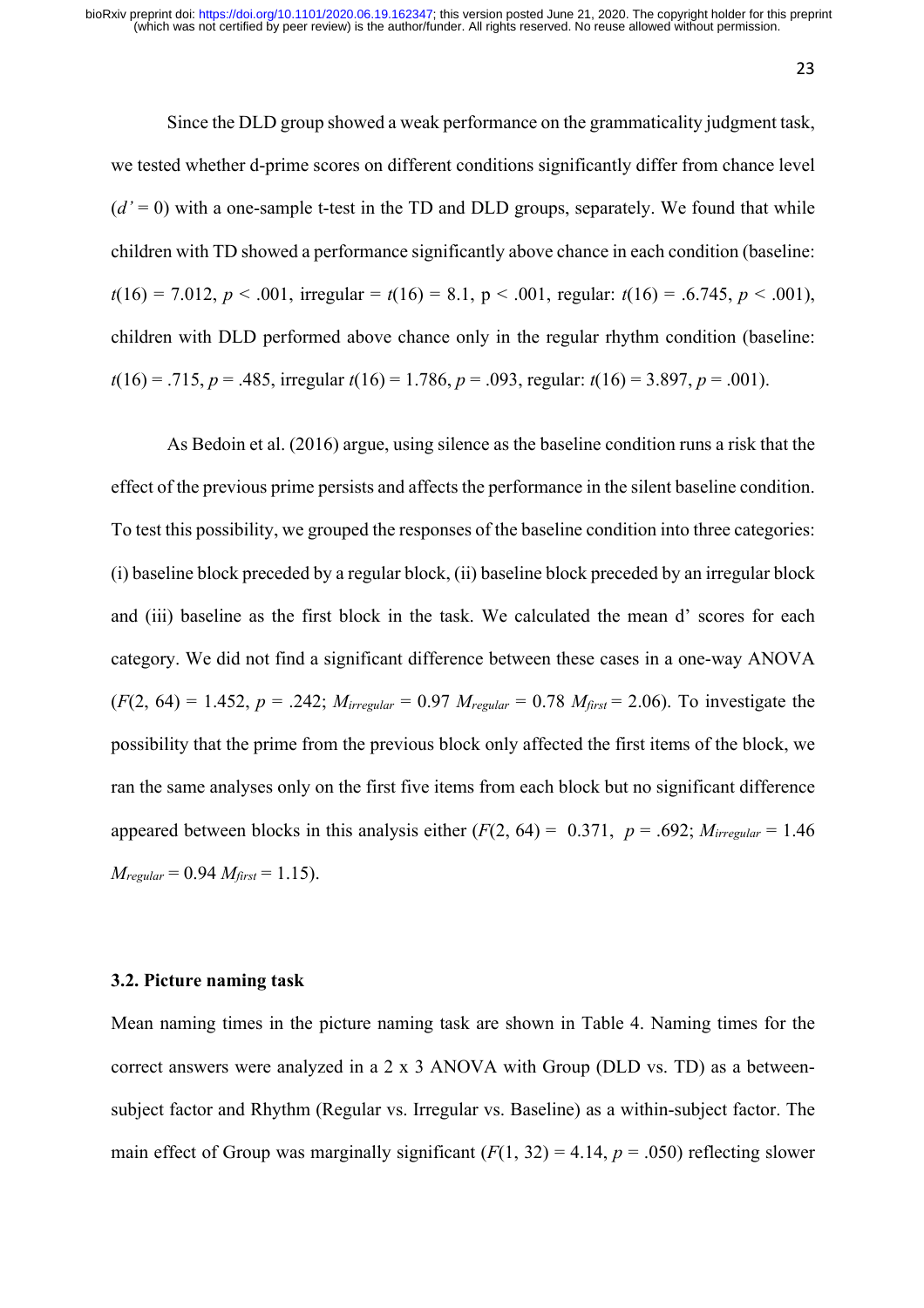naming times in the DLD ( $M = 1404$  ms,  $SD = 422$  ms) than in the TD group ( $M = 1177$  ms,  $SD = 370$  ms). There were no other significant effects or interactions.

#### **3.3. Non-verbal Stroop task**

Differences in Stroop effects depending on the priming condition were analyzed both measured by accuracy and reaction times as the dependent variable with 2 x 3 ANOVA-s with Group (DLD vs. TD) as a between-subject factor and Rhythm (Regular vs. Irregular vs. Baseline) as a within-subject factor (see a summary of Stroop scores in Table 5). The interaction between Group and Rhythm was significant in the case of reaction times  $(F(2, 64) = 4.23, p = .019)$ . Fisher's Least Significant Difference (LSD) post-hoc pairwise comparisons showed a significantly smaller Stroop effect in the case of the irregular than in the baseline  $(t(16) = 2.53$ ,  $p = .010$ ) and in the regular ( $t(16) = 2.53$ ,  $p = .020$ ) condition in the TD group but no significant differences appeared in the DLD group. No other main effects or interactions were significant in the case of Stroop effects measured by reaction times or accuracy rates.

To explore whether rhythm had an effect on task performance in general, independently of the Stroop effect, accuracy and reaction times of correct responses collapsed across Stroop conditions were analyzed with 2 x 3 ANOVA-s with Group (DLD vs. TD) as a between-subject factor and Rhythm (Regular vs. Irregular vs. Baseline) as a within-subject factor (see a summary of scores in Table 6). No main effects or interactions were found to be significant either for accuracy, or for reaction times.

## **4. Discussion**

In the current study, we aimed to investigate the rhythmic priming effect in Hungarianspeaking 5-7-year-old children with and without Developmental Language Disorder. Following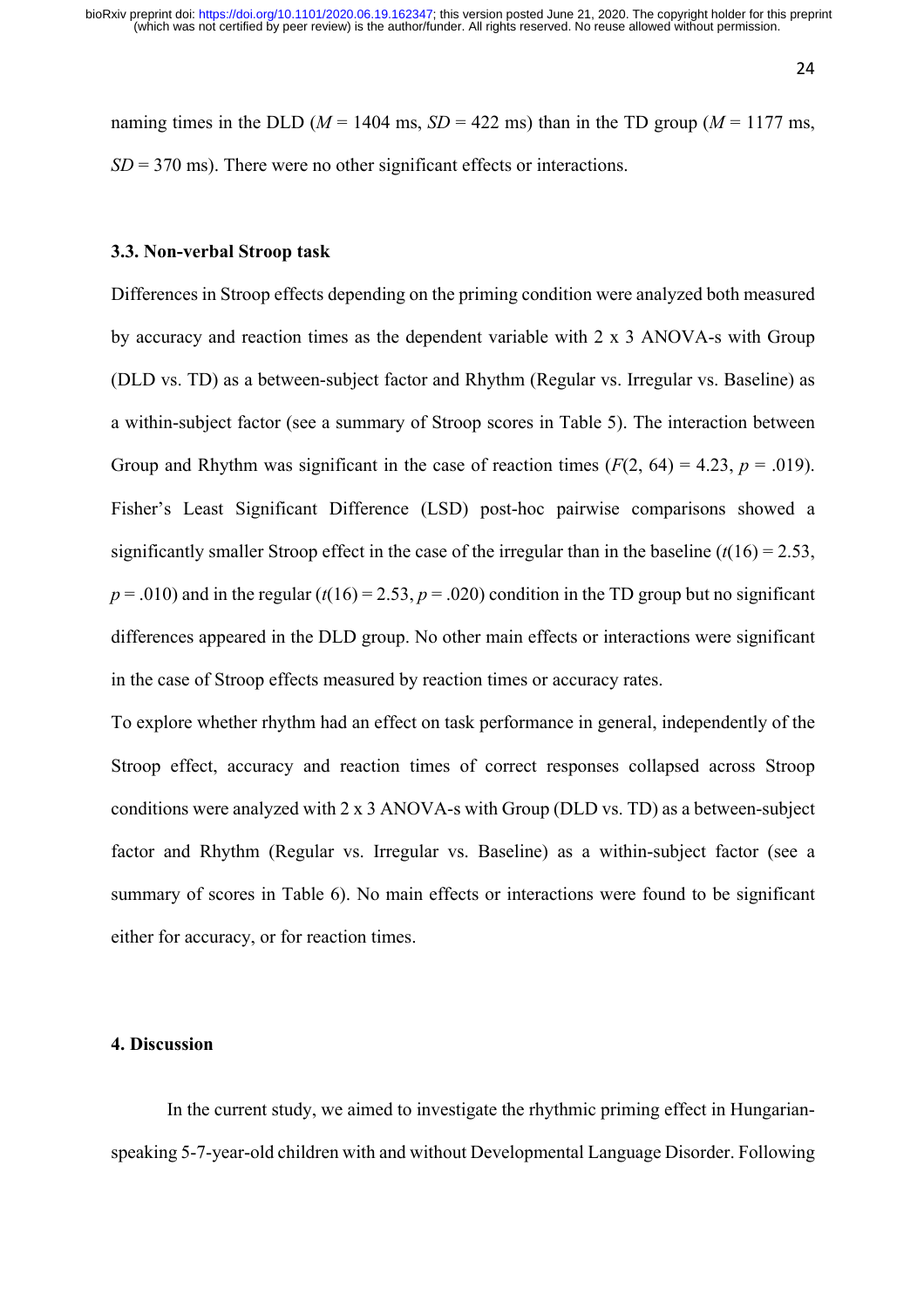exposure to a regular vs. an irregular rhythm or no prime, children showed a rhythmic priming effect, i.e. a higher performance, on a grammaticality judgment task, but did not on a picture naming task and a non-verbal Stroop task, requiring no grammatical processing. The results support the prediction that a rhythm with a regular metrical structure facilitates subsequent grammatical processing in an agglutinating language, a morphosyntactic type never tested before. This is in line with the hypothesis that facilitation of entrainment of internal with regularities of the auditory input underlies rhythmic priming. The presence of the effect did not depend on the presence or absence of DLD. Children with DLD also benefitted from the regular rhythmic prime, suggesting that rhythmic training or the use of rhythmic stimuli during language therapy might facilitate language processing in this atypical group. This finding has important implications for speech-language therapy for DLD.

Our finding about the presence of the rhythmic priming effect in a grammaticality judgment task in children with and without DLD is in line with previous studies finding better performance when children are exposed to a regular rhythm compared to an irregular one (Chern et al., 2018; Przybylski et al., 2013) or no rhythm at all (Bedoin et al., 2016). Our study also extends previous research by showing evidence for a longer effect of priming than previous studies as in the current study, children were presented with 10 sentences after the prime in the grammaticality judgment task that is slightly more than in previous studies in that 6 sentences were presented per block.

Regarding the difference between the baseline and irregular conditions in the grammaticality judgment task, we expected to find a weaker performance in the irregular condition than in the baseline condition based on Bedoin et al.'s (2016) observation about the rhythmic priming effect being stronger when comparing the regular condition to an irregular condition than when comparing the regular condition to a non-rhythmic baseline. In the current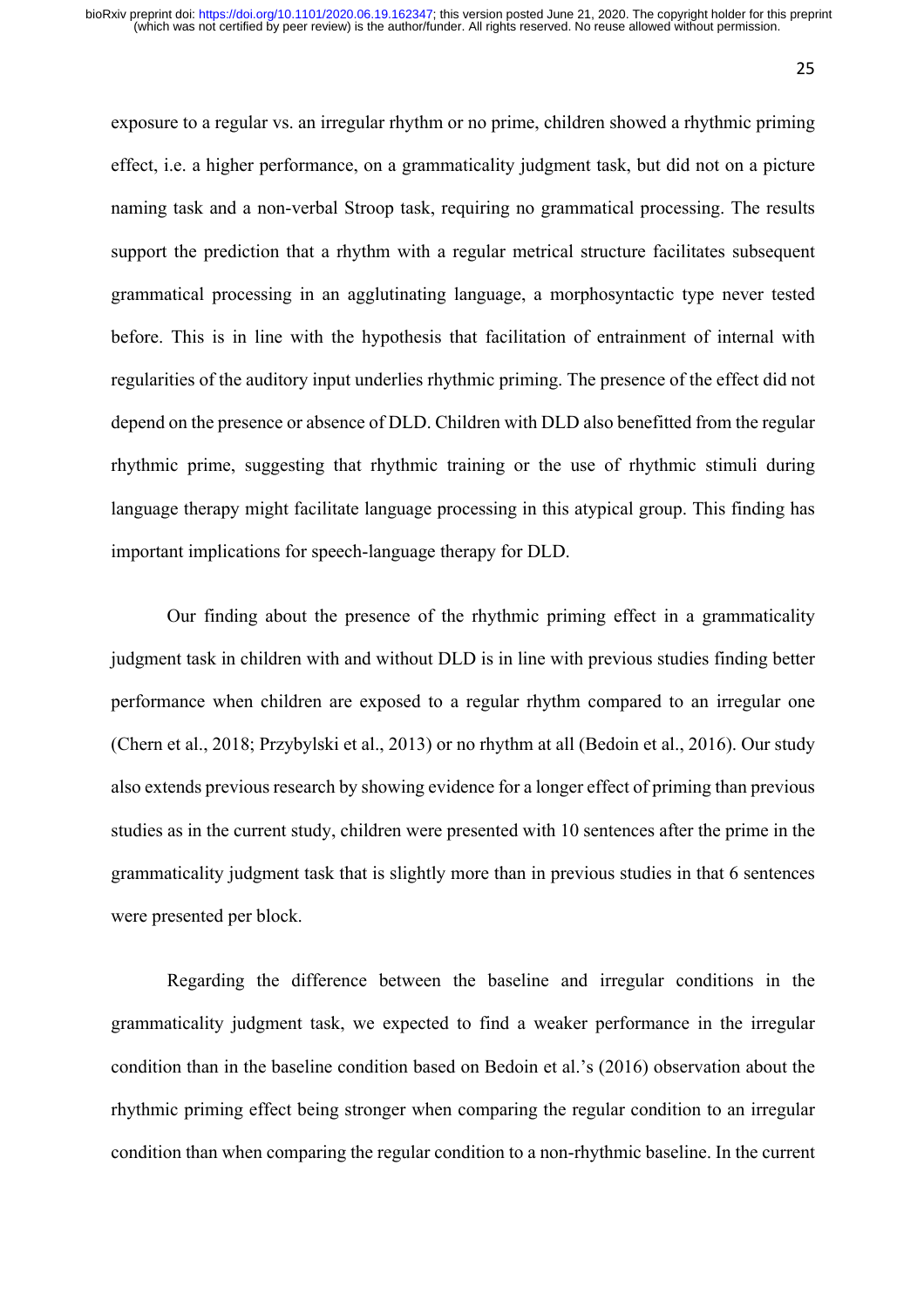study, we were able to directly compare the irregular and baseline conditions and found no significant difference between them. This suggests that irregular rhythm does not have a negative effect on subsequent grammatical processing. This pattern of results indicates that while rhythm with a regular beat can facilitate temporal attention during the processing of subsequently presented spoken linguistic stimuli, rhythm with an irregular beat does not lead to a disruption of temporal attention in subsequent language processing. We note, however, that while Bedoin et al. (2016) used environmental noise as a baseline condition, we used silence; perhaps environmental noise and silence impact performance differently.

The presence of the rhythmic priming effect in the grammaticality judgment task and its absence in the non-verbal Stroop task, a non-linguistic task strongly relying on attentional processes, is in line with previous results (Chern et al., 2018). In the current study, the length of the blocks as well as the procedures of the task were closely matched between the three tasks. These results suggest that the rhythmic priming effect is specific to speech/language processing or to grammar processing. This is in line with the temporal attention account of the rhythmic priming effect as stimuli did not appear in a temporarily regular fashion in the case of the nonverbal Stroop task in contrast to the regularities of speech stimuli in the grammaticality judgment task. Note that in the non-verbal Stroop task, children with TD showed a reduced Stroop effect in the irregular condition compared to the baseline or regular conditions. This result could be explained by the fact that the Stroop effect in the irregular condition was negative in seven out of the seventeen children with TD meaning that it took longer for them to respond to baseline trials than to Stroop trials. Missing Stroop effects in the irregular condition in some children are difficult to interpret but we believe that this result is unrelated to rhythmic priming, therefore we do not discuss it further.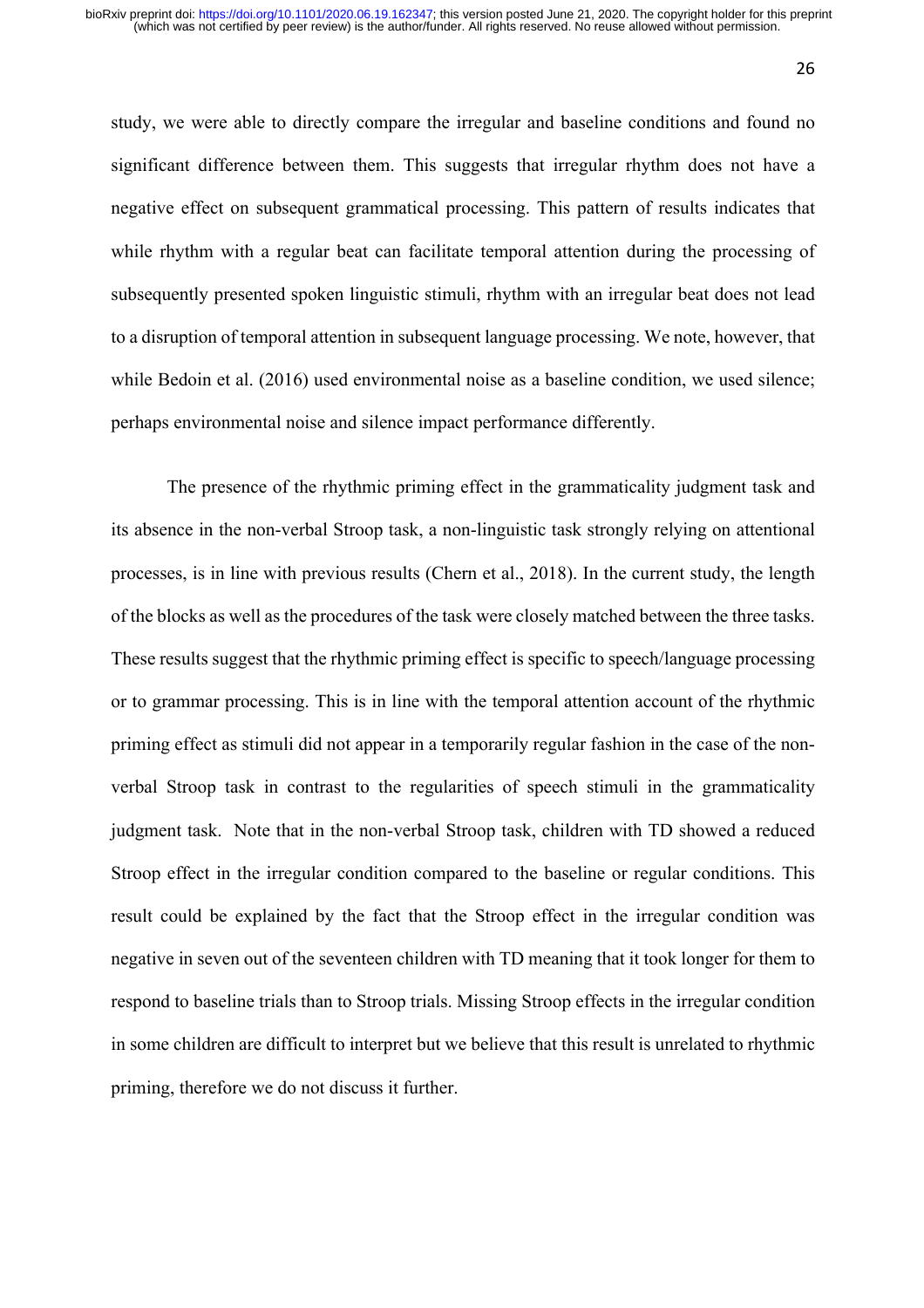To our knowledge, our study is the first one exploring the effect of rhythmic priming on word retrieval. The lack of rhythmic priming in the picture naming task suggests that the rhythmic priming effect is not only specific to the language domain but seems to be restricted to language perception or grammar. These results are in line with a recent study (Canette, Lalitte, Bedoin, Pineau, Bigand, & Tillmann, 2020) testing the effect of a rhythmical music vs. textural sounds on a semantic evocation task in which children were asked to verbalize concepts that were evoked by rhythmic music or sound texture. The study found that children produced more concepts after the textural sounds suggesting that rhythmic priming did not facilitate semantic evocation. Although picture naming and semantic evocation measure partly different abilities, both involve lexical processes. The lack of rhythmic priming in lexical tasks further confirms that rhythmic priming is specific to grammatical or language processing, and supports the interpretation that facilitation of temporal attention accounts for the rhythmic priming effect. Alternatively, it is possible that rhythmic priming could facilitate speech processing in other tasks focusing on the production of longer units, such as sentences in that the temporal "grid" (see Kotz & Schwartze, 2016) of the sentence is longer than for single words or in patients with impaired temporal processing such as individuals with basal ganglia lesions or Parkinson disease.

The design of the current study did not enable us to decide which aspect of language processing – lower-level auditory processing of phonemes and syllables, the processing of hierarchical linguistic structures or both – is facilitated by the regular prime, neither to explore the underlying mechanisms. The result that rhythmic priming facilitates phonological processing (Cason, Astésano, & Schön, 2015; Cason & Schön, 2012) supports the role of auditory processing, but future studies need to find out whether improved grammatical processing is accounted for by better auditory processing in itself or rhythmic priming facilitates both auditory processing and grammatical processing.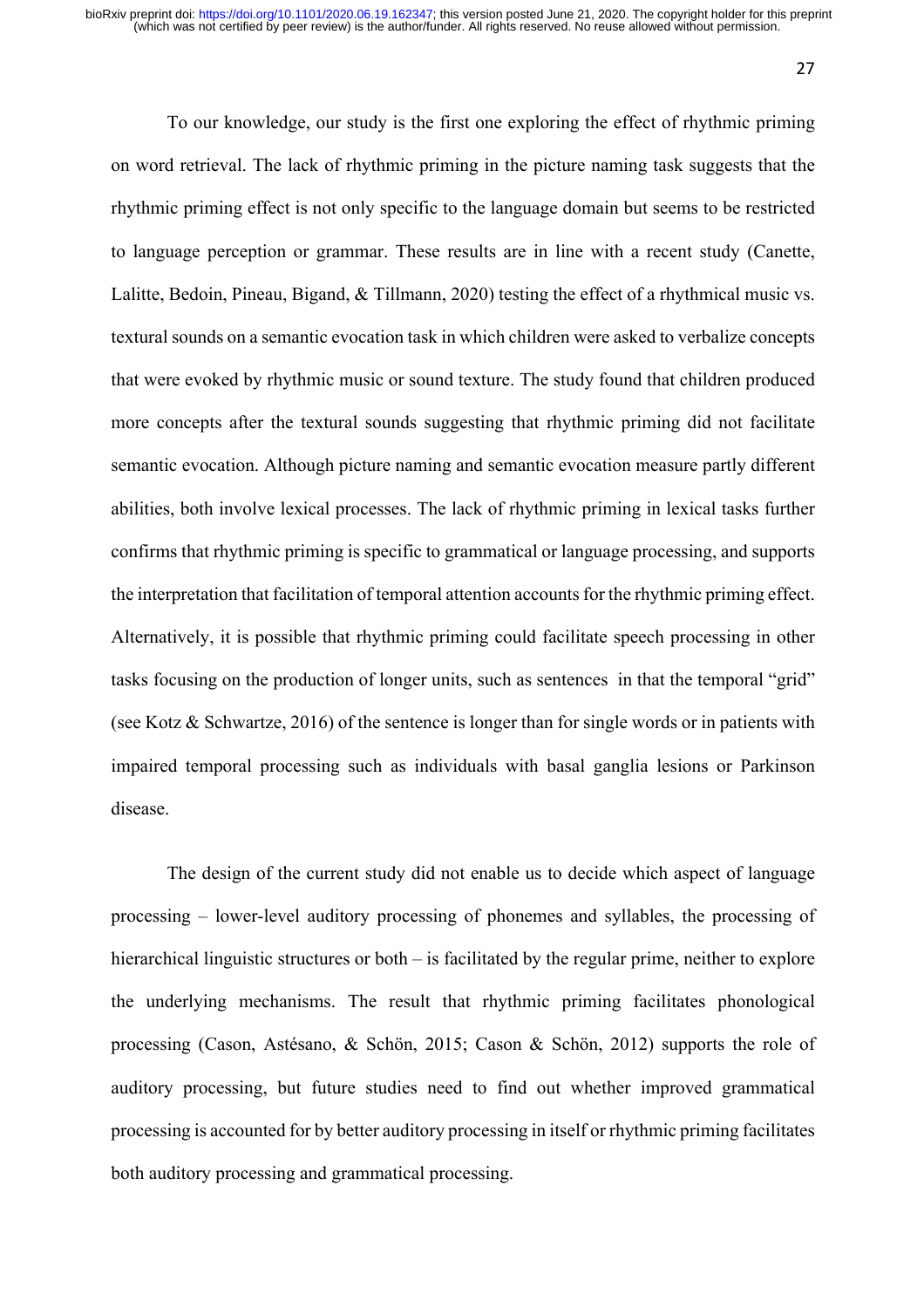The mechanisms underlying rhythmic priming are also still to be discovered. The Dynamic Attending Theory offers an explanation that could account for the facilitative effect of rhythm both on the processing of surface-level auditory cues and grammatical processing. Oscillators synchronized with surface-level cues would facilitate auditory processing, while slower oscillators synchronized with syntactic units would facilitate syntactic processing. According to another explanation, facilitation of temporal attention affects sequencing in speech perception, and that would lead to the more efficient detection of errors (see Bedoin et al., 2016; Kotz & Schwartze, 2009; Przybylski et al., 2013).

It is also important to emphasize that a grammaticality judgment task requires strong metalinguistic skills that makes it a less direct measure of grammatical processing. While good grammatical skills are obviously necessary to detect grammatical errors, they are not sufficient. As language processes are highly automatic, it is possible that one has good grammatical skills and is able to process sentences but is less successful at detecting errors that requires metalinguistic skills and attention to violations. In this case, their performance will show a high hit rate with a relatively high false alarm. High false alarms played a stronger role in low d'-s than low hit rates, especially in the DLD group, meaning that judging ungrammatical sentences "correct" accounted for more errors than judging grammatical sentences "incorrect". This could mean that metalinguistic skills, attentional problems or the usual "yes"-bias commonly found in children also played a role in the performance on the grammaticality judgment task. Future studies will need to investigate the effect of rhythmic priming on grammatical processing using behavioral tasks or EEG measuring on-line grammatical processing. High false alarms played a stronger role in low *d'*-s than low hit rates, especially in the DLD group, meaning that judging ungrammatical sentences "correct" accounted for more errors than judging grammatical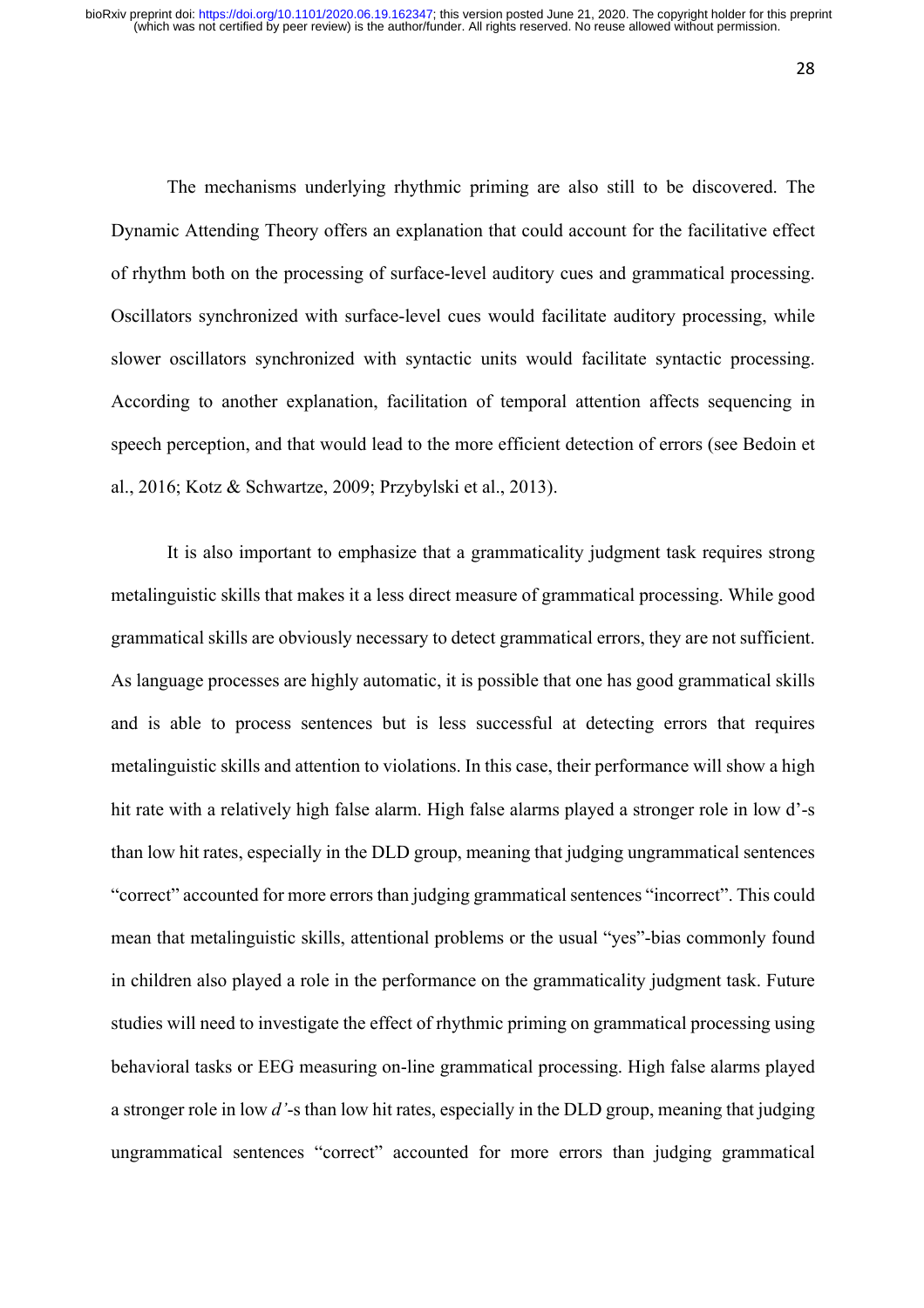sentences "incorrect". This could mean that metalinguistic skills or attentional problems also played a role in the performance on the grammaticality judgment task, and potentially were affected by rhythmic priming. Future studies will need to investigate the effect of rhythmic priming on grammatical processing using behavioral tasks or EEG measuring on-line grammatical processing.

Finding the mechanisms underlying rhythmic priming could also help design ways to use rhythm in general (see also Schön & Tillman, 2015), or rhythmic priming in particular (Bedoin et al., 2017) efficiently in speech-language therapy. Further rhythmic studies with manipulating the rhythm and the target task and measuring brain activity during both the rhythmic priming stimuli and the presentation of the linguistic stimuli will help find the sources of the effect. If future research will support the efficiency of the use of rhythmic stimuli during speech-language therapy, then rhythmic training or presentation of rhythmic stimuli during tasks targeting speech-language skills should be included in therapy.

# **Data Availability Statement**

The data that support the findings of this study are available from the corresponding author upon reasonable request from Eniko Ladanyi at the following email address: eniko.ladanyi@vumc.org.

# **References**

Abercrombie, D. (1967). *Elements of general phonetics.* Edinburgh: Edinburgh University Press.

Abrams, D.A., Nicol, T., Zecker, S. & Kraus, N. (2009). Abnormal Cortical Processing of the Syllable Rate of Speech in Poor Readers. *Journal of Neuroscience*, *29*(24), 7686-7693. https://doi.org/10.1523/JNEUROSCI.5242-08.2009

Ahissar E., Nagarajan S., Ahissar M., Protopapas A., Mahncke H., Merzenich M.M. (2001). Speech comprehension is correlated with temporal response patterns recorded from auditory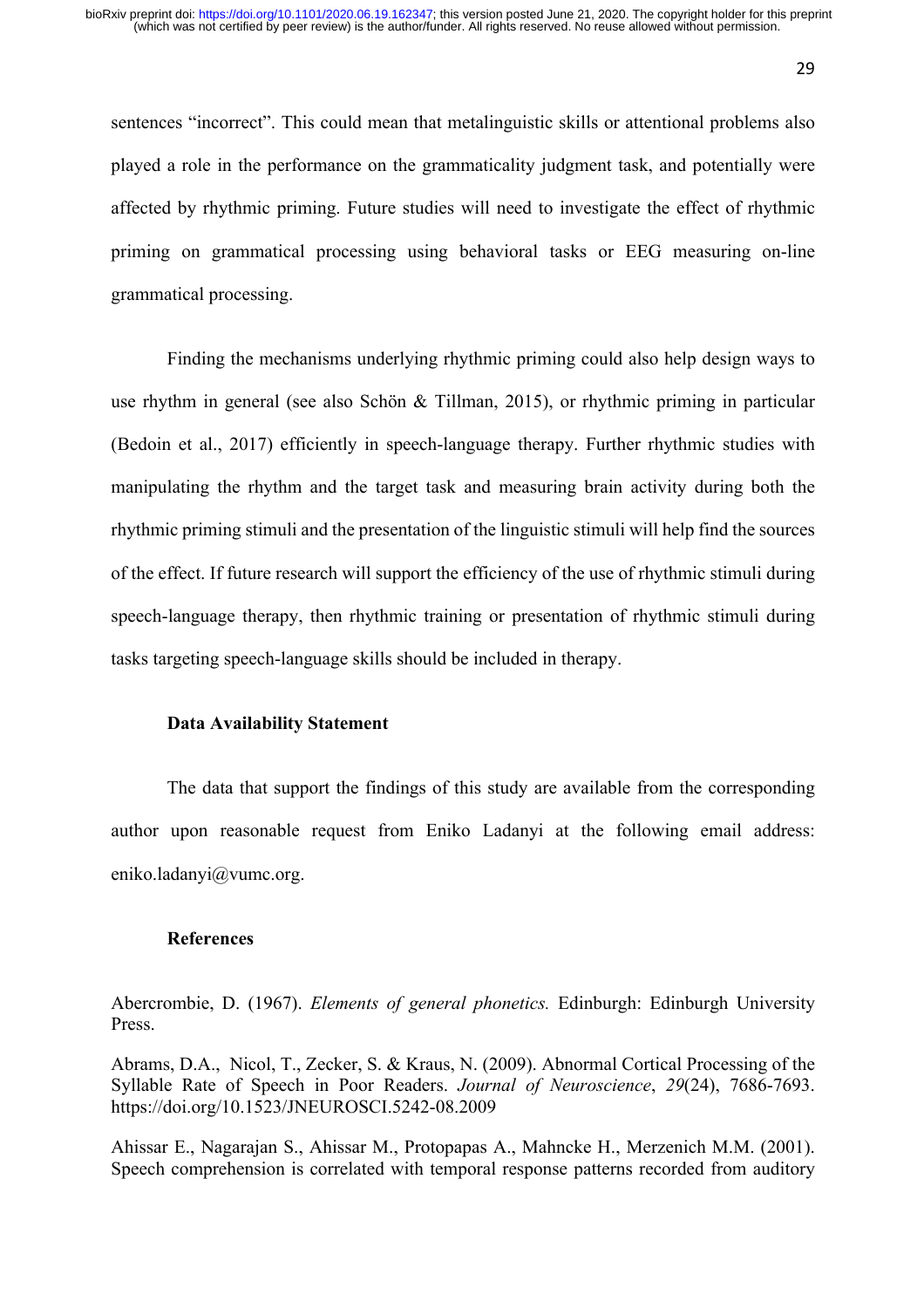cortex. *Proceedings of the National Academy of Sciences of the United States of America*, *98*, 13367–13372. https://doi.org/10.1073/pnas.201400998

Alcock, K. J., Passingham, R. E., Watkins, K., & Vargha-Khadem, F. (2000). Pitch and timing abilities in inherited speech and language impairment. *Brain and Language*, *75*(1), 34–46. https://doi.org/10.1006/brln.2000.2323

Bates, E., D'Amico, S., Jacobsen, T., Székely, A., Andonova, E., Devescovi, A., et al. (2003). Timed picture naming in seven languages. *Psychonomic Bulletin & Review*, *10*, 344–380.

Bedoin, N., Brisseau, L., Molinier, P., Roch, D., & Tillmann, B. (2016). Temporally Regular Musical Primes Facilitate Subsequent Syntax Processing in Children with Specific Language Impairment. *Frontiers in Neuroscience*, *10*. https://doi.org/10.3389/fnins.2016.00245

Bernard, C., & Gervain J. (2012). Prosodic cues to word order: What level of representation? *Frontiers in Language Sciences*, *3*, 451. https://doi.org/10.3389/fpsyg.2012.00451

Bishop, D. V. M. (1983). *Test for Reception of Grammar*. Manchester, United Kingdom: Medical Research Council.

Bishop, D. V. M. (2012). *TROG—Test for Reception of Grammar handbook*. Budapest, Hungary: OS Hungary Tesztfejlesztő Kft.

Bishop, D. V. M., Snowling, M. J., Thompson, P. A., Greenhalgh, T., & the CATALISE-2 Consortium. (2017). Phase 2 of CATALISE: A multinational and multidisciplinary Delphi consensus study of problems with lang uage development: Terminology. *Journal of Child Psychology and Psychiatry, and Allied Disciplines, 58*(10), 1068–1080. https://doi.org/10.1111/jcpp.12721

Busch N. A., VanRullen R. (2010). Spontaneous EEG oscillations reveal periodic sampling of visual attention. Proc. Natl. Acad. Sci. U.S.A. 107, 16048–16053. https://doi.org/10.1073/pnas.1004801107

Canette, L.-H., Fiveash, A., Krzonowski, J., Corneyllie, A., Lalitte, P., Thompson, D., Trainor, L., Bedoin, N., & Tillmann, B. (2020). Regular rhythmic primes boost P600 in grammatical error processing in dyslexic adults and matched controls. *Neuropsychologia*, *138*. doi: 10.1016/j.neuropsychologia.2019.107324.

Canette, L. H., Lalitte, P., Bedoin, N., Pineau, M., Bigand, E., & Tillmann, B. (2020). Rhythmic and textural musical sequences differently influence syntax and semantic processing in children. *Journal of experimental child psychology*, *191*, 104711. https://doi.org/10.1016/j.jecp.2019.104711

Cason, N., & Schön, D. (2012). Rhythmic priming enhances the phonological processing of speech. *Neuropsychologia*, *50*(11), 2652–2658. https://doi.org/10.1016/j.neuropsychologia.2012.07.018

Cason, N., Astésano, C., & Schön, D. (2015). Bridging music and speech rhythm: Rhythmic priming and audio–motor training affect speech perception. *Acta Psychologica*, *155*(0), 43–50. https://doi.org/10.1016/j.actpsy.2014.12.002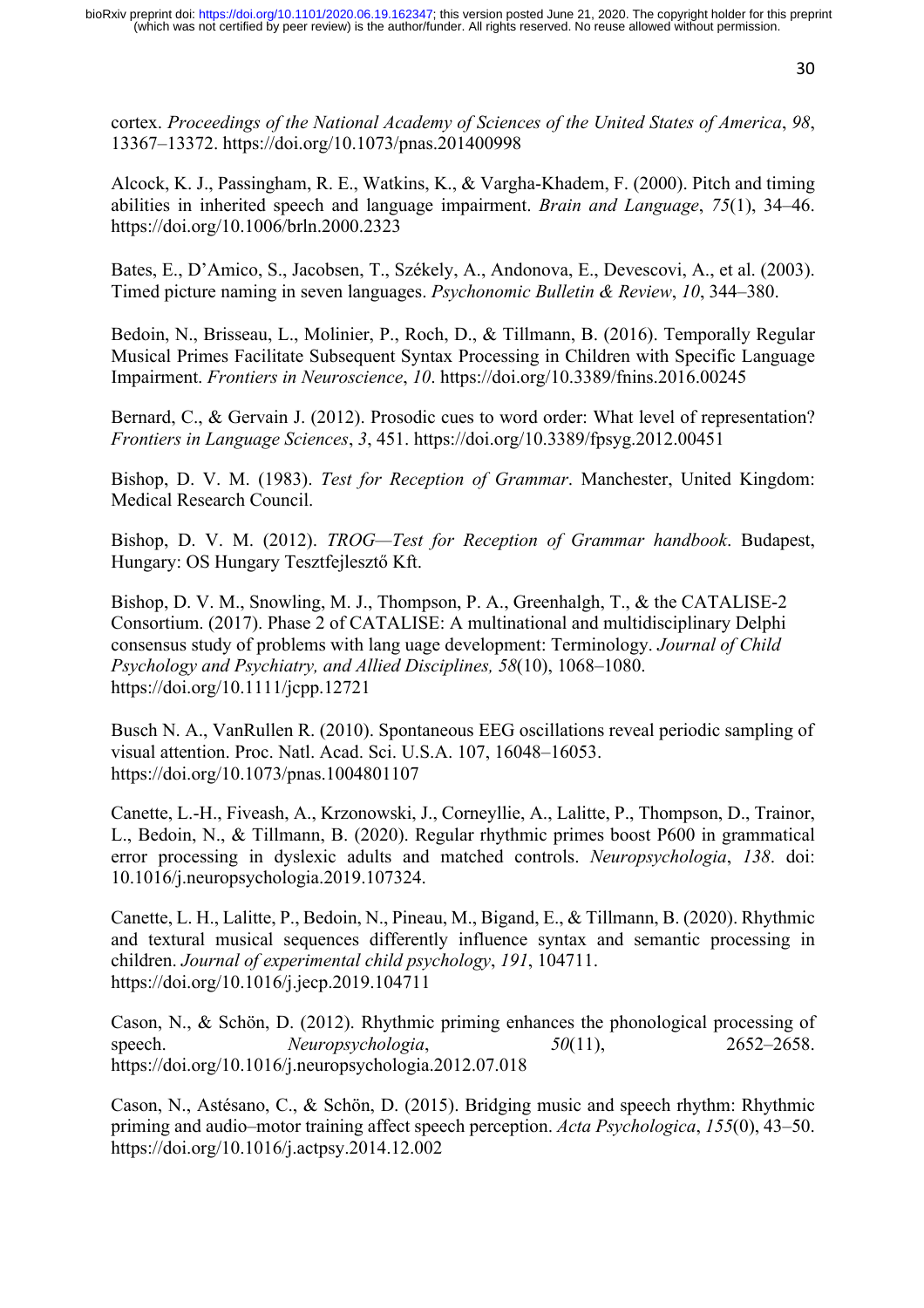Chern, A., Tillmann, B., Vaughan, C., & Gordon, R. L. (2018). New evidence of a rhythmic priming effect that enhances grammaticality judgments in children. *Journal of Experimental Child Psychology*, *173*, 371–379. https://doi.org/10.1016/j.jecp.2018.04.007

Clahsen, H. (1999). Lexical entries and rules of language: A multidisciplinary study of German inflection. *Behavioral and Brain Sciences*, *22*, 991–1013. https://doi.org/10.1017/S0140525X99002228

Corriveau, K. H., & Goswami, U. (2009). Rhythmic motor entrainment in children with speech and language impairments: Tapping to the beat. *Cortex*, *45*(1), 119–130. https://doi.org/10.1016/j.cortex.2007.09.008

Corriveau, K., Pasquini, E., & Goswami, U. (2007). Basic Auditory Processing Skills and Specific Language Impairment: A New Look at an Old Hypothesis. *Journal of Speech, Language, and Hearing Research*, *50*(3), 647–666. https://doi.org/10.1044/1092- 4388(2007/046)

Csányi, F. I. (1974). Peabody Szókincs-Teszt. Budapest, Hungary: Bárczi Gusztáv Gyógypedagógiai Fõiskola.

Cumming, R., Wilson, A., Leong, V., Colling, L. J., & Goswami, U. (2015). Awareness of Rhythm Patterns in Speech and Music in Children with Specific Language Impairments. *Frontiers in Human Neuroscience*, *9*. https://doi.org/10.3389/fnhum.2015.00672

Cummings, A., Seddoh, A., & Jallo, B. (2016). Phonological code retrieval during picture naming: Influence of consonant class. *Brain Research*, 1635, 71–85. https://doi.org/10.1016/j.brainres.2016.01.014

Cummins, F. (2012). Oscillators and syllables: a cautionary note. Frontiers in Psychology, 3, 364. https://doi.org/10.3389/fpsyg.2012.00364

de Carvalho, A., Dautriche, I., & Christophe, A. (2016). Preschoolers use phrasal prosody online to constrain syntactic analysis. *Developmental Science*, *19*(2), 235–250. https://doi.org/10.1111/desc.12300

de Carvalho, A., Dautriche, I., Lin, I., & Christophe, A. (2017). Phrasal prosody constrains syntactic analysis in toddlers. *Cognition*, *163*, 67–79.

Dellwo, V. (2006). Rhythm and speech rate: A variation coefficient for DC. In.: *Language and Language-Processing: Proceedings of the 38th Linguistic Colloquium*, Frankfurt, Germany, pp. 231–241.

Ding, N., Melloni, L., Zhang, H., Tian, X., & Poeppel, D. (2015). Cortical tracking of hierarchical linguistic structures in connected speech. *Nature Neuroscience*, *19*, 158. https://doi.org/10.1038/nn.4186

Ding, N., Patel, A. D., Chen, L., Butler, H., Luo, C., & Poeppel, D. (2017). Temporal modulations in speech and music. *Neuroscience and Biobehavioral Reviews*, *81*, 181–187. https://doi.org/10.1016/j.neubiorev.2017.02.011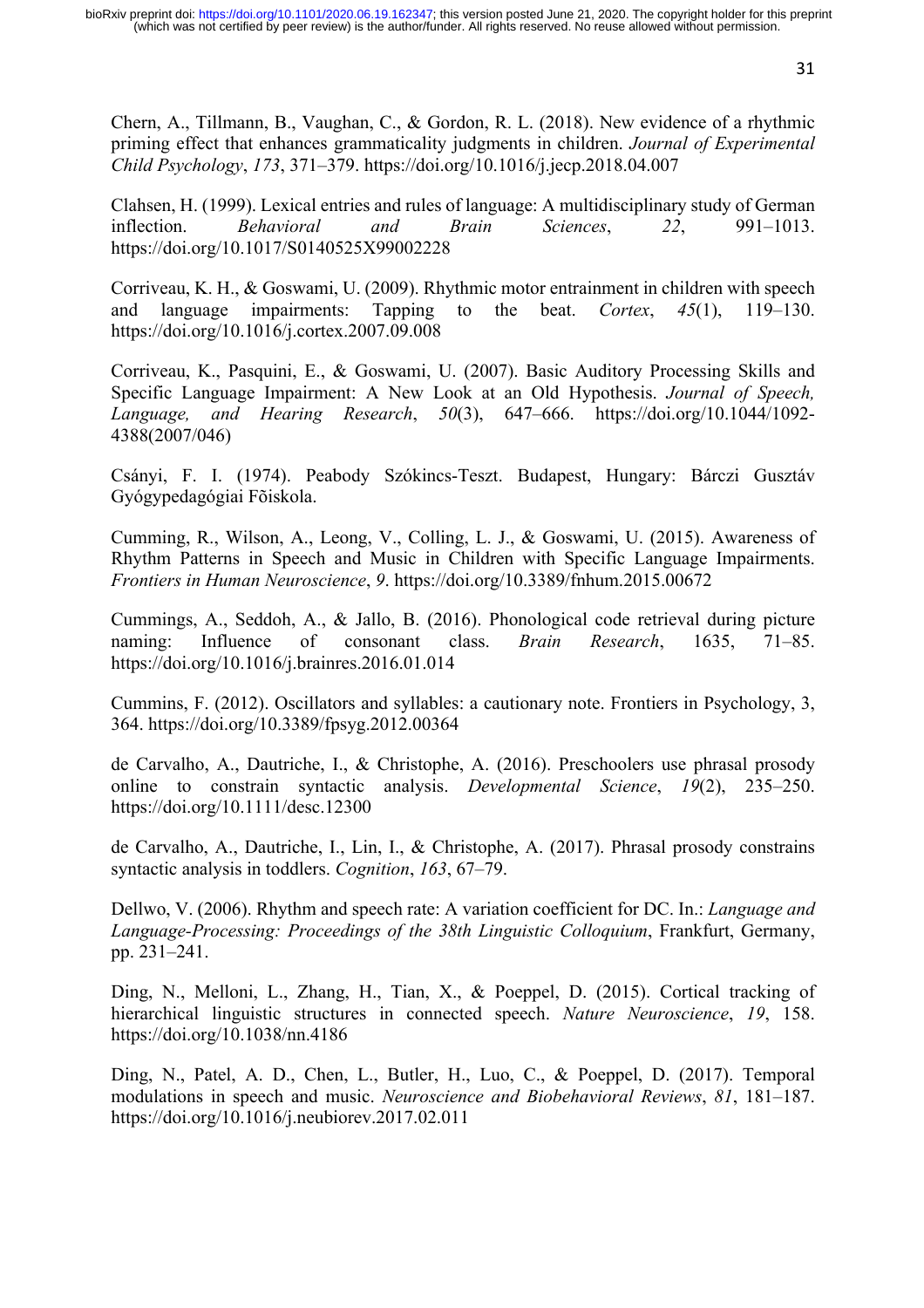Doelling, K. B. & Poeppel, D. (2015) Cortical entrainment to music and its modulation by expertise. *Proceedings of the National Academy of Sciences of the United States of America*, *112*, E6233–E6242. https://doi.org/10.1073/pnas.1508431112

Doelling, K. B., Arnal, L. H., Ghitza, O., & Poeppel, D. (2014). Acoustic landmarks drive deltatheta oscillations to enable speech comprehension by facilitating perceptual parsing. *Neuroimage*, *85*, 761–768. https://doi.org/10.1016/j.neuroimage.2013.06.035

Domahs, U., Wiese, R., Bornkessel-Schlesewsky, I., Schlesewsky, M. (2008). The processing of German word stress: evidence for the prosodic hierarchy. *Phonology*, *25*, 1–36.

Dugué, L., McLelland, D., Lajous, M., & VanRullen, R. (2015). Attention searches nonuniformly in space and in time. *Proceedings of the National Academy of Sciences, USA*, *112*(49), 15214–15219. https://doi.org/10.1073/pnas.1511331112

Dupoux, E., Pallier, C., Sebastian, N., & Mehler, J. (1997). A destressing "deafness" in French? *Journal of Memory and Language*, *36*(3), 406–421. https://doi.org/10.1006/jmla.1996.2500

Fitch, W. T. (2017). Empirical approaches to the study of language evolution. *Psychonomic Bulletin & Review*, *24*(1), 3–33. https://doi.org/10.3758/s13423-017-1236-5

Fitch, W. T., & Martins, M. D. (2014). Hierarchical processing in music, language, and action: Lashley revisited. *Annals of the New York Academy of Sciences*, *1316*(1), 87–104. https://doi.org/10.1111/nyas.12406

Fiveash, A., Bedoin, N., Lalitte, P., & Tillmann, B. (accepted to *Journal of Experimental Child Psychology*). Rhythmic priming of grammaticality judgements in children: The prime duration effect.

Gathercole, S. E. & Baddeley A. D. (1990). Phonological memory deficits in language disordered children: Is there a causal connection? *Journal of Memory and Language*, *29*, 336– 360. https://doi.org/10.1016/0749-596X(90)90004-J

Gervain, J. (2018). Gateway to Language : The Perception of Prosody at Birth. In: *Boundaries Crossed, at the Interfaces of Morphosyntax, Phonology, Pragmatics and Semantics*, pp. 373- 384. https://doi.org/10.1007/978-3-319-90710-9\_23

Gervain, J., & Werker, J. F. (2013). Prosody cues word order in 7-month-old bilingual infants. *Nature Communications*, *4*, 1490. https://doi.org/10.1038/ncomms2430

Ghitza, O. (2014). Behavioral evidence for the role of cortical theta oscillations in determining auditory channel capacity for speech. *Frontiers in Psychology*, *5*, 652. https://doi.org/10.3389/fpsyg.2014.00652

Ghitza, O., & Greenberg, S. (2009). On the possible role of brain rhythms in speech perception: intelligibility of time-compressed speech with periodic and aperiodic insertions of silence. *Phonetica*, *66*, 113–126. https://doi.org/10.1159/000208934

Giraud, A. L., Kleinschmidt, A., Poeppel, D., Lund, T. E., Frackowiak, R. S. J., Laufs, H. (2007). Endogenous cortical rhythms determine cerebral specialization for speech perception and production. *Neuron*, *56*(6), 1127–34. https://doi.org/10.1016/j.neuron.2007.09.038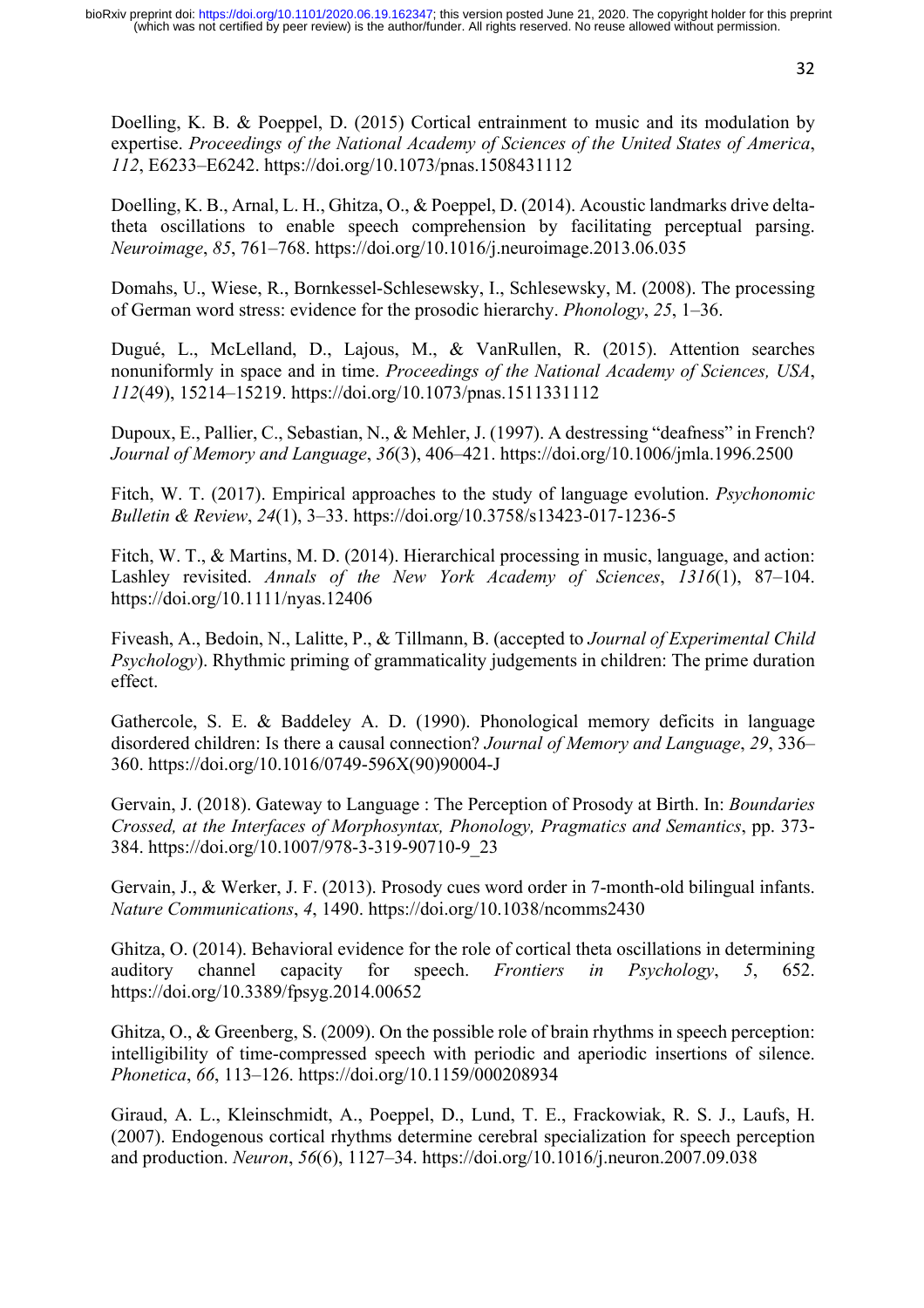Giraud, A.L. & Poeppel, D. (2012). Cortical oscillations and speech processing: emerging computational principles and operations. *Nature Neuroscience*, *15*, 511–517. https://doi.org/10.1038/nn.3063

Giraud, A.L. & Ramus F. (2013). Neurogenetics and auditory processing in developmental dyslexia. *Current Opinion in Neurobiology*, *23*, 37–42. https://doi.org/10.1016/j.conb.2012.09.003

Gopnik, M. & Crago M. B. (1991). Familial aggregation of a developmental language disorder. *Cognition*, *39*, 1–50. https://doi.org/10.1016/0010-0277(91)90058-C

Gordon, R. L., Jacobs, M. S., Schuele, C. M., & Mcauley, J. D. (2015). Perspectives on the rhythm- grammar link and its implications for typical and atypical language development. *Annals of the New York Academy of Sciences*, *1337*(1), 16–25. https://doi.org/10.1111/nyas.12683

Gordon, R. L., Shivers, C. M., Wieland, E. A., Kotz, S. A., Yoder, P. J., & Devin Mcauley, J. (2015). Musical rhythm discrimination explains individual differences in grammar skills in children. *Developmental Science*, *18*(4), 635–644. https://doi.org/10.1111/desc.12230

Goswami, U. (2011). A temporal sampling framework for developmental dyslexia. *Trends in Cognitive Sciences*, *15*(1), 3–10. https://doi.org/10.1016/j.tics.2010.10.001

Grabe, E. & Low, E.L. (2002). Durational variability in speech and the rhythm class hypothesis. *Laboratory Phonology*, *7*, 515–546. https://doi.org/10.1515/9783110197105.515

Harding, E. E., Sammler, D., Henry, M. J., Large, E. W., & Kotz, S. A. (2019). Cortical tracking of rhythm in music and speech. *NeuroImage*, *185*, 96–101. https://doi.org/10.1016/j.neuroimage.2018.10.037

Heard, M., & Lee, Y. S. (2020). Shared neural resources of rhythm and syntax: An ALE metaanalysis. *Neuropsychologia*, *137*, 107284. https://doi.org/10.1016/j.neuropsychologia.2019.107284

Höhle, B., Bijeljac-Babic, R., Herold, B., Weissenborn, J., & Nazzi, T. (2009). Language specific prosodic preferences during the first half year of life: Evidence from German and French infants. *Infant Behavior and Development*, 32(3), 262–274. https://doi.org/10.1016/j.infbeh.2009.03.004

Hsu, H. J., & Bishop, D. V. M. (2011). Grammatical difficulties in children with specific language impairment (SLI): Is learning deficient? *Human Development*, 53, 264-277. https://doi.org/10.1159/000321289

James, A.L. (1940). *Speech signals in telephony*. London, UK: Sir Isaac Pitman & Sons.

Jones, M. R. (2008). "Musical time," in *Oxford Handbook of Music Psychology*, eds S. Hallam, I. Cross, and M. Thaut (Oxford: Oxford University), 81–92.

Jones, M. R., & Boltz, M. (1989). Dynamic attending and responses to time. *Psychological Review*, *96*(3), 459–491. https://doi.org/10.1037/0033-295X.96.3.459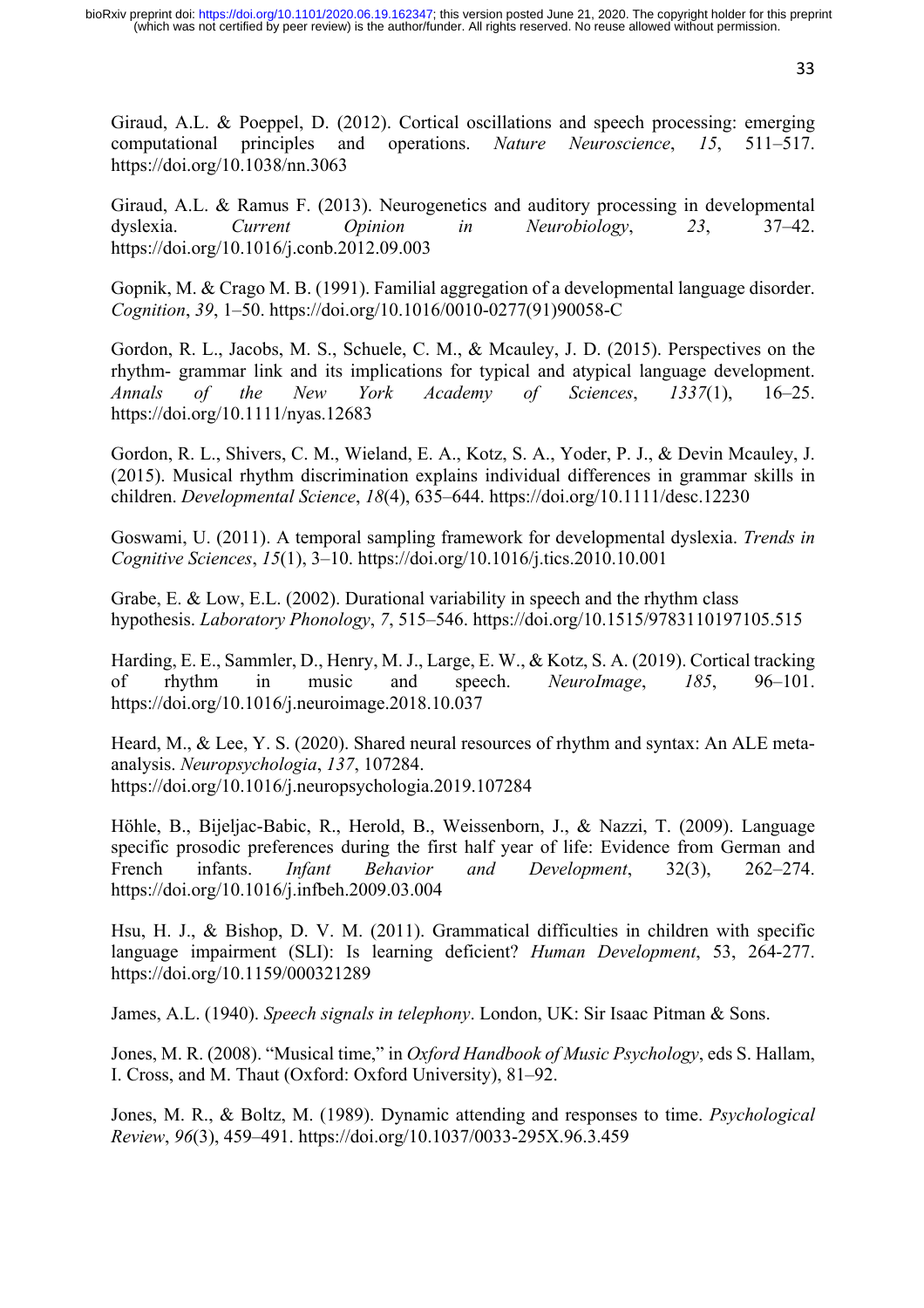Jusczyk, P.W. (1997). The discovery of spoken language. Cambridge, MA: The Massachusetts Institute of Technology Pressbka Book Abstract.

Kas B. & Lukács Á. (2008). A magyar vonatkozó mellékmondatok megértése tipikus és zavart nyelvi fejlőésben [The comprehension of Hungarian relative clauses in typical development and in children with specific language impairment]. In: Pléh Cs. (Ed.): A fejlődési plaszticitás és idegrendszer [Developmental plasticity and the nervous system] (pp. 51–86). Budapest: Akadémiai Kiadó. https://doi.org/10.1556/MPSzle.63.2008.1.5

Kas, B., & Lukács, Á. (in preparation). *Magyar Mondatutánmondási Teszt*.

Knaus, J., Wiese, R., & Janben, U. (2007). The processing of word stress: EEG studies on taskrelated components. In: *Proceedings of the International Congress of Phonetic Sciences*, pp. 709–712.

Kotz, S. A., & Gunter, T. C. (2015). Can rhythmic auditory cuing remediate language-related deficits in Parkinson's disease. *Ann. NY Acad. Sci*, *1337*, 62-68. doi: 10.1111/nyas.12657

Kotz S. A., Gunter T. C., Wonneberger S. (2005). The basal ganglia are receptive to rhythmic compensation during auditory syntactic processing: ERP patient data. *Brain and Language*, *95*, 70–71. https://doi.org/10.1016/j.bandl.2005.07.039

Kotz, S. A., Ravignani, A., & Fitch, W. T. (2018). The Evolution of Rhythm Processing. *Trends in Cognitive Sciences*, *22*(10), 896–910. https://doi.org/10.1016/j.tics.2018.08.002

Kotz, S. A., & Schwartze, M. (2010). Cortical speech processing unplugged: A timely subcortico-cortical framework. *Trends in Cognitive Sciences*, *14*(9), 392–399. https://doi.org/10.1016/j.tics.2010.06.005

Kotz, S. A., & Schwartze, M. (2016). Motor-timing and sequencing in speech production: a general-purpose framework. In *Neurobiology of language* (pp. 717-724). Academic Press.

Kotz, S.A., Schwartze, M., Schmidt-Kassow, M. (2009). Non-motor basal ganglia functions: a review and proposal for a model of sensory predictability in auditory language perception. *Cortex*, *45*, 982–990. https://doi.org/10.1016/j.cortex.2009.02.010

Ladányi, E., Persici, V., Fiveash, A., Tillmann, B., Gordon, R.L. (2020). Is atypical rhythm a risk factor for developmental speech and language disorders? *Wiley Interdisciplinary Reviews: Cognitive Science*, e1528. https://doi.org/10.1002/wcs.1528

Ladányi E., & Lukács Á. (2016). Lexical Conflict Resolution in Children with Specific Language Impairment. *Journal of Communication Disorders*, *61*, 119-130. https://doi.org/10.1016/j.jcomdis.2016.04.004

Ladefoged, P. (1993). *A course in phonetics*. Fort Worth, TX: Harcourt Brace Jovanovich College Publishers.

Langus A., Mehler J., & Nespor M. (2017). Rhythm in language acquisition. *Neuroscience and Biobehavioral Reviews*, *81*, 158-166. https://doi.org/10.1016/j.neubiorev.2016.12.012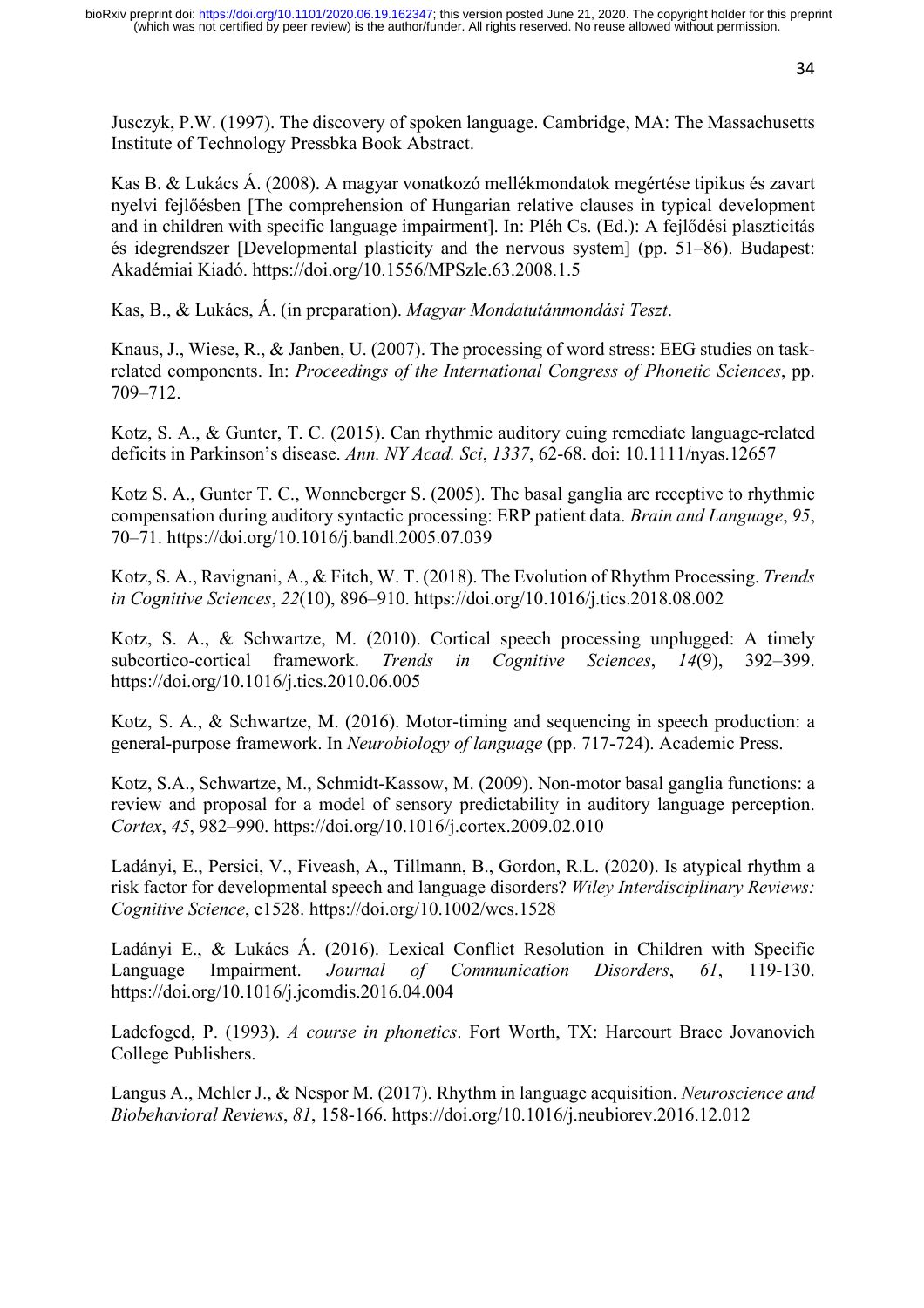Large, E. W., & Jones, M. R. (1999). The dynamics of attending: How people track timevarying events. *Psychological Review*, *106*(1), 119–159. https://doi.org/10.1037/0033- 295X.106.1.119

Lashley, K. S. (1951). The problem of serial order in behavior. *Cerebral Mechanisms in Behavior: The Hixon Symposium*, (7), 112–135.

Lely, H. K. J. van der, & Stollwerck, L. (1997). Binding theory and grammatical specific language impairment in children. *Cognition*, *62*, 245–290. https://doi.org/10.1016/S0010- 0277(96)00783-4

Leonard, L. B., Lukács, Á., & Kas, B. (2012). Tense and aspect in childhood language impairment: Contributions from Hungarian. *Applied Psycholinguistics*, *33*, 305–328. https://doi.org/10.1017/S0142716411000361

Leonard, L. (1998). *Children with specific language impairment*. Cambridge, MA: MIT Press 2014.

Lerdahl, F., & Jackendoff, R. (1983). *A generative theory of tonal music*. MIT Press.

Loukina, A., Kochanski, G., Rosner, B., Keane, E., & Shih, C. (2011). Rhythm measures and dimensions of durational variation in speech. *Journal of the Acoustical Society of America*, *129*, 3258–3270. https://doi.org/10.1121/1.3559709

Lukács, Á., Győri, M., & Rózsa, S. (2012). *A TROG pszichometriai jellemzőinek magyar vizsgálata, a normák kialakítása*. In D. V. M. Bishop (Ed.), TROG—Test for Reception of Grammar handbook (pp. 47–86). Budapest, Hungary: OS Hungary Tesztfejlesztő Kft.

Lukács, Á., Leonard, L.B., Kas, B., & Pléh, Cs. (2009). The use of tense and agreement by Hungarian-speaking children with language impairment. *Journal of Speech, Language, and Hearing Research*, *52*, 98–117. https://doi.org/10.1044/1092-4388(2008/07-0183)

Mathôt, S., Schreij, D., & Theeuwes, J. (2012). OpenSesame: An open-source, graphical experiment builder for the social sciences. *Behavior Research Methods*, *44*(2), 314-324. doi:10.3758/s13428-011-0168-7

Magne, C., Astesano, C., Aramaki, M., Ystad, S., Kronland-Martinet, R., & Besson, M. (2007). Influence of syllabic lengthening on semantic processing in spoken French: behavioral and electrophysiological evidence. *Cerebral Cortex*, *17*, 2659–2668.

Marchman, V. A., & Bates E. (1994). Continuity in lexical and morphological development: A test of the critical mass hypothesis. *Journal of Child Language*, *21*, 339–339. https://doi.org/10.1017/S0305000900009302

Marie, C., Magne, C., & Besson, M. (2011). Musicians and the metric structure of words. *Journal of Cognitive Neuroscience*, *23*, 294–305. https://doi.org/10.1162/jocn.2010.21413

Mehler, J., Jusczyk, P., Lambertz, G., Halsted, N., Bertoncini, J., & Amiel-Tison, C. (1988). A precursor of language acquisition in young infants. *Cognition*, *29*(2), 143–178. https://doi.org/10.1016/0010-0277(88)90035-2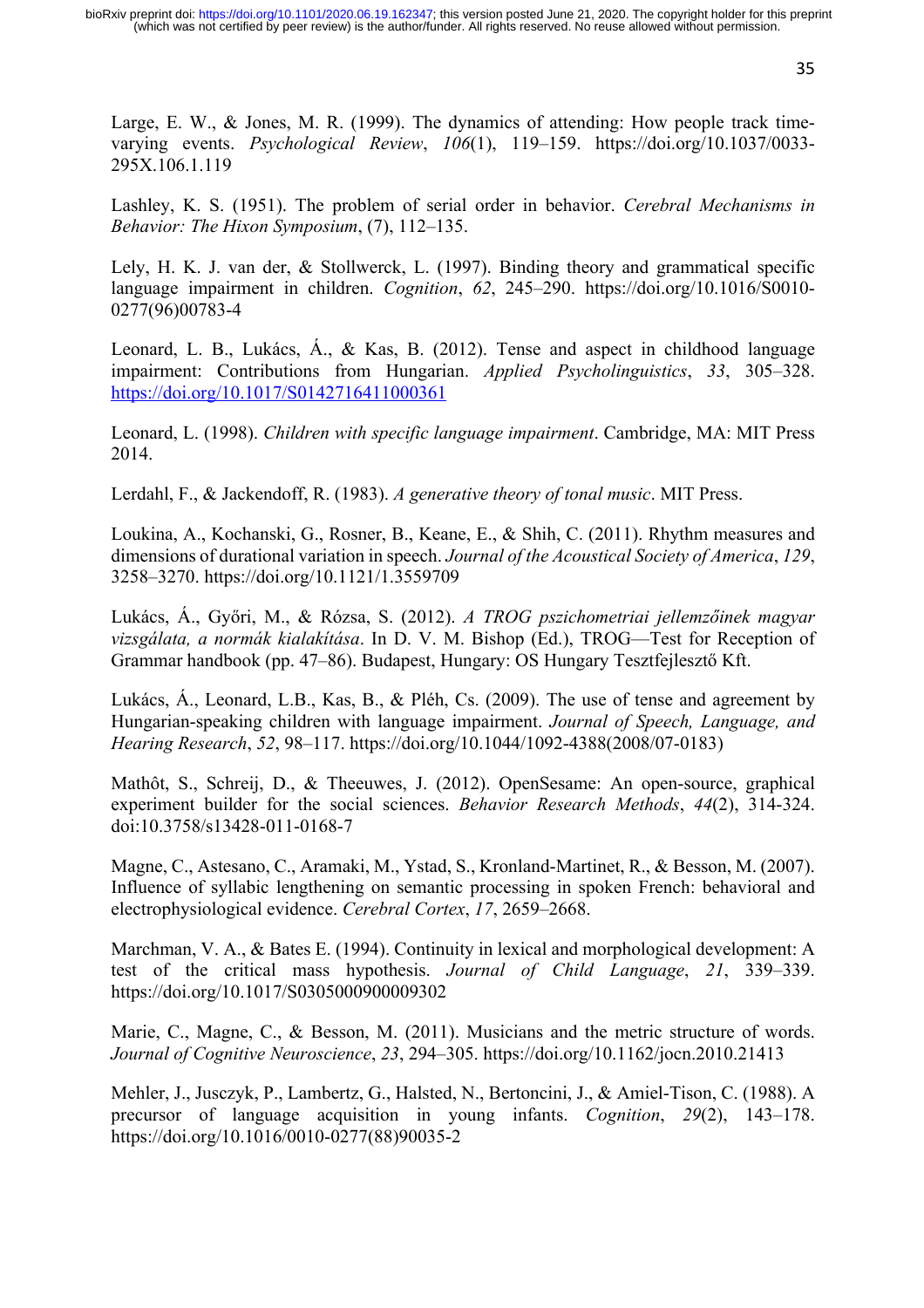Moritz, C., Yampolsky, S., Papadelis, G., Thomson, J. M., & Wolf, M. (2013). Links between early rhythm skills, musical training, and phonological awareness. *Reading and Writing*, *26*(5), 739–769. https://doi.org/10.1007/s11145-012-9389-0

Muneaux, M., Ziegler, J. C., Truc, C., Thomson, J., & Goswami, U. (2004). Deficits in beat perception and dyslexia: evidence from French. *NeuroReport*, *15*(8), 1255–1259. https://doi.org/10.1097/01.wnr.0000127459.31232.c4

Nozaradan, S., Peretz, I., Missal, M., & Mouraux, A. (2011). Tagging the Neuronal Entrainment to Beat and Meter. *Journal of Neuroscience*, *31*(28), 10234–10240. https://doi.org/10.1523/JNEUROSCI.0411-11.2011

Nozaradan, S., Peretz, I., & Mouraux, A. (2012). Selective neuronal entrainment to the beat and meter embedded in a musical rhythm. *Journal of Neuroscience*, *32*(49), 17572–17581. https://doi.org/10.1523/JNEUROSCI.3203-12.2012

Overy, K., Nicolson, R. I., Fawcett, A. J., & Clarke, E. F. (2003). Dyslexia and music: Measuring musical timing skills. *Dyslexia*, *9*(1), 18–36. https://doi.org/10.1002/dys.233

Ozernov-Palchik, O., Wolf, M., & Patel, A. D. (2018). Relationships between early literacy and nonlinguistic rhythmic processes in kindergarteners. *Journal of Experimental Child Psychology*, *167*, 354–368. https://doi.org/10.1016/j.jecp.2017.11.009

Patel, A. D. (2008). *Music, Language, and the Brain*. New York: Oxford University Press.

Peelle J. E., Gross J., Davis M. H. (2013). Phase-locked responses to speech in human auditory cortex are enhanced during comprehension. Cereb Cortex 23: 1378–1387. https://doi.org/10.1093/cercor/bhs118

Peelle, J. E., & Davis, M. H. (2012). Neural oscillations carry speech rhythm through to comprehension. *Frontiers in Psychology*, *3*, 320. https://doi.org/10.3389/fpsyg.2012.00320

Pike, K.L., 1945. *The Intonation of American English*. Univeristy of Michigan, Ann Arbor.

Przybylski, L., Bedoin, N., Krifi-Papoz, S., Herbillon, V., Roch, D., Léculier, L., ... Tillmann, B. (2013). Rhythmic auditory stimulation influences syntactic processing in children with developmental language disorders. *Neuropsychology*, *27*(1), 121–131. https://doi.org/10.1037/a0031277

Quene, H. & Port, R.F. (2005). Effects of timing regularity and metrical expectancy on spokenword perception. *Phonetica*, *62*, 1–13. https://doi.org/10.1159/000087222

Racsmány, M., Lukács, Á., Németh, D., & Pléh, C. (2005). A verbális munkamemória magyar nyelvű vizsgálóeljárásai. *Magyar Pszichológiai Szemle*, 60, 479–506. https://doi.org/10.1556/MPSzle.60.2005.4.3

Ramus, F., Hauser, M.D., Miller, C., Morris, D., & Mehler, J. (2000). Language discrimination by human newborns and by cotton-top tamarin monkeys. *Science*, *288*(5464), 349–351. https://doi.org/10.1126/science.288.5464.349

Ramus, F., Nespor, M., & Mehler, J. (1999). Correlates of linguistic rhythm in the speech signal. *Cognition*, *73*(3), 265–292. https://doi.org/10.1016/S0010-0277(99)00058-X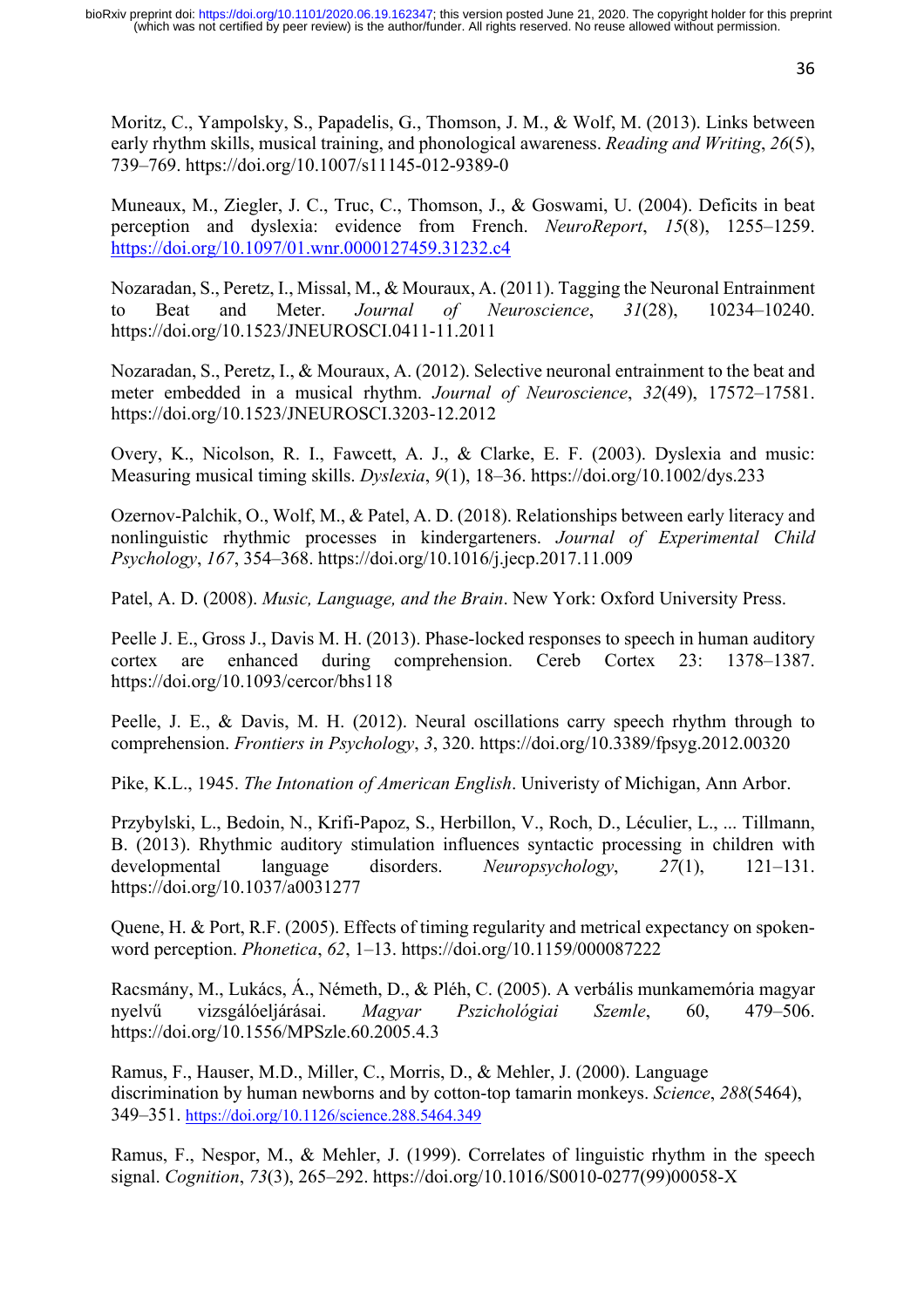Raven, J., Court, J., & Raven, J. (1987). *Raven's Progressive Matrices and Raven's Colored Matrices*. London, England: H. K. Lewis.

Rice, M. L., Wexler K. & Cleave P. L. (1995). Specific language impairment as a period of optional infinitive. *Journal of Speech, Language, and Hearing Research*, *38*, 850– 863. https://doi.org/10.1044/jshr.3804.850

Rothermich, K., Schmidt-Kassow, M., & Kotz, S. A. (2012). Rhythm's gonna get you: regular meter facilitates semantic sentence processing. *Neuropsychologia*, *50*, 232–244. https://doi.org/10.1016/j.neuropsychologia.2011.10.025

Schön, D., & Tillmann, B. (2015). Short-and long-term rhythmic interventions: perspectives for language rehabilitation. *Annals of the New York Academy of Sciences*, *1337*, 32–39. https://doi.org/10.1111/nyas.12635

Shannon, R.V., Zeng, F.-G., Kamath, V., Wygonski, J., Ekelid, M. (1995). Speech recognition with primarily temporal cues. *Science*, *270*, 303.

Shukla, M., White, K. S., & Aslin, R. N. (2011). Prosody guides the rapid mapping of auditory word forms onto visual objects in 6-mo-old infants. *Proceedings of the National Academy of Sciences*, *108*(15), 6038. https://doi.org/10.1073/pnas.1017617108

Siptár, P.; Törkenczy, M. *The phonology of Hungarian*. Oxford: Oxford University Press; 2000.

Sun, L., Liu, F., Zhou, L., & Jiang, C. (2018). Musical training modulates the early but not the late stage of rhythmic syntactic processing. *Psychophysiology*, *55*(2), 1–10. https://doi.org/10.1111/psyp.12983

Tallal, P., & Piercy M. (1973). Defects of non-verbal auditory perception in children with developmental dysphasia. *Nature*, *241*, 468–469. https://doi.org/10.1038/241468a0

Ullman, M. T., & Pierpont E. I. (2005). Specific language impairment is not specific to language: The procedural deficit hypothesis. *Cortex*, *41*, 399–433. https://doi.org/10.1016/S0010-9452(08)70276-4

Varnet, L., Ortiz-Barajas, M. C., Guevara Erra, R., Gervain, J., & Lorenzi, C. (2017). A crosslinguistic study of speech modulation spectra. *The Journal of the Acoustical Society of America*, *142*(4), 1976-1989. https://doi.org/10.1121/1.5006179

Vinkler, Z., & Pléh, C. (1995). A case of a specific language impaired child in Hungarian. In M. Kovačević (Ed.), *Language and language communication barriers* (pp. 131–158). Zagreb: Hrvatska Sveucilisna Naklada.

Wiget, L., White, L., Schuppler, B., Grenon, I., Rauch, O., & Mattys, S.L. (2010). How stable are acoustic metrics of contrastive speech rhythm? *Journal of the Acoustical Society of America*, *127*, 1559–1569. https://doi.org/10.1121/1.3293004

Woodruff Carr, K., White-Schwoch, T., Tierney, A. T., Strait, D. L., & Kraus, N. (2014). Beat synchronization predicts neural speech encoding and reading readiness in preschoolers. *Proceedings of the National Academy of Sciences*, *111*(40), 14559–14564. https://doi.org/10.1073/pnas.1406219111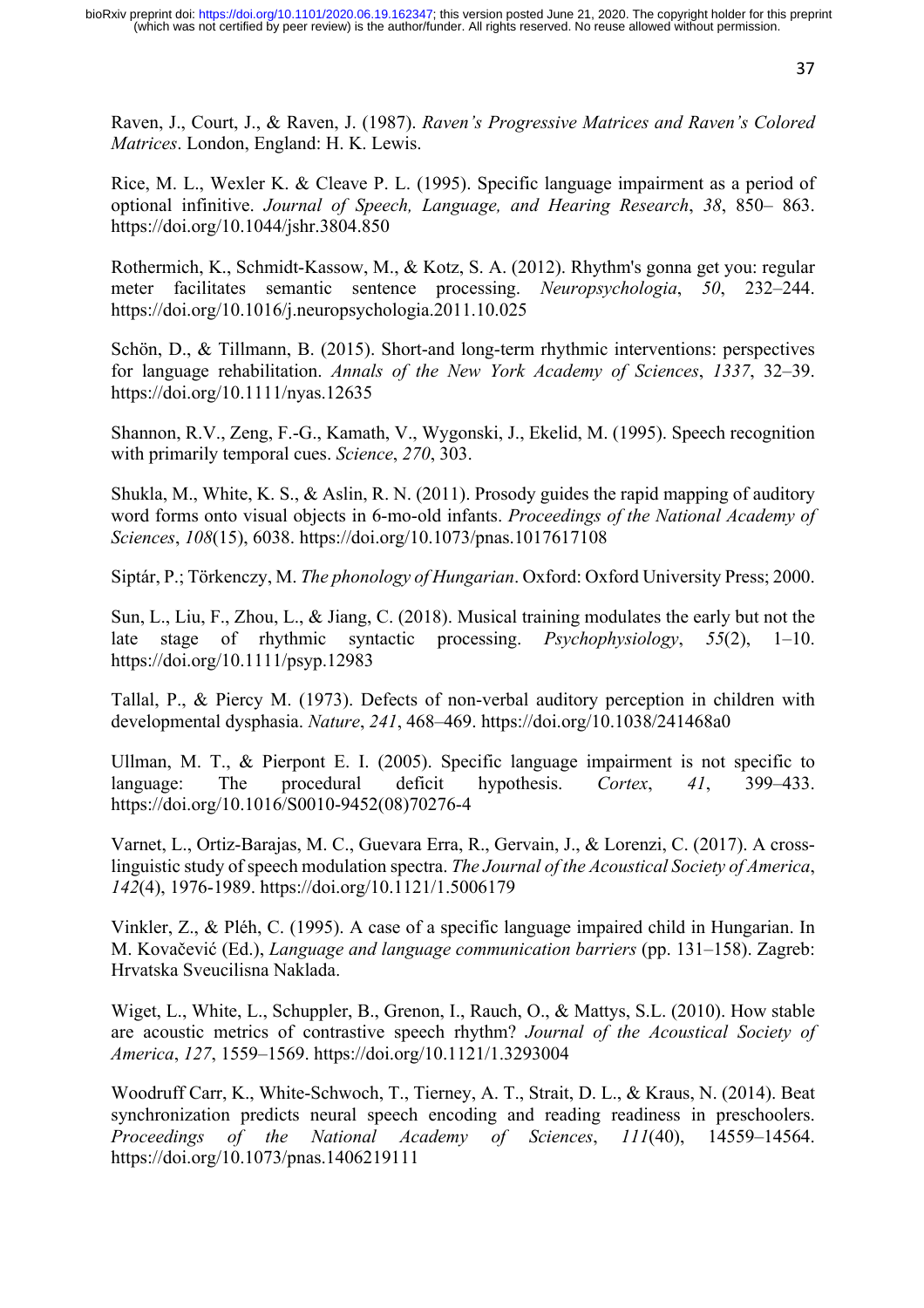(which was not certified by peer review) is the author/funder. All rights reserved. No reuse allowed without permission. bioRxiv preprint doi: [https://doi.org/10.1101/2020.06.19.162347;](https://doi.org/10.1101/2020.06.19.162347) this version posted June 21, 2020. The copyright holder for this preprint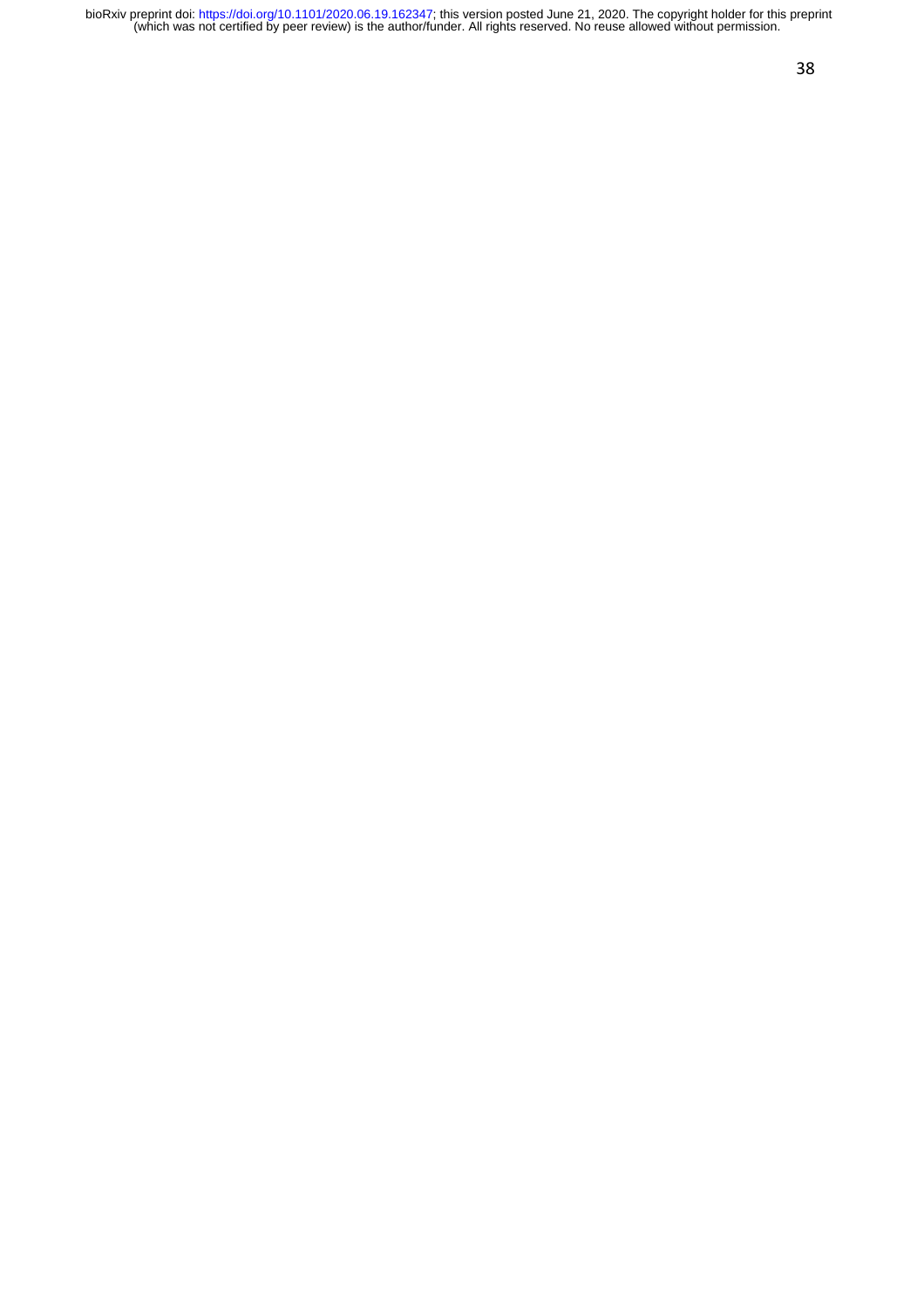# **Tables**

**Table 1.** Demographic data and results on the screening tests in typically developing children and children with DLD (PPVT - Peabody Picture Vocabulary Test, TROG - Test for Reception of Grammar)

|                           | TD mean (SD) | DLD mean (SD) | difference                       |
|---------------------------|--------------|---------------|----------------------------------|
| age                       | 74 mo (6 mo) | 74 mo (6 mo)  | $t(16) = 1.201, n.s.$            |
| IQ (Raven)                | 104(10)      | 102 y(9)      | $t(16) = .890, n.s.$             |
| <b>Parental education</b> | 14y(1.8y)    | 12 y (1.6 y)  | $t(16) = 3.267$ p = .005         |
| <b>PPVT</b>               | 82 (17)      | 63(8)         | $t(16) = 4.258 p = .001$         |
| <b>TROG</b>               | 65(4)        | 50(11)        | $t(16) = 6.520 \text{ p} < .001$ |
| sentence repetition       | 30(9)        | 20(9)         | $t(16) = 3.154 p = .006$         |
| non-word repetition       | 4.7(0.9)     | 2.8(1.2)      | $t(16) = 5.343$ p < .001         |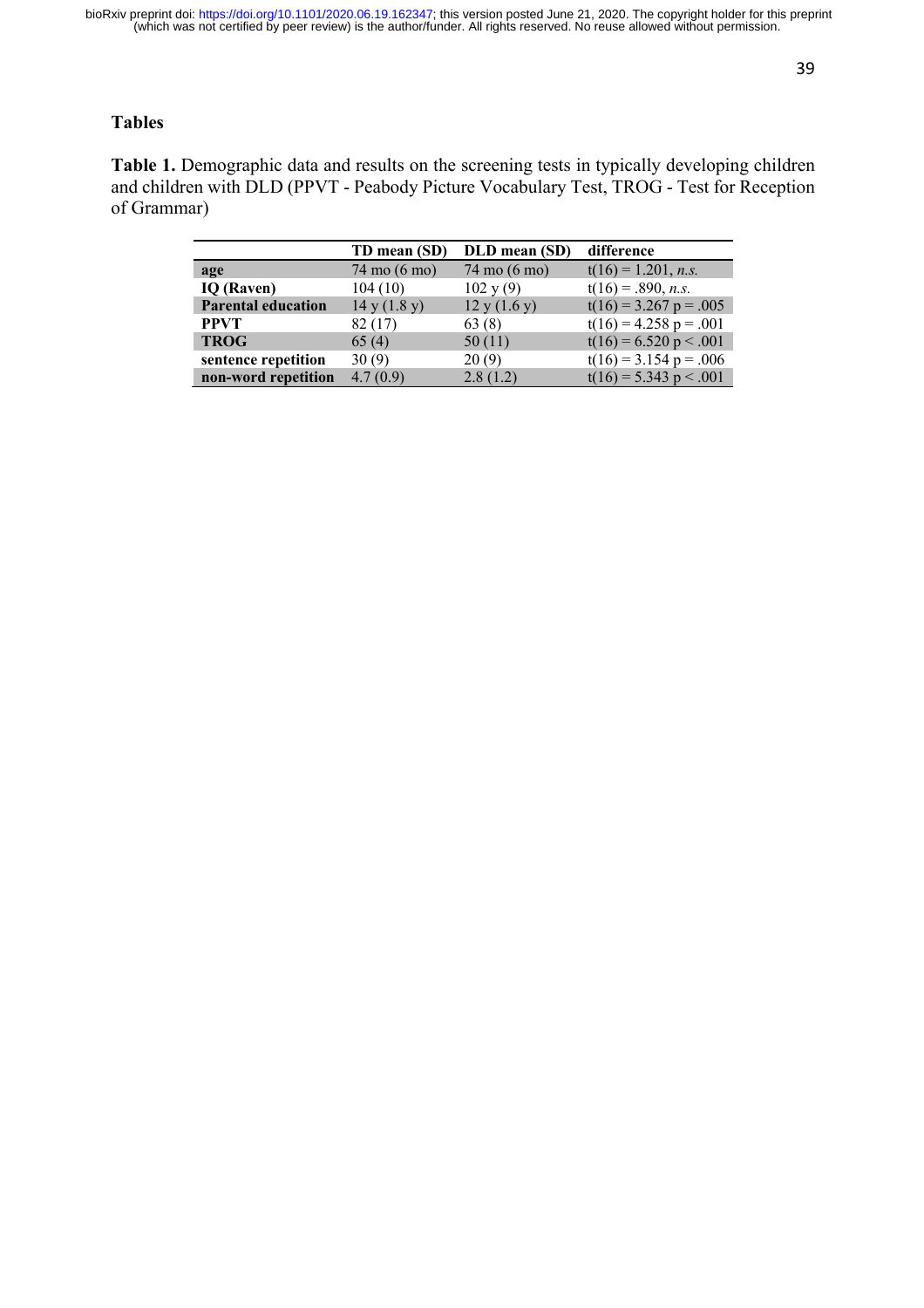**Table 2.** Examples of grammatically correct and incorrect sentences in the rhythmic priming grammaticality judgment task

|                  | Correct version                    | Violation                           |
|------------------|------------------------------------|-------------------------------------|
| Number agreement | A kisbaba alszik az ágyban.        | *A kisbaba alszanak az ágyban.      |
|                  | 'The baby is sleeping in the bed.' | 'The baby are sleeping in the bed.' |
| Tense            | Tegnap este sok fagyit kaptunk.    | *Tegnap este sok fagyit kapunk.     |
|                  | 'We got a lot of ice-cream last    | 'We get a lot of ice-cream last     |
|                  | evening'                           | evening'                            |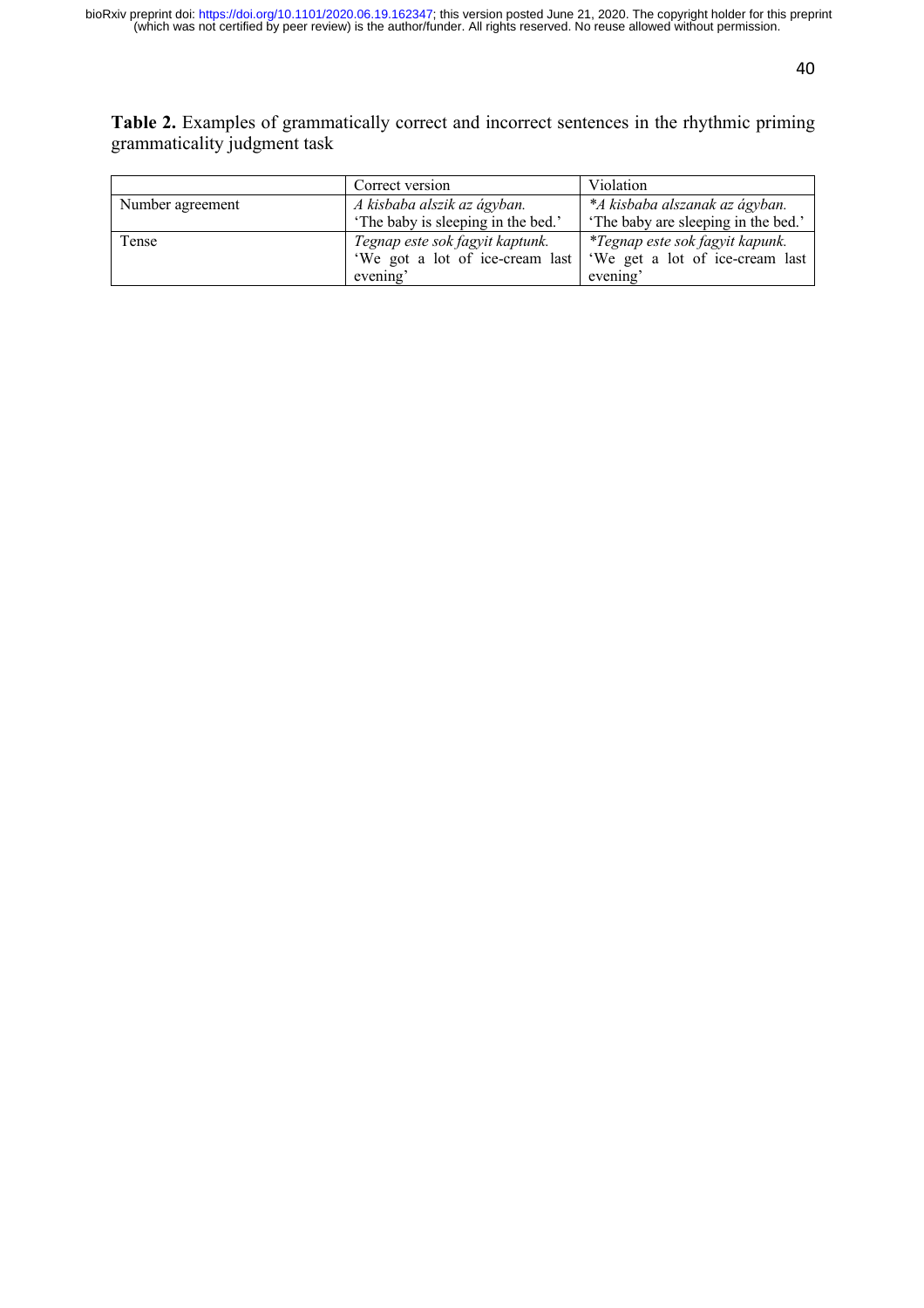**Table 3a-b.** a) Means and standard deviations of hit rates, false alarm rates in the DLD and TD groups in the three rhythm conditions. b) Means and standard deviations of z-scored hit rates, false alarm rates and d' scores in the DLD and TD groups in the three rhythm conditions.

|            | Hit rate        |                  |         | False alarm rate |                  |         |  |
|------------|-----------------|------------------|---------|------------------|------------------|---------|--|
|            | <b>Baseline</b> | <b>Irregular</b> | Regular | <b>Baseline</b>  | <b>Irregular</b> | Regular |  |
| <b>DLD</b> | 0.61            | 0.63             | 0.68    | 0.57             | 0.52             | 0.52    |  |
|            | (0.24)          | (0.23)           | (0.22)  | (0.20)           | (0.27)           | (0.27)  |  |
| TD         | 0.81            | 0.77             | 0.77    | 0.32             | 0.30             | 0.25    |  |
|            | (0.14)          | (0.16)           | (0.17)  | (0.20)           | (0.14)           | (0.21)  |  |

|            | Hit (z-score)   |                  |         | False alarm (z-score) |         |         | $\boldsymbol{d}'$ |                  |         |
|------------|-----------------|------------------|---------|-----------------------|---------|---------|-------------------|------------------|---------|
|            | <b>Baseline</b> | <b>Irregular</b> | Regular | <b>Irregular</b>      | Regular | Regular | <b>Baseline</b>   | <b>Irregular</b> | Regular |
| <b>DLD</b> | 0.36            | 0.42             | 0.63    | 0.25                  | 0.10    | 0.01    | 0.12              | 0.32             | 0.62    |
|            | (0.83)          | (0.80)           | (0.85)  | (0.65)                | (0.80)  | (0.83)  | (0.76)            | (0.73)           | (0.88)  |
| TD         | 0.97            | 0.86             | 0.90    | $-0.56$               | $-0.57$ | $-0.94$ | 1.53              | 1.43             | 1.84    |
|            | (0.56)          | (0.61)           | (0.70)  | (0.70)                | (0.43)  | (0.91)  | (0.90)            | (0.73)           | (1.13)  |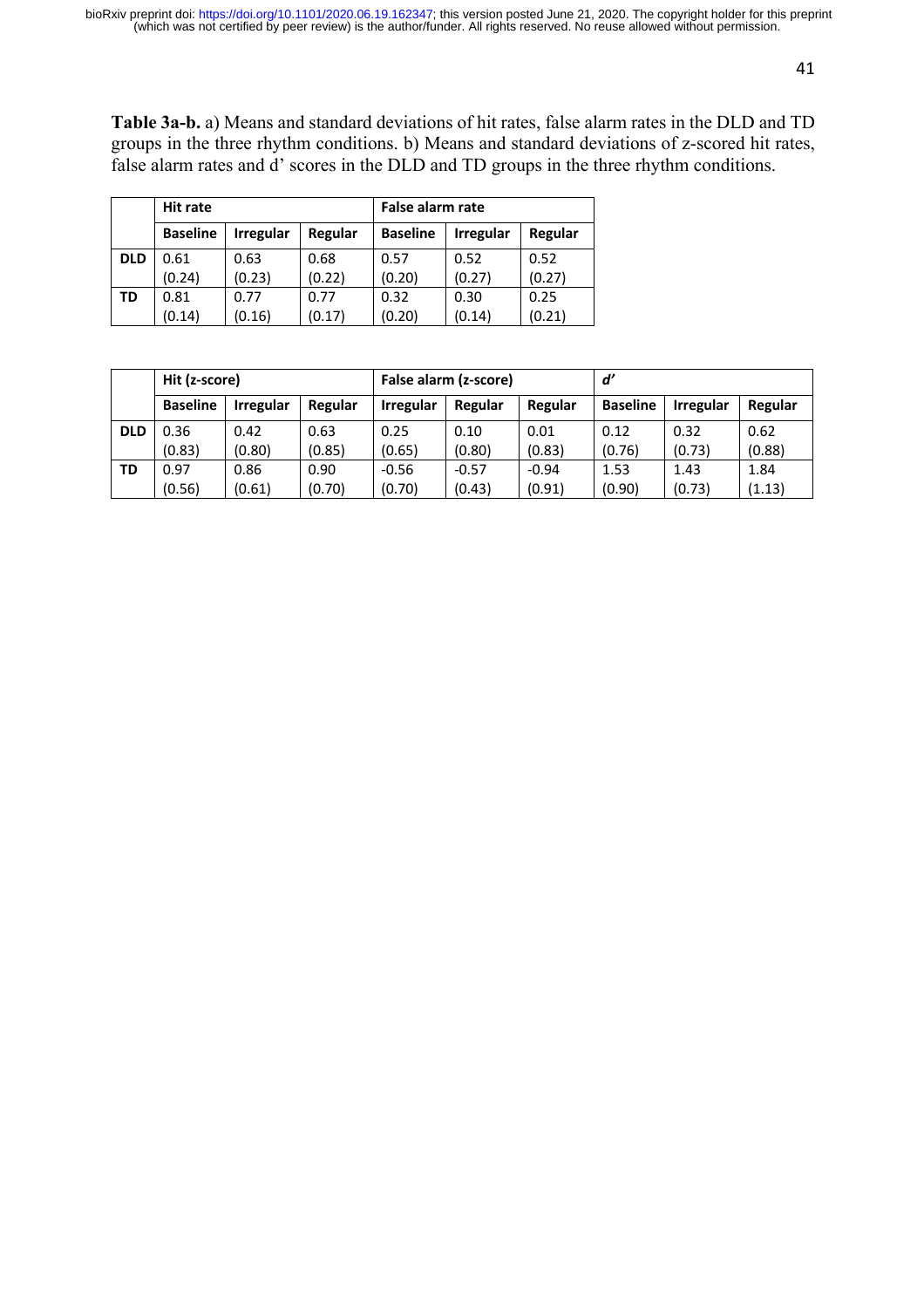# **Table 4. Mean naming times and standard deviations in milliseconds in the picture naming task**

|      | <b>Baseline</b> |           | Regular   |  |
|------|-----------------|-----------|-----------|--|
| DLD. | 1450 (109)      | 1328 (86) | 1435(114) |  |
| TD   | 1183(101)       | 1156(91)  | 1192(81)  |  |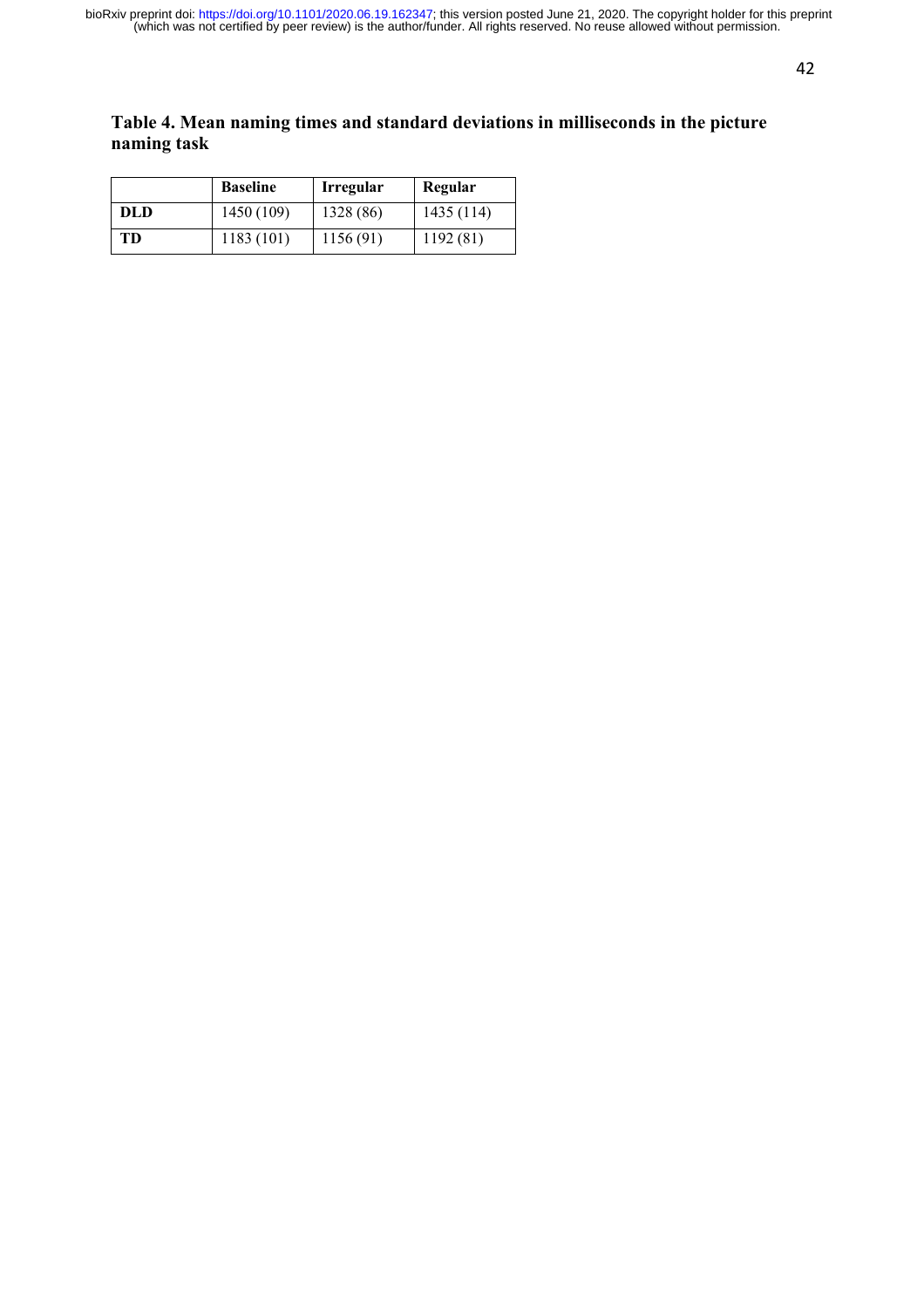# **Table 5. Mean Stroop effects (difference between mean reaction times for the baseline and incongruent conditions) in the non-verbal Stroop tasks. Reaction time data are reported in milliseconds.**

|     | <b>Mean Stroop effect reaction time</b> |                  |                 | Mean Stroop effect accuracy rate |            |            |  |
|-----|-----------------------------------------|------------------|-----------------|----------------------------------|------------|------------|--|
|     | <b>Baseline</b>                         | <b>Irregular</b> | <b>Baseline</b> | <b>Irregular</b>                 | Regular    |            |  |
| DLD | 213 (282)                               | 324(231)         | 288 (345)       | 0.04(0.13)                       | 0.11(0.10) | 0.07(0.08) |  |
| TD  | 307(240)                                | 91 (277)         | 286 (283)       | 0.08(0.14)                       | 0.08(0.12) | 0.09(0.17) |  |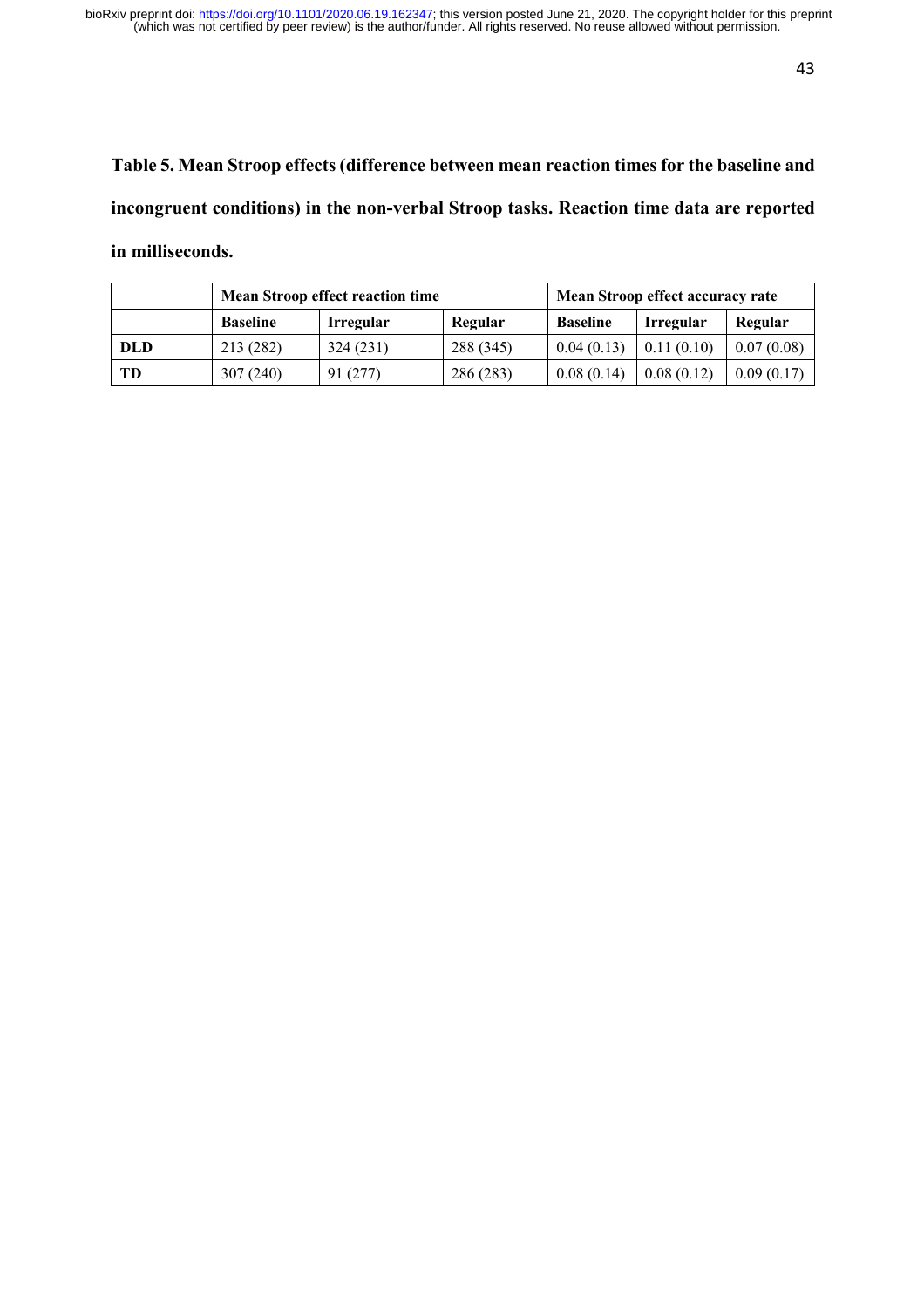# **Table 6. Mean reaction times and standard deviations in the non-verbal Stroop task.**

|            | <b>Mean reaction time</b> |                  |                 | Mean accuracy rate |            |            |
|------------|---------------------------|------------------|-----------------|--------------------|------------|------------|
|            | <b>Baseline</b>           | <b>Irregular</b> | <b>Baseline</b> | <b>Irregular</b>   | Regular    |            |
| <b>DLD</b> | 1434 (280)                | 1437 (355)       | 1455 (329)      | 0.93(0.09)         | 0.93(0.09) | 0.94(0.07) |
| TD         | 1444 (293)                | 1431 (296)       | 1408 (340)      | 0.96(0.05)         | 0.97(0.05) | 0.96(0.05) |

# **Reaction time data are reported in milliseconds.**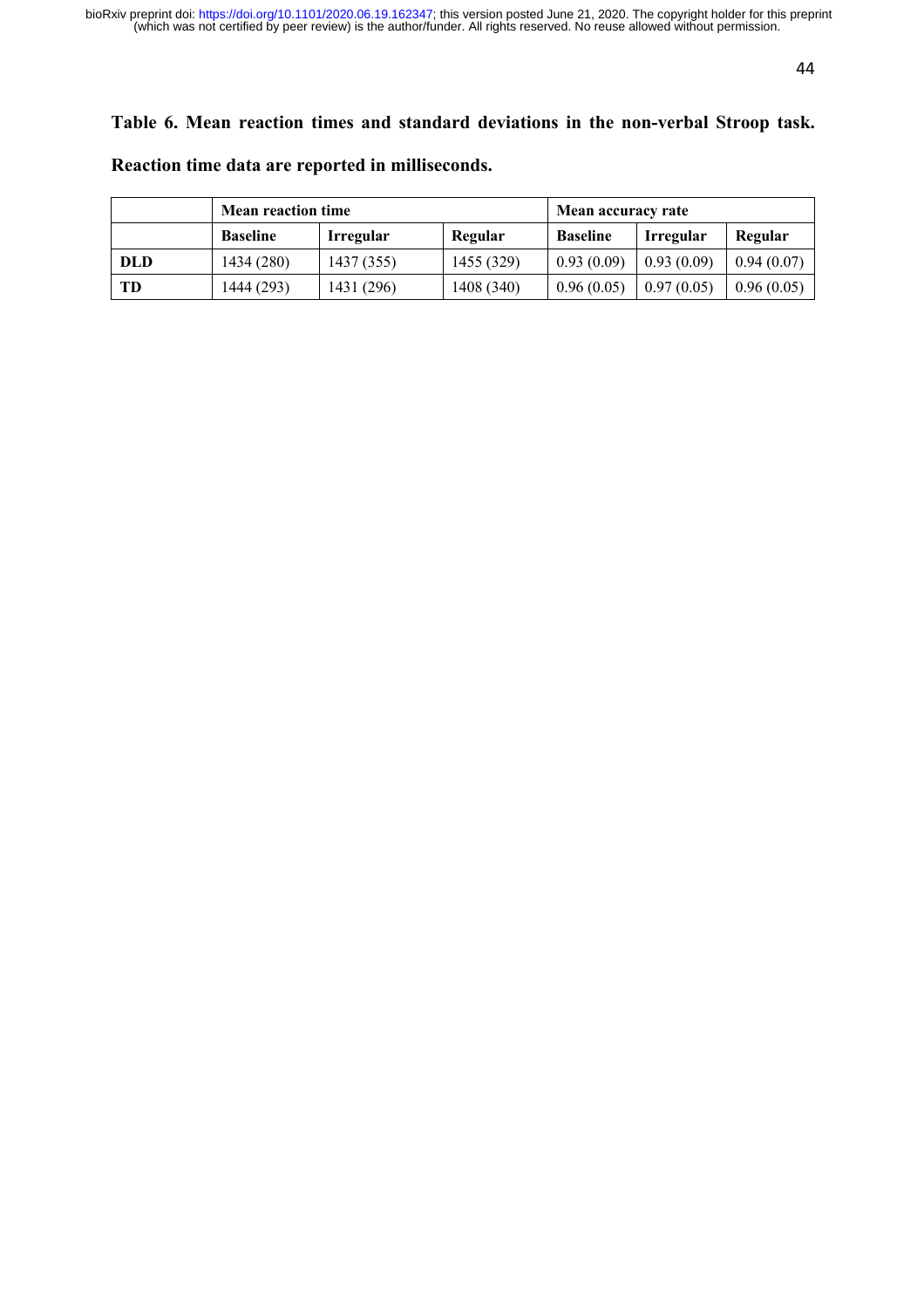# **Figures**



Figure 1. Procedures of the grammaticality judgment rhythmic priming task. The grammaticality judgment task consisted of 6 blocks. In each block, first, children were presented with a prime, and then with 10 sentences half of which was grammatical and the other half was ungrammatical.